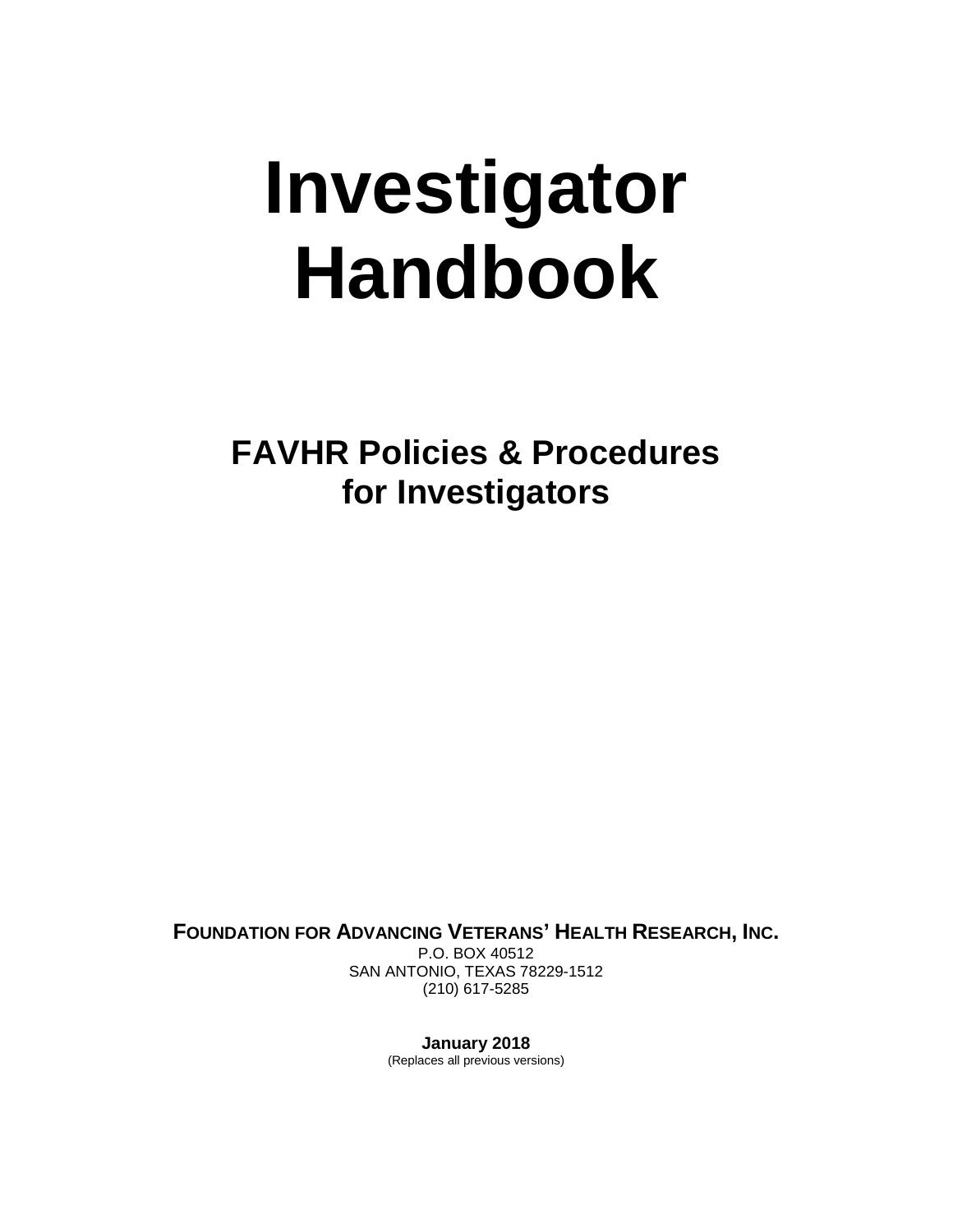## **CONTENTS**

| <b>SECTION</b> | <b>TOPIC</b>                                               | <b>PAGE</b> |
|----------------|------------------------------------------------------------|-------------|
|                |                                                            | 3           |
|                |                                                            | 4           |
| 1              |                                                            | 5           |
| $\overline{2}$ |                                                            | 6           |
| 3              |                                                            | 7           |
| 4              |                                                            | 10          |
| 5              |                                                            | 11          |
| 6              |                                                            | 14          |
| $\overline{7}$ |                                                            | 16          |
| 8              |                                                            | 18          |
| 9              |                                                            | 21          |
| 10             |                                                            | 24          |
| 11             |                                                            | 26          |
| 12             | Expenditures: Other (IPAAs, Honoraria, publications, etc.) | 30          |
| 13             |                                                            | 34          |
| 14             |                                                            | 35          |
| 15             |                                                            | 39          |
| 16             |                                                            | 40          |
| 17             |                                                            | 42          |
| 18             |                                                            | 43          |
| 19             |                                                            | 44          |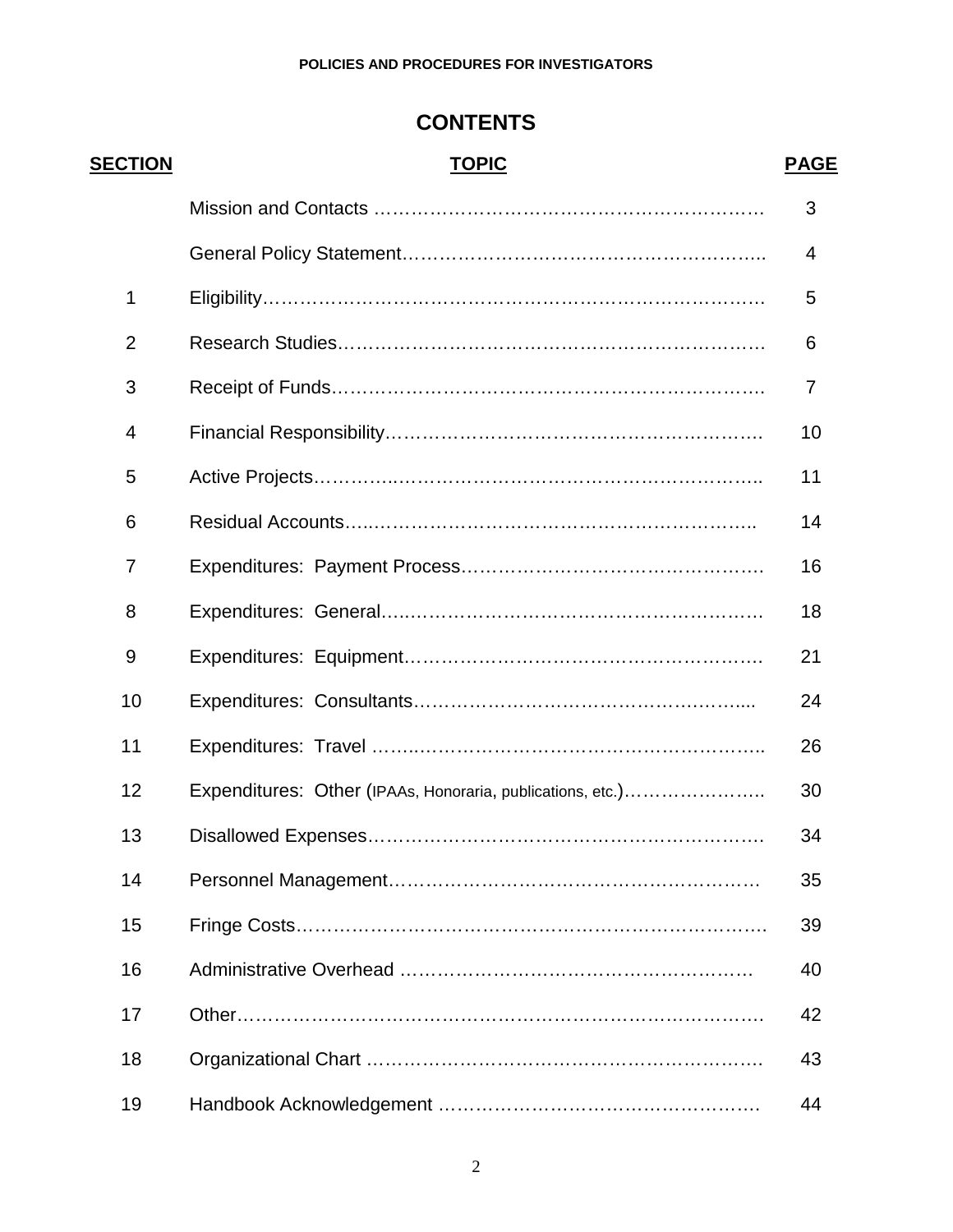## **THE FOUNDATION AND ITS MISSION**

We believe that our Veterans have given a selfless gift through their service to our country and they deserve the best health opportunities available. We support this by administering and supporting research and educational programs at the VA so our Veterans can benefit from new treatments and unique education opportunities.

In 1988, Congress authorized the Department of Veterans' Affairs medical centers to establish nonprofit research and education foundations which allowed VA investigators to access non-VA funded research opportunities. There are numerous VA Non-Profit Corporations (NPCs) across the nation. Each VA NPC is an independent, state chartered organization exempt from federal taxation under section 501(c)(3) of the Internal Revenue Service Code. All research studies and educational programs supported by VA NPCs benefit VA personnel, or patients and their families.

The Foundation for Advancing Veterans' Health Research (FAVHR) is an independent Non-Profit Corporation (NPC) established in 1988 and affiliated with the South Texas Veterans Healthcare Systems (STVCHS) VA Medical Center (VAMC) in San Antonio, TX.

## *Supporting Investigators; Healing Veterans*

**Michelle M. Trimble, Executive Director** Email: [Michelle.Trimble@va.gov](mailto:Michelle.Trimble@va.gov) Phone: 210-617-5376

**Jeanna Banez, Grants & Contracts Specialist** Email: [Jeanna.Banez@va.gov](mailto:Jeanna.Banez@va.gov) Phone: 210-617-5300 x13691

**Timothy Hernandez, Grant Accountant** Email: [Timothy.Hernandez@va.gov](mailto:Timothy.Hernandez@va.gov) Phone: 210-617-5300 x15332

#### **Fanya Grinshpan, Bookkeeper**

Email: [Fanya.Grinshpan@va.gov](mailto:Fanya.Grinshpan@va.gov) Phone: 210-617-5285

## **FAVHR Office:**

Phone: 210 617-5285<br>
Location: Room C300 (3 Room C300 (3rd Floor), STVHCS, MC-151 Mailing Address: PO Box 40512, San Antonio, TX 78229-1512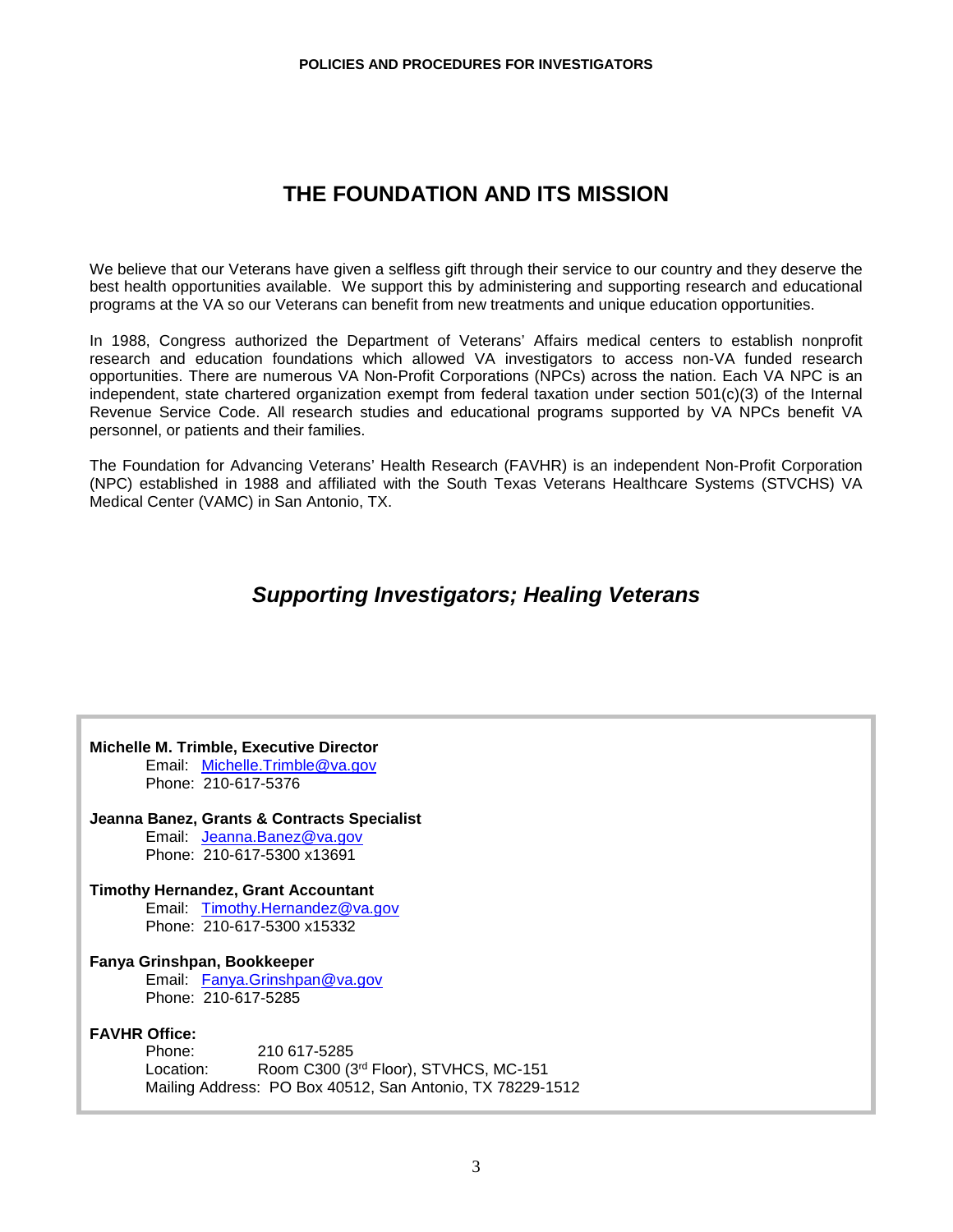## **GENERAL POLICY STATEMENT**

These policies are intended to serve as guidelines. No policy guidelines can anticipate every circumstance or question that may arise. As the FAVHR continues to grow, the need may arise to change policies described in these guidelines. Therefore, the FAVHR reserves the right to revise, supplement, or rescind any policy or portion of the guidelines from time to time as it deems appropriate. Account holders and FAVHR employees, as applicable, will be notified of such changes as they occur.

No policy of the FAVHR shall be knowingly carried out if it conflicts with Federal, State, or local authority or common ethical principles. In keeping with this, no activities of the FAVHR shall involve any personal benefit to those affiliated with the FAVHR.

The FAVHR Office should be contacted for any questions regarding these policies.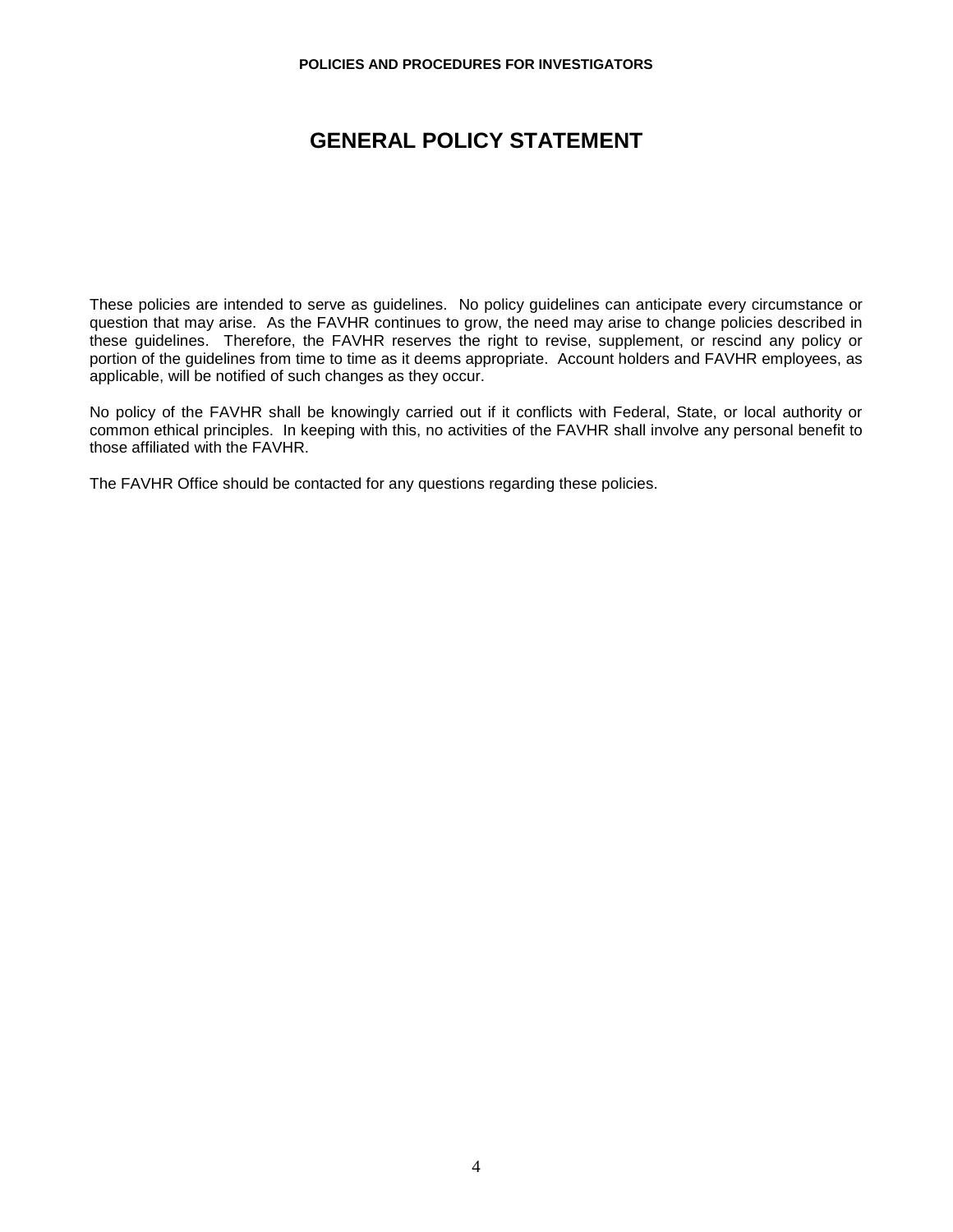## **ACRONYMS AND DEFINITIONS**

| PI                    | Principal Investigator - The individual(s) designated by the applicant organization to<br>have the appropriate level of authority and responsibility to direct the project or program<br>to be supported by the award. The applicant organization may designate multiple<br>individuals as program directors/principal investigators (PD/PIs) who share the authority<br>and responsibility for leading and directing the project, intellectually and logistically.<br>When multiple PD/PIs are named, each is responsible and accountable to the applicant<br>organization, or as appropriate, to a collaborating organization for the proper conduct of<br>the project or program including the submission of all required reports. The presence of<br>more than one PD/PI on an application or award diminishes neither the responsibility<br>nor the accountability of any individual PD/PI. (Per NIH website) |
|-----------------------|--------------------------------------------------------------------------------------------------------------------------------------------------------------------------------------------------------------------------------------------------------------------------------------------------------------------------------------------------------------------------------------------------------------------------------------------------------------------------------------------------------------------------------------------------------------------------------------------------------------------------------------------------------------------------------------------------------------------------------------------------------------------------------------------------------------------------------------------------------------------------------------------------------------------|
| <b>VA</b>             | Veterans Affairs Medical Center                                                                                                                                                                                                                                                                                                                                                                                                                                                                                                                                                                                                                                                                                                                                                                                                                                                                                    |
| <b>NPC</b>            | Non-Profit Corporation (ex. FAVHR)                                                                                                                                                                                                                                                                                                                                                                                                                                                                                                                                                                                                                                                                                                                                                                                                                                                                                 |
| <b>FCOI</b>           | <b>Financial Conflict of Interest</b>                                                                                                                                                                                                                                                                                                                                                                                                                                                                                                                                                                                                                                                                                                                                                                                                                                                                              |
| <b>CDA</b>            | <b>Confidentiality Non-Disclosure Agreement</b>                                                                                                                                                                                                                                                                                                                                                                                                                                                                                                                                                                                                                                                                                                                                                                                                                                                                    |
| CRADA                 | Cooperative Research And Development Agreement (VA research agreement)                                                                                                                                                                                                                                                                                                                                                                                                                                                                                                                                                                                                                                                                                                                                                                                                                                             |
| <b>Residual Funds</b> | Unobligated and unrestricted funds remaining after the termination of a sponsored<br>project. Funds must be used in support of VA approved Research or Educational<br>activities.                                                                                                                                                                                                                                                                                                                                                                                                                                                                                                                                                                                                                                                                                                                                  |
| <b>IPAA</b>           | Interagency Personnel Agreement Authorization - Salary reimbursement mechanism<br>for FAVHR employees working on VA funded projects.                                                                                                                                                                                                                                                                                                                                                                                                                                                                                                                                                                                                                                                                                                                                                                               |
| Family                | Family members are defined as immediately family to include: Spouse, parent, child,<br>sibling, niece/nephew, aunt/uncle, or grandparent.                                                                                                                                                                                                                                                                                                                                                                                                                                                                                                                                                                                                                                                                                                                                                                          |
| Consultant            | aka: Independent Contractor - person hired to perform a specific task, with the<br>institution having no right to supervise or control the manner or means by which the<br>task is accomplished                                                                                                                                                                                                                                                                                                                                                                                                                                                                                                                                                                                                                                                                                                                    |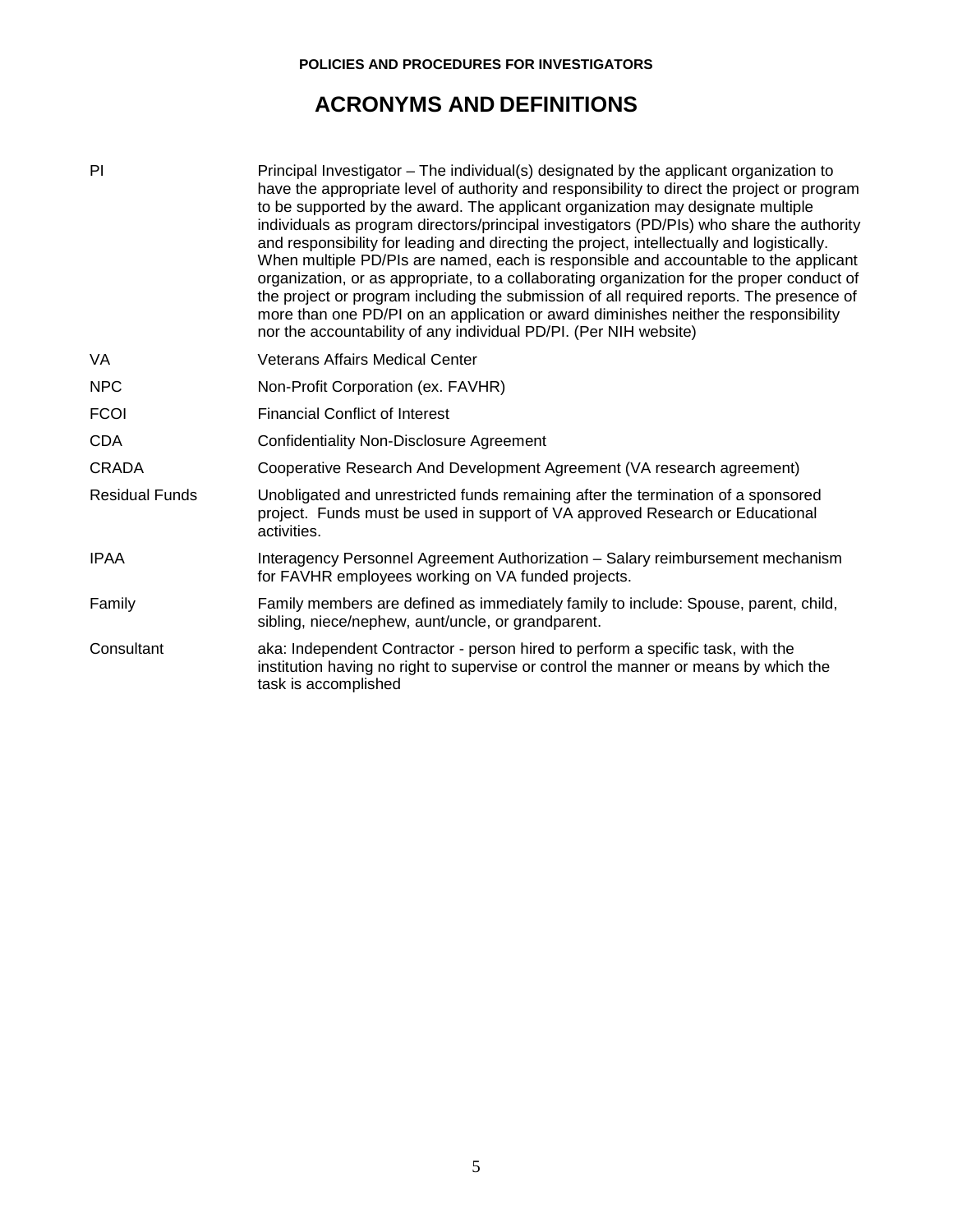## SECTION 1 | ELIGIBILITY

## **ACCOUNT HOLDER**

Funds administered by the FAVHR are the property of the FAVHR and may be designated to support an approved research or education activity only if the individual holds an appointment at the VA Medical center. The research/educational activity is performed by these individuals in their capacity as Department of Veterans Affairs employees (with or without compensation). If a VA-salaried account holder terminates VA employment, the individual must obtain a Without Compensation (WOC) appointment to continue the activity and maintain funds within the FAVHR.

## **PROJECT APPROVAL**

*Research.* Research projects must have STVHCS Research and Development (R&D) Committee approval. The Research and Development Service maintains current application procedures/forms on the STVHCS web site. Industry Sponsored Research projects must also have a fully executed CRADA prior to R&D approval. Similarly, Federally Funded Research Projects must have an executed agreement prior to R&D approval.

*Education.* Education activities supported by the FAVHR must have approval by the STVHCS Associate Chief of Staff for Education. Educational activities may include (1) employee work-related instruction to improve performance of current duties, specialized proficiencies, or expand advances in patient care, technology, and health care administration; (2) education for veteran patients and/or families relating to improving and maintaining the health of veterans; or (3) General Community health education.

## **FINANCIAL CONFLICTS OF INTEREST**

The FAVHR abides by the VA's Policy on Financial Conflicts of Interest (FCOI) and all Investigators, engaged in a VA approval, FAVHR administered research project, must submit a FCOI document for each study. If any FCOI exists, the Investigator must either 1) remove themselves from any involvement (Directly or indirect) in the research project, or 2) work with the VA R&D Office to remediate the FCOI.

Changes to an Investigator's FCOI status should be reported to the VA R&D office immediately.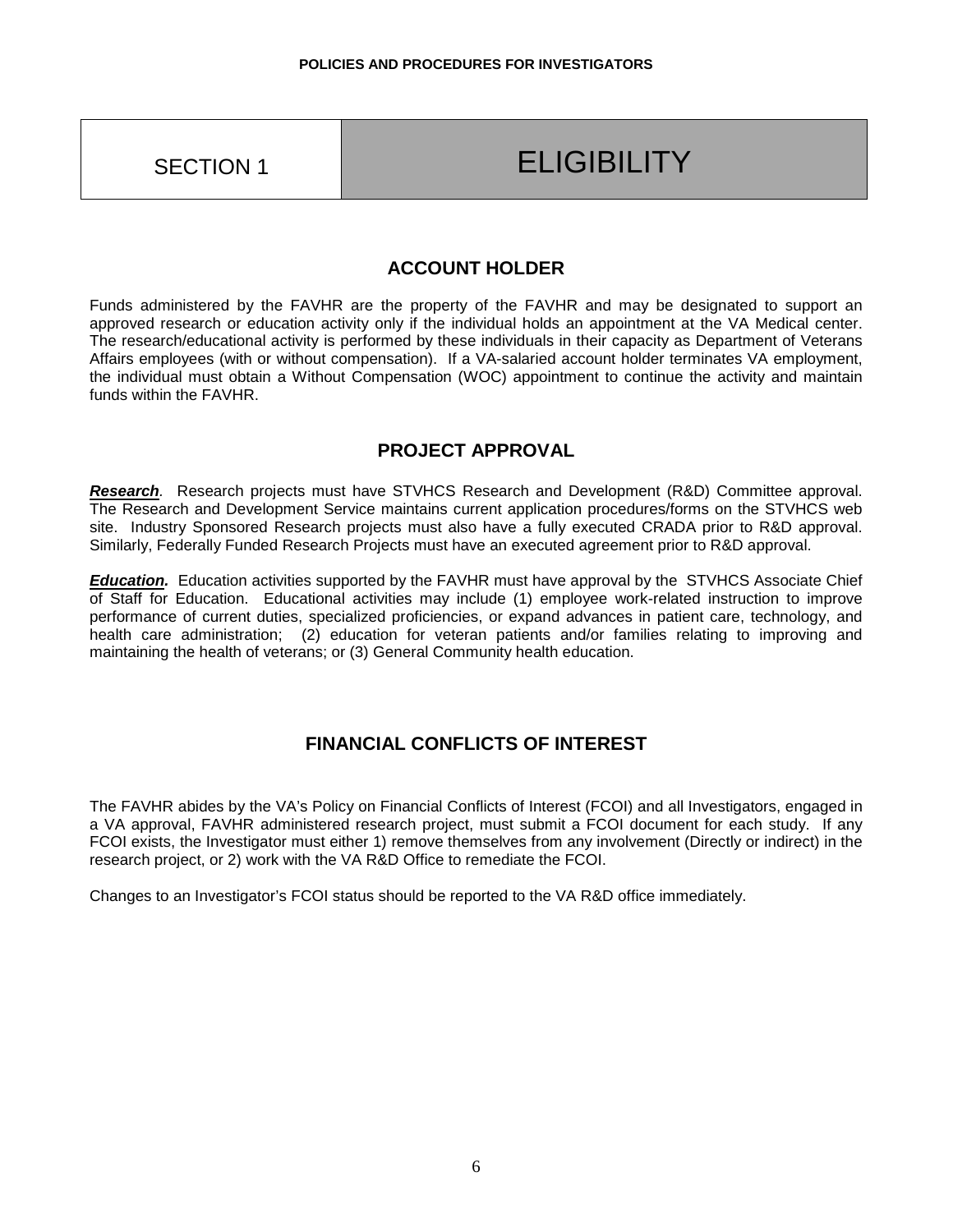## SECTION 2 RESEARCH STUDIES

## **SPONSOR AGREEMENTS**

#### **Confidentiality Disclosure Agreements (CDAs)**

Confidentiality Disclosure Agreements are made between a collaborator and the VA directly and must be reviewed by VA legal counsel to confirm that the terms of the agreement are appropriate for a federal institution. The FAVHR will be responsible for coordinating negotiations of the CDA agreement between the VA legal office and the sponsor. Involved investigators may be required to agree to the terms of the agreement, but cannot sign on behalf of the VA.

#### **CRADAS / Contracts / Grants**

- *Agreement Format.* The Department of Veterans Affairs Office of General Counsel has determined that the appropriate agreement mechanism for industry-sponsored research is a Cooperative Research and Development Agreement (CRADA). Many sponsors already have established pre-negotiated CRADAs through the VA Central Office to be used at all VA sites without further negotiation. Project-specific information is included in a "Statement of Work" that is attached to the Master CRADA. Grants such as those typically originating from nonprofit organizations and federal agencies are not subject to CRADA requirements.
- *Initiating the Agreement*. It is important to contact the FAVHR office as soon as possible once a decision has been made to apply for a non-VA grant or clinical trial. This will help avoid unnecessary delays. The coordination of the CRADA will be initiated by the FAVHR when the PI provides the necessary information regarding the project and sponsor contacts. CRADAs are negotiated by the FAVHR and signed by the VA, the sponsor, and the FAVHR with an acknowledgment signature of the Principal Investigator.
- *Budget Negotiations.* Proper budget development is key for a successful trial. The FAVHR office will work with the Investigator to develop a justified budget and the FAVHR office will be the primary contact to negotiate the agreement with the study sponsor. A CRADA will not be executed without a FAVHR approved final budget.

## **STUDY PROCEDURES**

The FAVHR's purpose is to facility research and education activities at the VA. To be most effective in this role, PIs must work closely with the FAVHR to develop budgets and ensure accounting requirements are met.

The following steps should be followed when establishing a research study.

- Notify the FAVHR when pursuing a potential research opportunity and provide a copy of the protocol
- Budgets will be negotiated by the FAVHR prior to executing an agreement
- For PI Initiated studies, the PI should provide a rough budget of expenses and a Statement of Work or project Abstract.
- The FAVHR is solely responsible for negotiating research agreements and obtaining all required signatures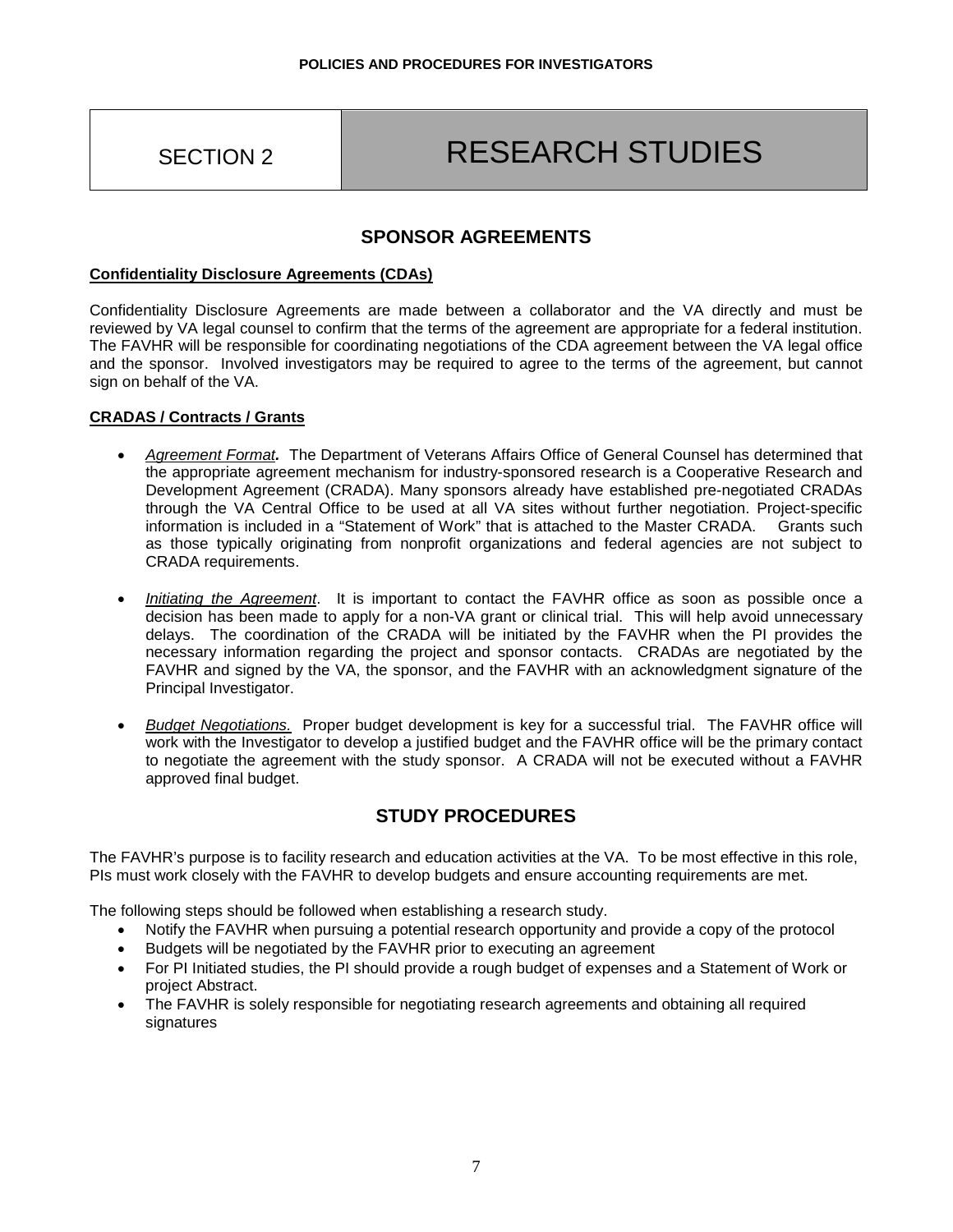## SECTION 3 RECEIPT OF FUNDS

## **SOURCES**

Funds may be accepted by the FAVHR from a variety of sources, such as Federal or private nonprofit agencies, commercial organizations involved in medical research, charitable FAVHRs, professional societies, or individuals.

- *Grant Sponsor Funds. All funds received for the conduct of sponsored research and/or educational activities are the sole and legal property of the Foundation for Advancing Veterans' Health Research. Administration of these funds, in compliance with all applicable regulations, is the responsibility of the FAVHR. Any authorized funds remaining at the end of the project (not required to be returned to the sponsor) will remain the property of the FAVHR; however, the PI may be authorized to spend the funds as residual funds in compliance with FAVHR policy.*
- *Transfer from the VA***.** 38 USC Section 4162 allows Non-VA appropriations provided to the VA Medical Center to be transferred to the FAVHR. Funds donated to the General Post Funds for a specific research project may be transferred to the FAVHR with the consent of the donor and the R&D Committee. Non-VA appropriated research funds may be transferred to the FAVHR for administration of the research grant. The FAVHR shall document any such transfer of funds to appropriately account for all funds received.
- *Transfer from a Nonprofit*. Funds may be transferred from accounts at other VA-affiliated nonprofit institution. Indirect costs may have already been deducted. If they have, transferred funds may not be subject to administrative overhead charges; however final determination will be made by the FAVHR board. Such exemption does not extend to funds in support of an active project being transferred; rather, project funds will follow the stipulations or guidelines of the funding agency or institution.
- *Excluded Sources - Honoraria and other Earned Fees*. The FAVHR does not accept honoraria, speaking fees, writing fees, or consulting payments. These potentially pose ethical problems, may impose an unexpected tax liability on the donor, and may create an actual or perceived personal benefit for the donor if the funds were made available to the donor account holder. The FAVHR's exempt status requires that no assets may benefit an individual.
- *Excluded Sources - Donations from Related Persons.* Restricted Donations from "related" persons (e.g., board members, account holders, employees, families) will not be accepted. Unrestricted donations may be made with the use of said funds at the full discretion of the FAVHR.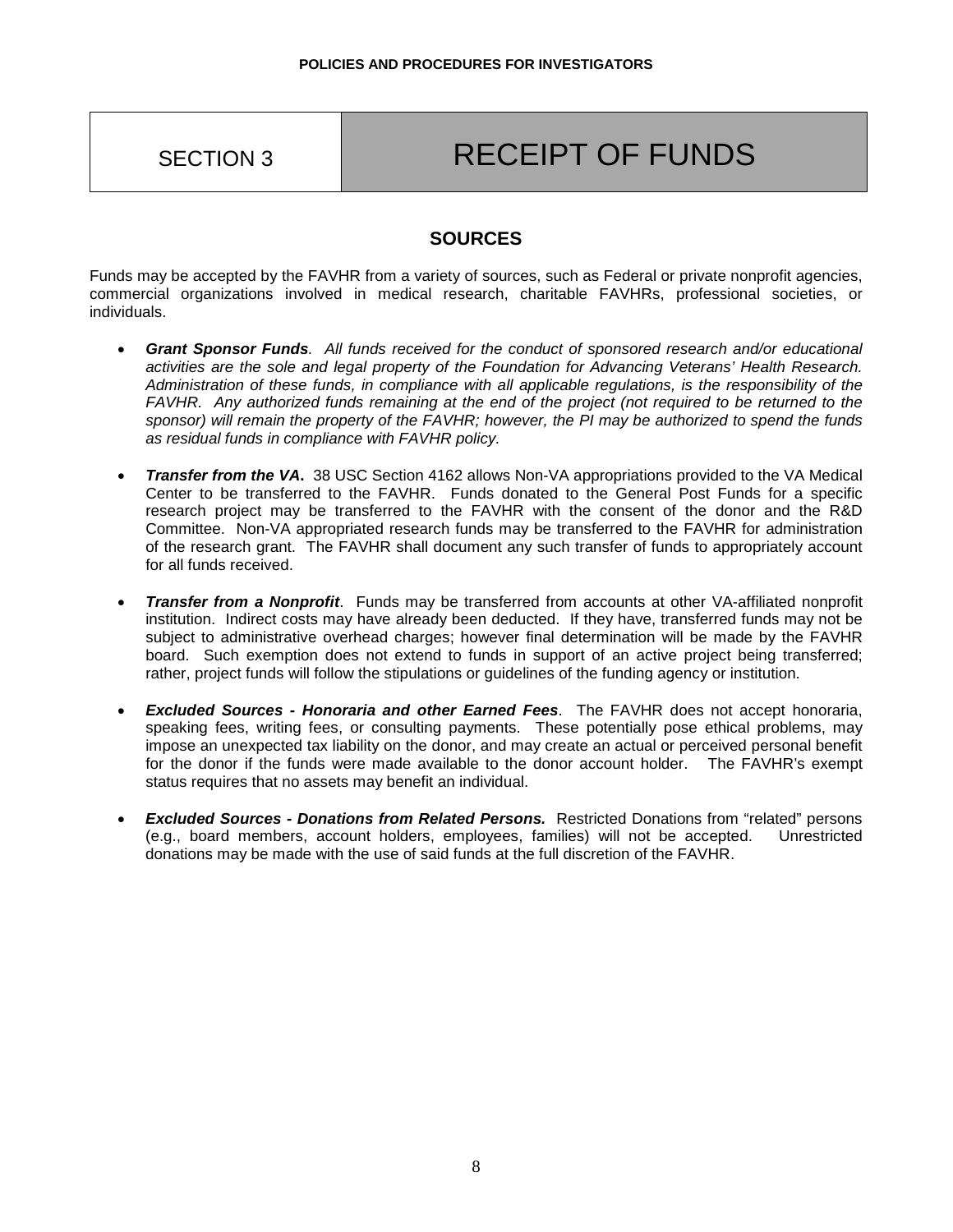## **INFORMATION FOR DONORS**

#### *Donated Funds.*

- Funds may be mailed directly to the FAVHR's post office box or submitted via ACH deposit or wire transfer directly to a FAVHR bank account.
- Checks must be payable to the Foundation for Advancing Veterans' Health Research
- A letter accompanying the payment should identify:
	- o Purpose of the payment (funds cannot be designated for the use of a particular individual research or educational activity without an indication of the donor's intent).
	- o Investigator's Name
- Under no circumstances will payment in any form (cash, travel, gifts, bonus) be made directly to the principal investigator, to any of the investigator's study employees, or to any other organization or party without prior written approval from the FAVHR.

**Donor Conditions.** Any conditions to be imposed on the investigator and/or FAVHR in terms of how the funds can be used should be provided prior to sending funds. Funds will be accepted only if the FAVHR determines the conditions can be met legally, ethically and organizationally.

#### *Administrative Overhead Fee.*

Administrative Overhead is charged to FAVHR administered projects and is calculated by adding the appropriate Overhead (OH) rate to the total direct project costs.

- The FAVHR's minimum overhead rate from for-profit companies is calculated annually and based upon current and anticipated administrative costs associated with the activities specific to administration of Industry funded programs.
- The FAVHR's Indirect Cost rate is negotiated annually with the Office of Naval Research based upon FAVHR costs associated with meeting all requirements for administration of Federally funded research. The FAVHR's Indirect Cost rate is not negotiable on a project basis and the approved rate at the time of project initiation will be utilized for the life of that project, including any approved no cost extensions. For additional information, please refence the FAVHR's "Research and Facilities Administration (Indirect Cost ) Rates" policy.
- If a private charitable agency's written policy prohibits the use of its funds for overhead on all funded research, such documentation must be submitted prior to award acceptance. The FAVHR will make a determination as to whether it will accept the funds under the stated conditions.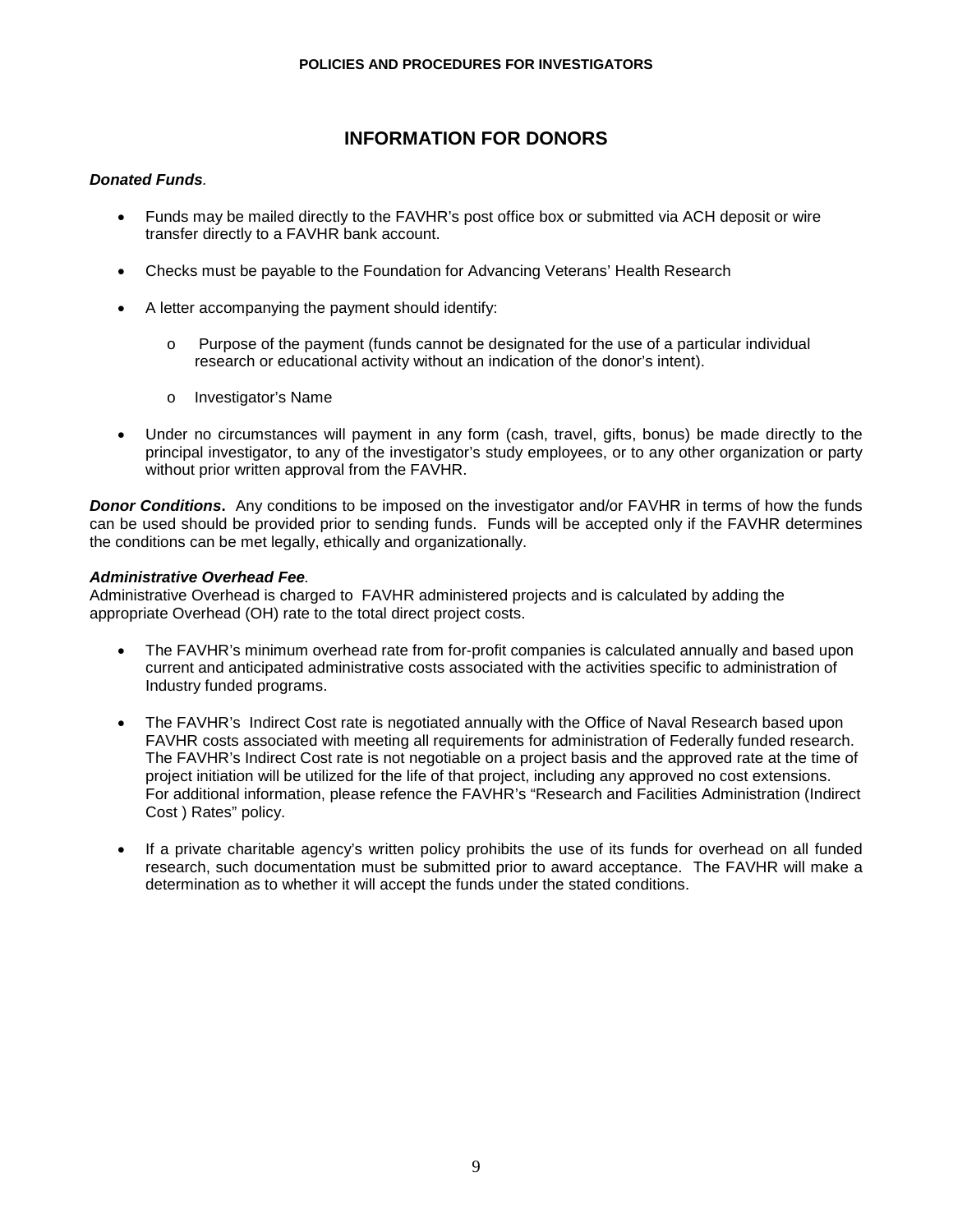## SECTION 4 | FINANCIAL RESPONSIBILITY

Investigators/education account holders are responsible for their accounts.

- *Budgets*. In collaboration with the PI, the FAVHR will negotiate a budget for every project with the project sponsor. Each project must have a FAVHR approved budget prior to execution of the CRADA or other Contracting agreement. The established budget will be used to track spending during the life of the study. For Federal awards, if the PI intends to request a no-cost extension, the FAVHR should be notified immediately so a modified internal budget can be developed to provide accurate spending analysis throughout the project lifetime.
- *Appropriate Expenditures*. Account holders are responsible for insuring that the funds are used for purposes relevant to the approved research or education activity and within any restrictions imposed by the study agreement or funding authority. The FAVHR will review all expenditure requests to ensure they are allowable given the terms of the project prior to procurement. Expenditures requested from accounts with insufficient funds or for purposes not in line with study restrictions will be denied.
- *Financial Statements*. To facilitate awareness of available funds and expenditures, a financial statement is prepared and sent to the account holder at least quarterly. The report indicates the revenue and expenses for the previous period and the cumulative revenue and expenses for the year to date. Account holders are responsible for reviewing their financial status reports. It is the PIs responsibility to promptly communicate to the FAVHR staff any questions or possible changes to the financial statements. If the account holder does not communicate such questions or changes within 14 days of receipt of the statements, the financial statement will be considered to be accurate.

Distributed Statements will identify any study deemed to be in danger of overdraft. Investigators will have 14 days to respond with an action plan to ensure overdraft does not occur. If overdraft danger is due to an expected situation (ex: Study Startup) no action will be required.

Program losses will not be permitted. Should an investigator's account become negative, after accounting for study status, accrued revenues and salary expenses, the investigator will be required to present to the board the reason for this deficit and the actions implemented to correct the deficit and prevent future deficits. Investigators are solely accountable for the financial sustainability of their projects. If a project remains in a deficit, the FAVHR reserves the right to halt expenditures or terminate the project altogether.

- *Delegations.* An investigator/account holder may submit a request to the FAVHR to delegate signature authority to another person for specific functions, e.g., sign time sheets or purchase requests. This authority may include specific fund limitations. However, the account holder retains the responsibility to ensure that the account has sufficient funds to cover all expenditures and is being used for appropriate activities.
- *Conflict of Interest/Ethical Standards***.** All individuals involved in FAVHR activities are subject to and must become familiar with the VA and FAVHR conflict of interest policies. Individuals involved in research activities are also subject to all ethical standards required of research participants at the STVHCS. Each research project requires that a new COI form be completed by all involved investigators and kept on file in the VA Research Office.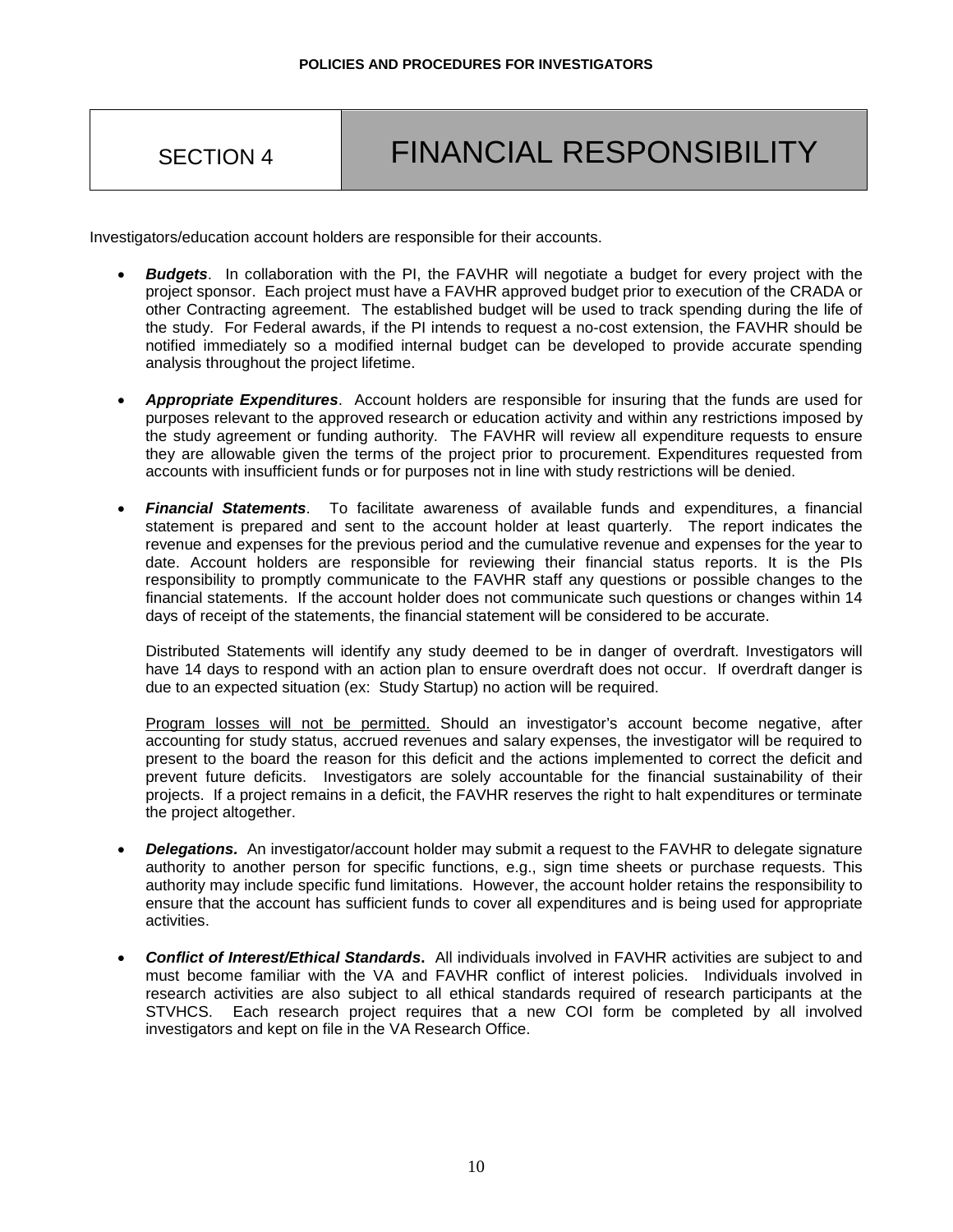## SECTION 5 ACTIVE PROJECTS

## **SETUP**

The FAVHR will create an account in conjunction with a specific research/education project when a new study has been initiated to accurately record startup costs for the project. The Investigator will be authorized to begin study activities for that project only after it has received all required approvals. The purpose of the account is to receive sponsor funds for the project and pay expenses associated with that project from the provided funds to accomplish the projects goals. Accounts will remain open as long as the project remains active at the STVHCS.

In addition to the creation of a financial account, the FAVHR will also set up subject payment milestones in the ClinCard system and create the new study in the Clinical Trial Management System so study progress can be tracked against budgeted activities.

## **EARNED REVENUES**

Invoicing for all FAVHR activities should take place through the FAVHR office. This ensures the FAVHR is aware of all outstanding funds and to enables the FAVHR office to follow-up on the investigator's behalf if funds are not received within an appropriate time.

The information provided for invoicing will be used to estimate the funds earned (accruals) and will be incorporated into the monthly investigator statements as accrued revenues. In addition to providing invoicing items, investigators/study coordinators are required to enter all subject visits (milestones) and other invoiceable items into the Clinical Trial Management System by the end of each month. These accrued funds will be considered as available funds when purchase orders are approved.

## **CLINICAL TRIAL MANAGEMENT**

Information provided to FAVHR administration by the coordinator(s) assigned to a project and regarding subject visits and invoiceable activities will be used for two purposes. First, to ensure timely billing to the sponsor which in turn ensure funds are available to continue to support research study staff and other costs associated with each project. Second, the information regarding subject enrollment and retention will be used to evaluate the study activities against budgeted goals to promote successful study performance. Overall progress in subject enrollment will be reported back to the investigator on a regular basis. Should enrollment consistently remain below budgeted levels, the Executive Director will work with the study staff and the PI to determine if enrollment can be increased or if the study should be terminated.

If a study is deemed not profitable, the FAVHR reserves the right to terminate study activities. If Non-FAVHR personnel are working on a study that is deemed to not be profitable and/or is not meeting enrollment goals, FAHVR reserves the right to transfer coordination of the study to a FAVHR Coordinator Pool Research Coordinator.

### **COORDINATOR POOL**

To facilitate research coordinator activities across within the VA, FAVHR has established a Research Coordinator Pool. The purpose of the coordinator pool is to provide experienced coordinator services to Investigators at an effort level equivalent to the needs of the study/funding source. Because study needs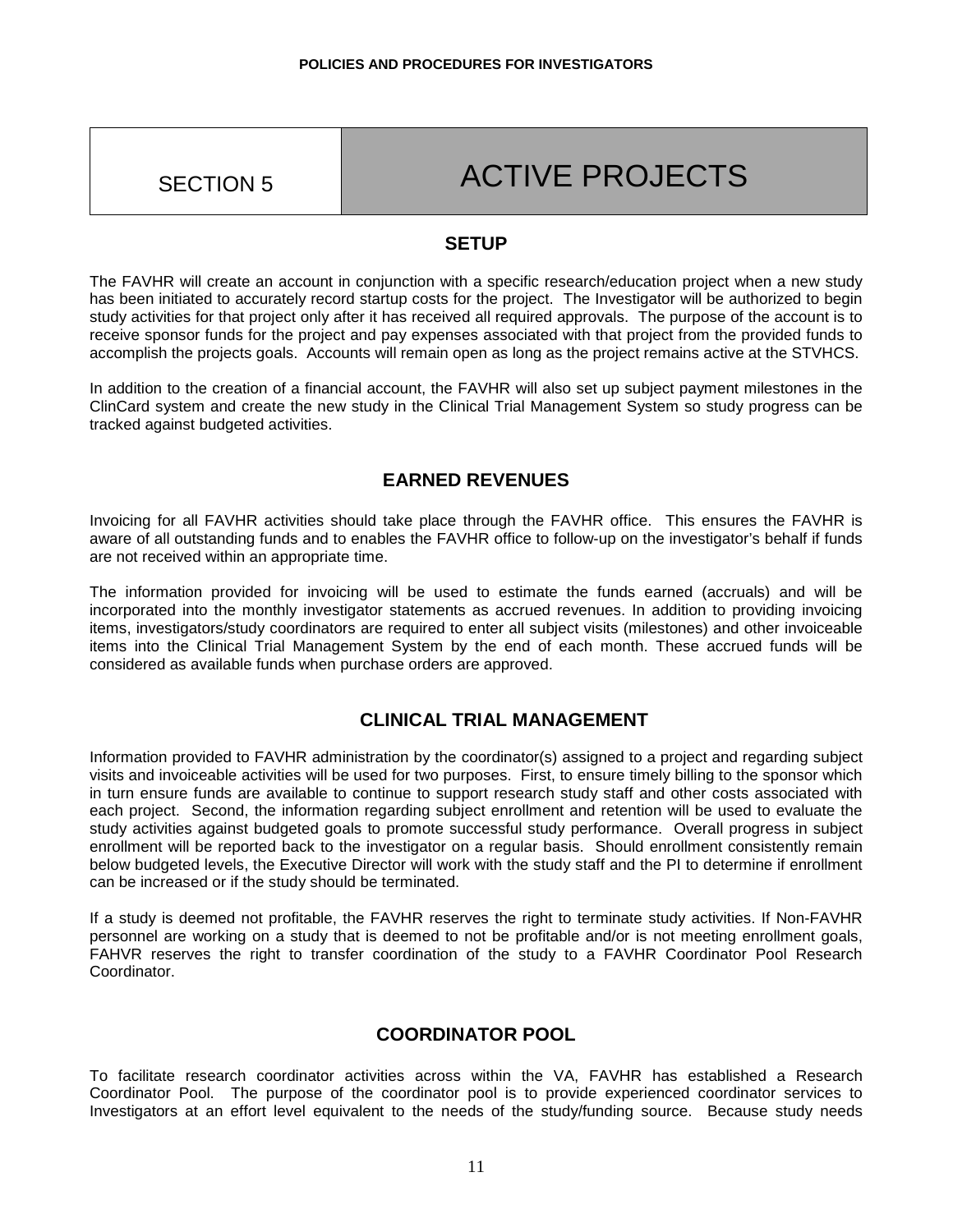change over time, the Coordinator Pools allows an Investigator to purchase only the level of effort necessary at any point in time to effectively complete study related activities.

Coordinator Pool coordinators are assigned to studies based upon existing skill level and the needs of the individual protocol. A minimum of two coordinators (Primary & secondary) will be assigned to each study to ensure sufficient levels of support. Because study needs change, it is possible the coordinator(s) assigned to a study may change during the life of the study. In this situation, the PI will be notified and transition activities will be provided to ensure a smooth transition between coordinators.

Salary Expenses for the coordinator pool are charged to the study based upon actual time worked. Each coordinator allocates hours to various studies based upon activities for the given pay period. Investigators will be provided with monthly time statements for review and approval. The FAVHR should be notified of any errors within 14 days of distribution of the report.

## **TRANSFER**

**External Transfer**: Transfer of an active research or education project(s) and the associated restricted FAVHR funds and/or FAVHR-owned equipment may be made only after approval by the Board of Trustees. The transfer may be made to another 501(c)(3) non-profit organization with the same stated exempt purpose of conducting research, or to a state or federal entity. A Principal Investigator (PI) who wishes to relocate an approved active research or education project, must submit a written request for such a move to the FAVHR Board of Trustees through the Executive Director (See Related Document A). A separate request must be submitted for each active research or education project he/she wishes to relocate.

The FAVHR Executive Director and Grants Account Manager will determine whether all outstanding financial obligations related to the project have been fully met. FAVHR may hold back as much as 30% of the remaining project funds for up to 90 days to cover any costs that may incur after the transfer has been executed. Since restricted funds are bound by contractual obligations outlined in the agreements with the Sponsor, the PI must obtain, from the project Sponsor, written permission to transfer the project to either another 501(c)(3) non-profit organization or state or federal entity. FAVHR must receive a letter from the recipient organization accepting responsibility for the entire research or education project including the administration of funds and/or equipment. In addition, the new organization must provide documentation from the Internal Revenue Service (IRS) as proof of their non-profit status.

To ensure the smooth, orderly transfer of a research or education project, the non-profit organization to which the PI is transferring must be informed of such a move at least three (3) months in advance of the transfer date. The Board of Trustees has sole authority to approve such a transfer. Following approval by the Board, the PI is responsible for the cost and risk of shipping equipment to the new location.

**Internal Transfer**: The project Sponsor shall be notified of any change of the designated PI on an active research or education project. Such changes cannot be made without prior written approval of the project Sponsor together with the completion of an amendment changing the PI name (see Related Document B). If the designated PI or an active research or education project is terminated from the study, or in the event of death, a written request to assign a replacement PI must be submitted by the Executive Director to the project Sponsor. After review by the Finance Committee, the Research Committee must certify that the new PI has the expertise, knowledge, and technical support to perform the study consistent with the terms of the study protocol and the clinical trial agreement. The Medical Center's designated Institutional Review Board (IRB) or R&D Committee must approve the transfer of responsibilities to the new PI.

FAVHR funds associated with the active research project and/or FAVHR-owned equipment necessary for the conduct of the project will be transferred to the replacement PI upon written approval from the project Sponsor.

**Transfer to FAVHR**: When a PI requests funds from an active project be transferred into FAVHR from another organization, FAVHR must receive 1) written confirmation from the project sponsor and current administrative entity authorizing transfer of funds and clearly outlining the terms or restrictions associated with the project funds and 2) a copy of the project protocol or statement of work. Additionally, the funds received will be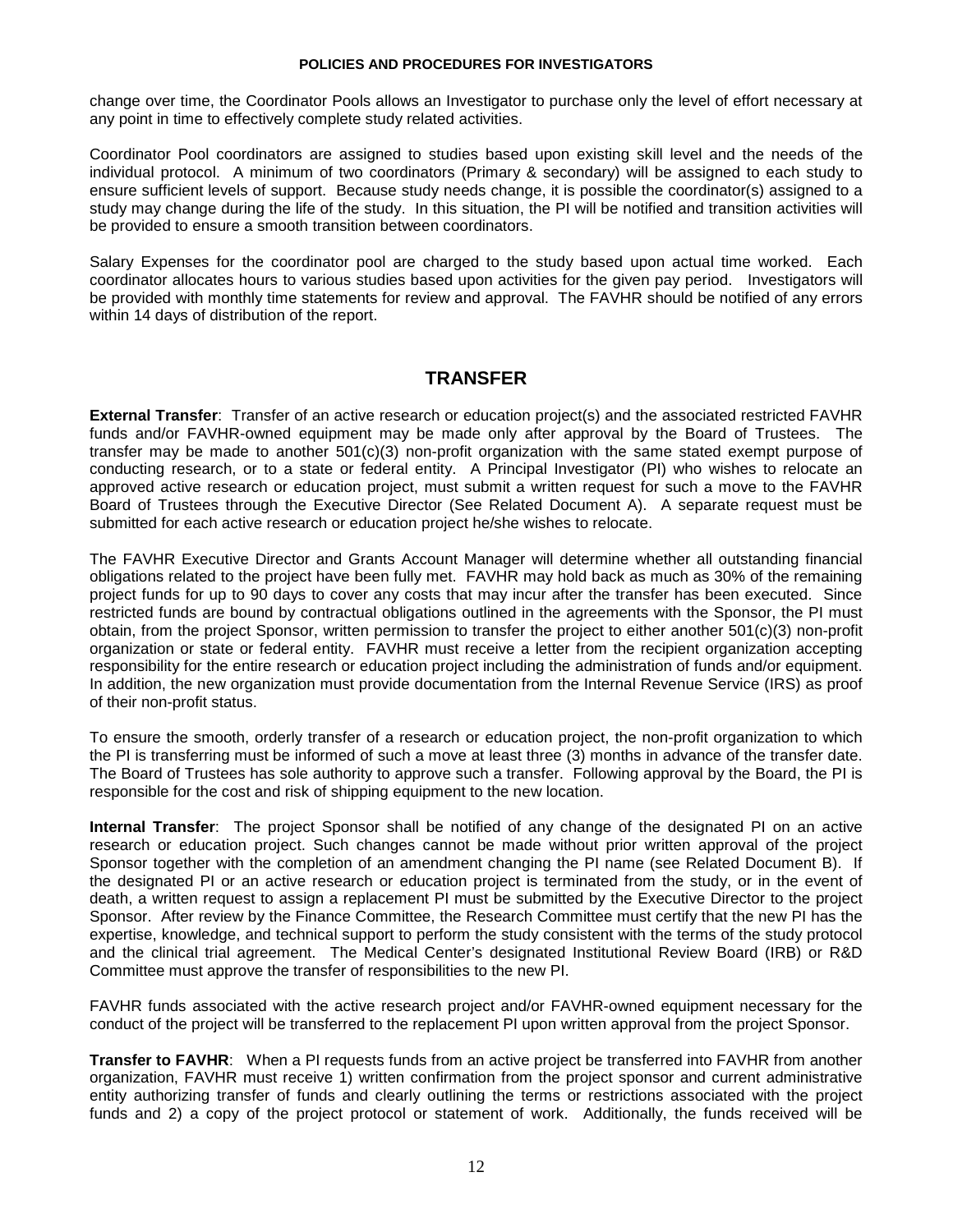assessed a discounted overhead rate of 10% to cover the costs associated with fund management, reporting, and expense policies. All projects must obtain IRB and VA R&D approval prior to the transfer of funds.

## **PROJECT TERMINATION PROCEDURES**

- **Early Termination**: In the event an investigator is unable to continue an active project and no other investigator is able to assume the responsibility, the sponsor of each ongoing project will be informed. At the sponsor's direction, and in accordance with the applicable study agreement, any unearned funds received would be returned to the sponsor after all outstanding obligations have been paid.
- At the end of an active study, the Investigator must provide the FAVHR with 1) notice that the study has ended and 2) a copy of the sponsor statement of study termination. The FAVHR office will work with the Investigator, Coordinator, and sponsor to ensure all funds are received prior to completing the internal closeout process.
- Project closure in the VA R&D Office will be confirmed before FAVHR project closure
- After resolution of all obligations of the account, the residual funds (if allowed) may be transferred to an investigator's general/residual account. These residual funds may be used to support approved research/education activities carried out within the STVHCS.
- Any negative balance remaining in a terminated account shall also be transferred into the investigator's general account.

Funds will retain the classification for which they were received, i.e., research or education.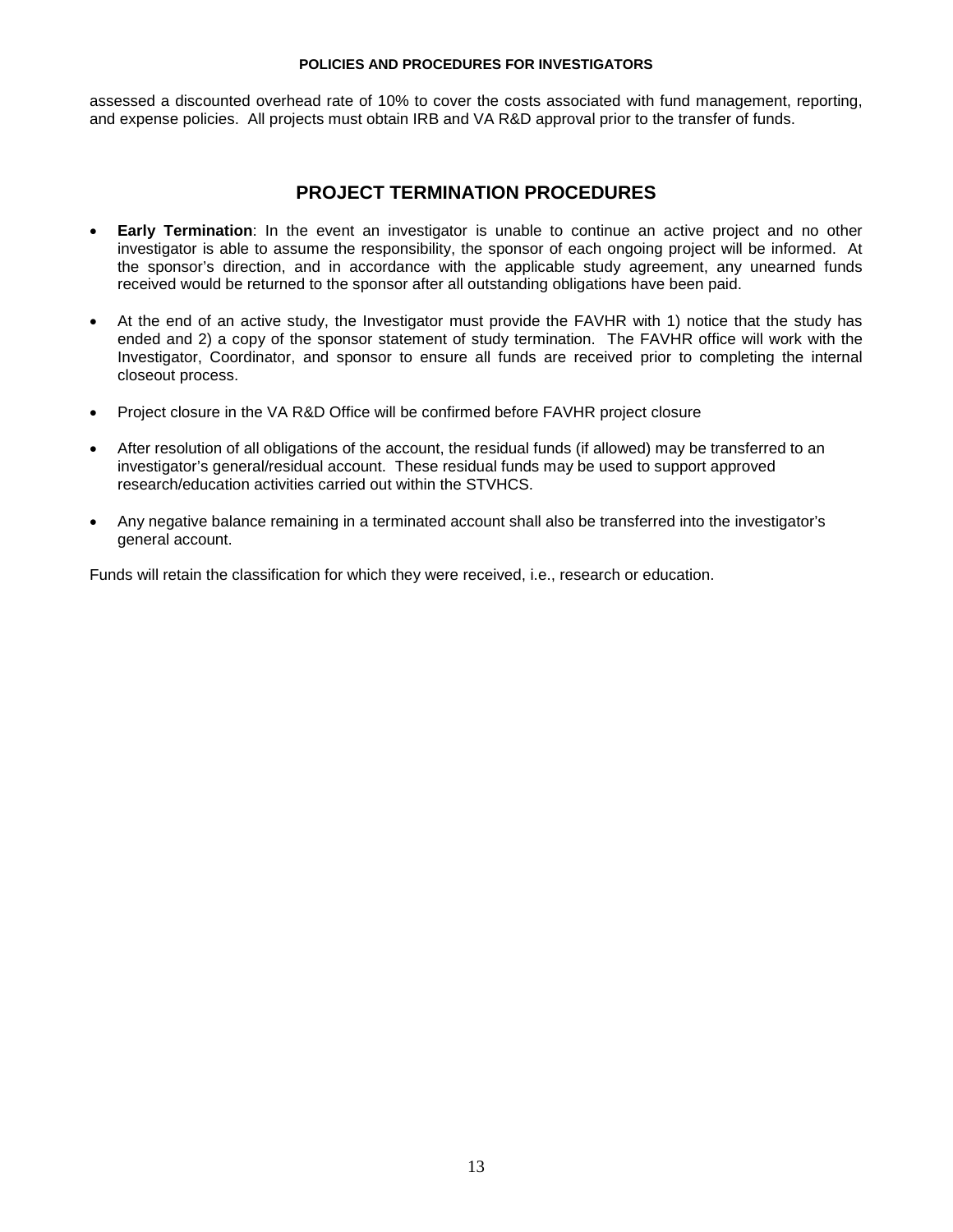## SECTION 6 RESIDUAL ACCOUNTS

Residual Funds are defined as funds not linked to a specific project or protocol, but donated to FAVHR for the general support of an investigator's research or education activities. Funds remaining from completed projects are generally referred to as "residual funds". Use of such funds for general research and education purposes is predicated on first fulfilling all requirements specified by the Sponsor, or any other donor at the time funds are initially received by FAVHR. Residual funds may be used only for scientific and professional expenditures, must further the conduct of VA approved research projects or educational activities, and shall only be used for research and educational activities in support of VA approved research or educational projects. Exceptions will be made only upon approval of the Board of Trustees.

### **SETUP**

Funds donated to the FAVHR for the general support of an individual's research/education activities will be deposited into a "general" account for the individual. This account will also house any project account funds remaining after fulfilling all requirements identified by the Sponsor/donor. These general funds may be used only for expenditures that further the conduct of VA approved research/education activities within the STVHCS.

## **EXPENDITURES**

Expenditures must be consistent with FAVHR policies and procedures and support research activities. Residual funds may be used only for scientific and professional purposes, must further the conduct of VA approved research activities or educational programs.

## **TRANSFER**

#### The transfer of Residual Funds outside of the FAVHR will not be allowed.

In the event an investigator terminates his or her VA appointment with the South Texas Veterans Healthcare System and his or her affiliation with FAVHR, the investigator may submit an application for a Without Compensation (WOC) appointment to the South Texas Veterans Healthcare System. WOC employees may continue to maintain FAVHR administered accounts and FAVHR-owned equipment. Appropriate expenditures shall be made for the general support of the WOC investigator's research and/or education activities at the VA.

The investigator must seek and obtain approval for a WOC appointment within three (3) months following his or her official separation date from the VA. If the investigator does not obtain a WOC appointment within three (3) months of separation, the Board of Trustees may approve the transfer of all residual funds into a FAVHR administrative unrestricted account and funds will be used at the discretion of the Board of Trustees.

All FAVHR accounts maintained by WOC investigators will be reviewed annually by the Board of Trustees to determine their appropriateness.

## **INACTIVITY**

Residual Accounts without any activity for a period of three (3) years will be identified for closing. PI will be notified and given 90 days from the sending of the notification to 1) present a written plan and timeframe for utilization of the funds for Board of Trustees approval or 2) request Board of Trustee approval to transfer the funds to another PI with an active VA approved research and/or education project in support of that PI's VA approved research and/or education activities or 3) donate the funds to FAVHR for use in support of research or education activities at the Board of Trustee's discretion. If the PI fails to respond within 90 days, it will be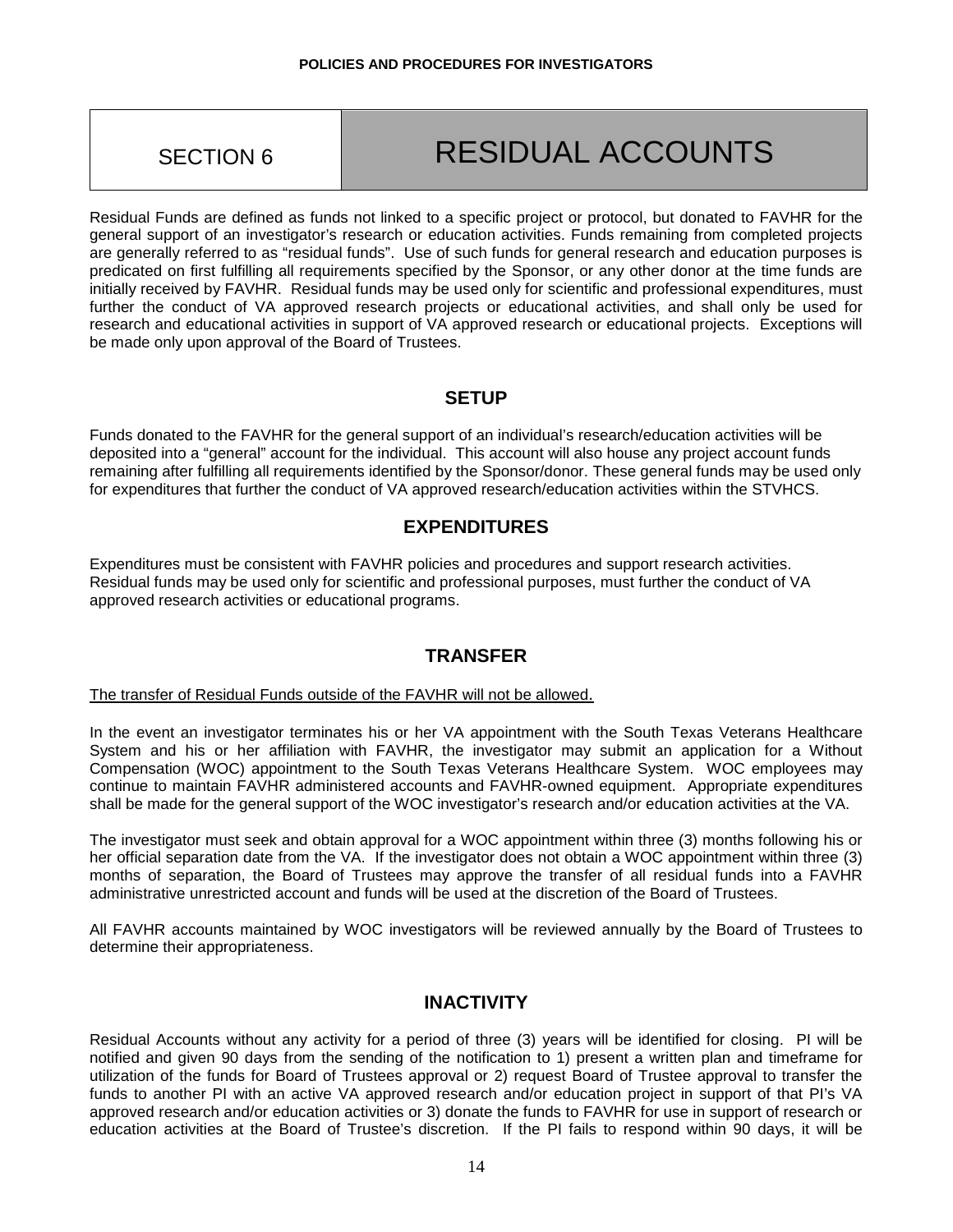determined that the account has been abandoned and the remaining funds will be transferred to an administrative unrestricted account and used at the discretion of the Board of Trustees

## **SUDDEN DEATH, DISABILITY, OR RESIGNATION**

In the event an investigator should die or become unable to conduct research, the Executive Director shall immediately inform the Sponsor of each of the investigator's ongoing projects. With the Sponsor's approval, a project may be transferred to another investigator at the affiliated VAMC. If no other investigator is available and qualified to assume responsibility for a project, reports completed to date will be sent to the Sponsor along with any funds remaining, after all outstanding obligations have been paid. All residual funds remaining in the investigator's general residual account will be transferred to a FAVHR unrestricted administrative account and will be used at the discretion of the Board of Trustees.

### **ADMINISTRATION FEE**

While we encourage all investigators to obtain residual funds for use toward future research and/or education needs, we must also acknowledge the additional costs incurred to properly maintain and report these funds to the investigator on a regular basis. Overhead fees charged to the initial project are intended to cover management and administrative expenses involved in the conduct of the research project. Funds remaining after the project closes continue to incur costs for reporting and purchases. The FAVHR will administer an annual fee of \$50 for reporting costs plus an additional 3% of total expenditures incurred during the year to recoup our costs for the maintenance of the project. These fees will be charged to the investigator semiannually.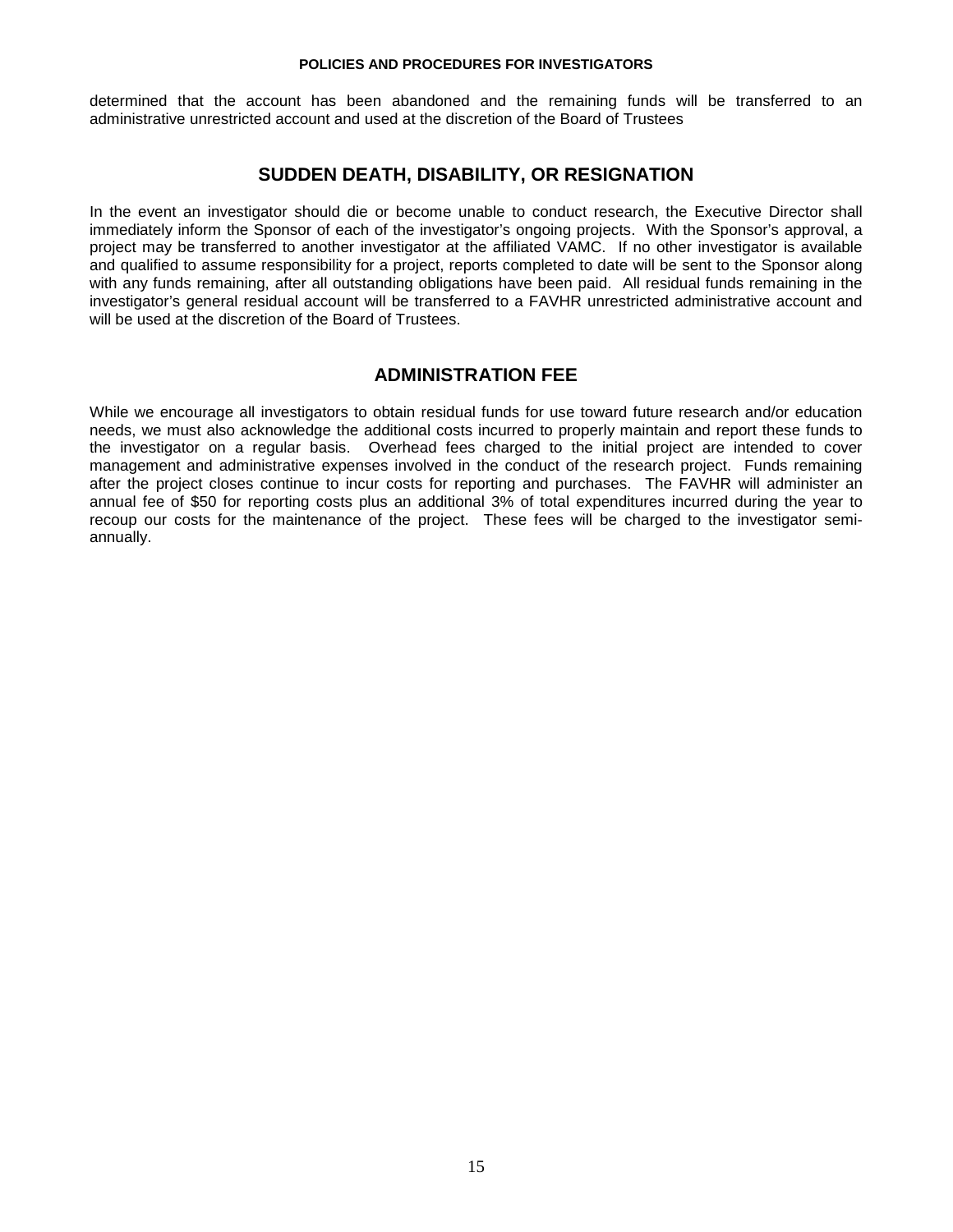## SECTION 7 | EXPENDITURES Payment Process

## **PURCHASE ORDER SYSTEM**

It is the policy of the FAVHR to utilize a purchase order system. All purchase requests for supplies and other items must be submitted on the FAVHR purchase order forms. The FAVHR bookkeeper will review requests to insure completeness and the Executive Director will approve the purchase prior to ordering items. Purchases will be delivered to the FAVHR office. Upon delivery, the purchaser must inspect the purchases and provide signed packing slips to the Bookkeeper. When the order is complete and invoice received, the order will be paid by the FAVHR. Requestors should contact the FAVHR Office for vendors with which the FAVHR has established accounts.

#### *Purchase Order Request.*

- Purchase Order form must be complete with all requested information. Incomplete information causes delivery of wrong items and ordering delays.
- Date required is needed so the vendor can advise if there is a problem in meeting the requirement.
- Special instructions regarding the item or shipping should be clearly indicated.
- Quotes should be attached to the request. Provide name of person quoting a price.
- All requests should be submitted in sufficient time to allow several workdays for FAVHR processing and sufficient time for the vendor to deliver the order.
- Emergency orders (when an unanticipated event has caused the need for an immediate order) should be clearly identified.
- Purchases over \$500 must be authorized by the account holder in addition to a designee.
- Single Items over \$3,000 must have three bids/quotes unless sole source is justified.
- Lab animal orders require VMU supervisor approval in advance to insure project has been approved and that space is available.

*Delivery Inspection***.** At the time of arrival, all items should be checked for physical damage and the packing slip or bill of lading immediately compared to the delivery. If an item appears damaged or is not in working order, it must be immediately reported to the vendor for resolution. The FAVHR office will contact vendors concerning discrepancies/damage noted by the purchaser.

*Personal Use*. Equipment purchased for home use is assumed to be for personal benefit and will not be authorized without clear justification of business purpose.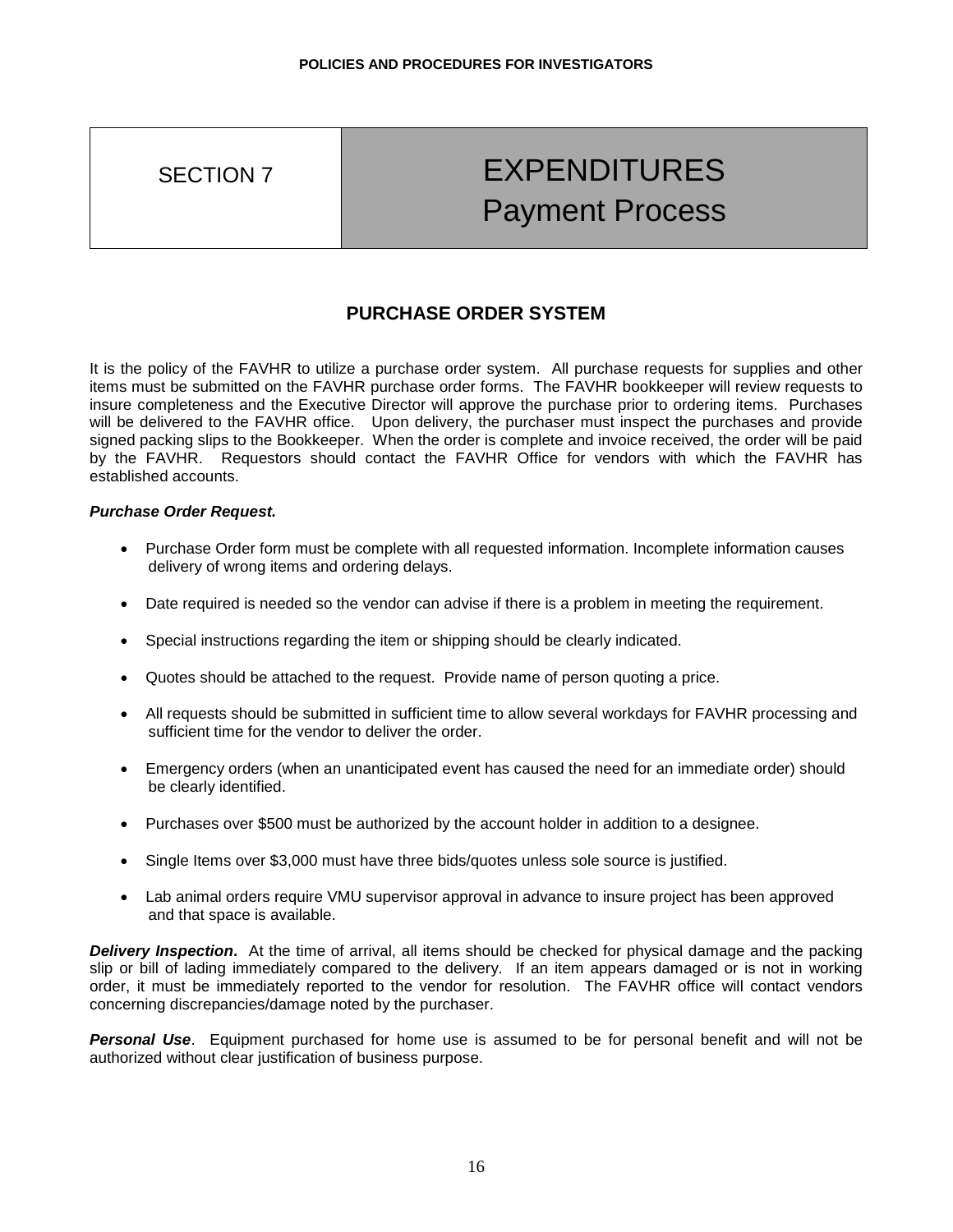### **REQUEST FOR PAYMENT**

Payment may be requested to pay a vendor (e.g., a subscription). The completed request form should be submitted with any document to be sent with the payment (e.g., invoice, subscription application, order form). Invoices should identify the FAVHR as the purchaser. The FAVHR will not guarantee payment to vendors for items that have not been approved by the FAVHR prior to purchase.

### **REQUEST FOR REIMBURSEMENT**

Since research activities occur in a dynamic environment and projecting future needs may not always be possible, individuals may need to purchase necessary research relevant items and request after-the-fact reimbursement. However, every effort should be made to use purchase orders and have purchases paid directly by the FAVHR. An example of appropriate use of reimbursement would be taking advantage of meeting discounts offered for on-site purchase of publications. Reimbursement should be limited to purchase of small supplies necessary for a project. The FAVHR will not guarantee reimbursements for acquisitions that have not been reviewed and authorized prior to purchase. The FAVHR is a non-profit institution and will not reimburse for sales tax.

- **Original** itemized receipt showing both the vendor and the item purchased must be attached.
- As the FAVHR is a tax-exempt organization both in the view of IRS  $(501(c)3)$  (Tax ID #74-2522436) and the State of Texas, sales tax will not be reimbursed. A copy of the FAVHR's tax exempt form can be obtained from the FAVHR office.
- Investigators must ensure the appropriateness of the reimbursement and provide clear justification as to how the purchase supports the approved research program
- The FAVHR will not reimburse any individual for off-site use purchases that have not been approved for off-site use.
- Insufficient or inadequate documentation and justification may result in delays or disapproval.
- Reimbursement must be made only to the individual making the payment as indicated on the original receipt submitted. An individual may not be reimbursed based on a check issued by another individual/entity.
- All requests for reimbursements must be submitted within 60 days.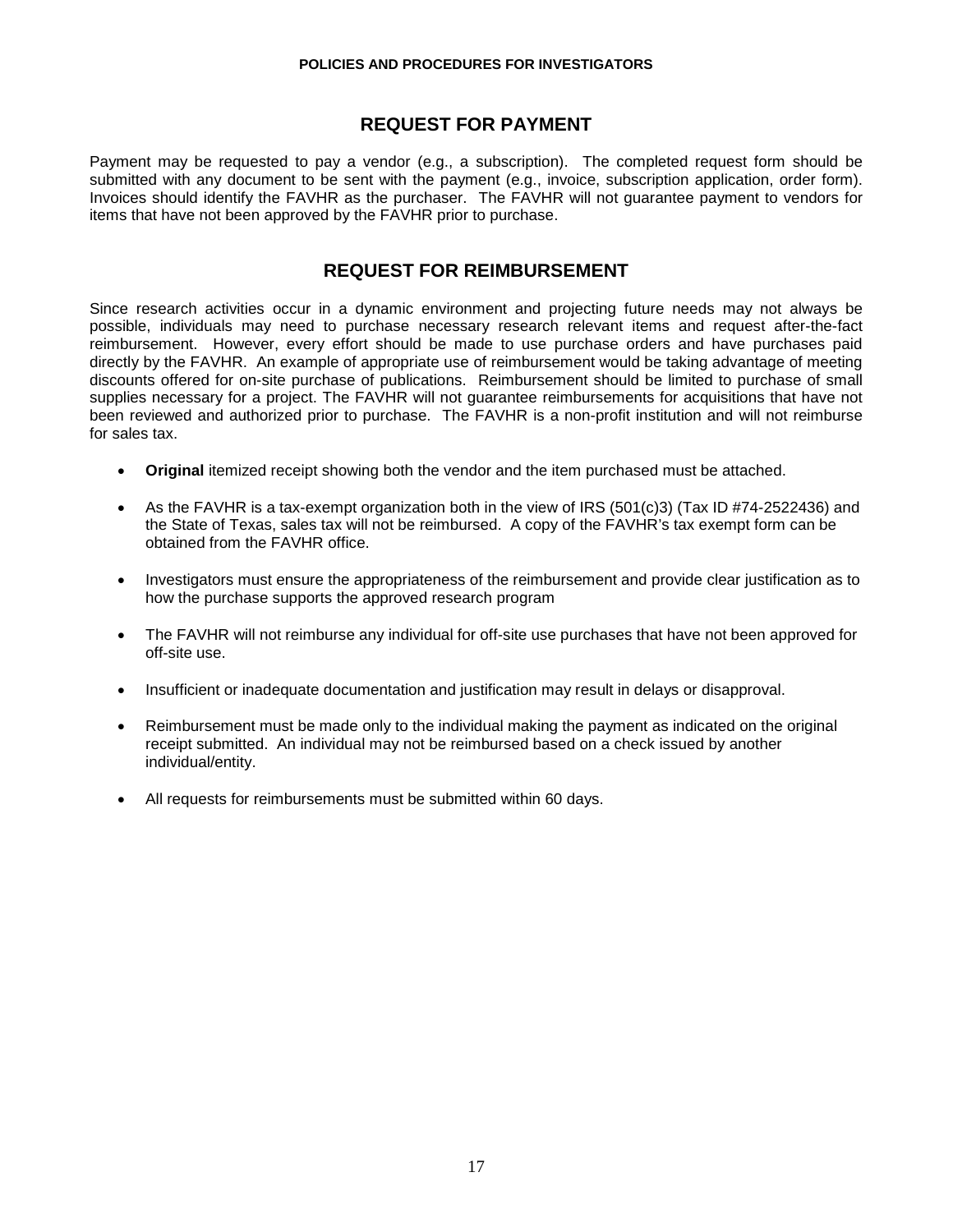SECTION 8 EXPENDITURES - GENERAL

*Funds Ownership*. All funds accepted by the FAVHR, and any purchases made, become the property of the FAVHR and are subject to all policies and procedures established by the FAVHR. Funds and purchases remain<br>in the FAVHR. All funds represent corporate income and are not to be used for personal benefit of an All funds represent corporate income and are not to be used for personal benefit of an individual. Although the FAVHR may track funds by individual, this bookkeeping practice does not alter the fact that the funds belong to the corporation and not to any individual. The use of FAVHR funds must be guided by the principle that no expenditure will be paid/reimbursed that could be construed as for personal benefit or give the appearance of conflict of interest.

*Relevance to approved research*. Since the only statutory purpose of non-profit research and education foundations, as established by Congress, is to facilitate VA research or education activities, all funds expended by the FAVHR, from both project accounts and general accounts must be in support of approved VA research and education activities. **Requests for use of FAVHR funds must clearly indicate the relationship to approved VA research or educational activities.** Funds in general/residual accounts must also be used to support research activities carried out within the STVHCS.

*Approvals.* The Executive Director is the only official authorized to commit expenditure of funds. The Executive Director or authorized staff will review and approve all expenditures and determine the appropriateness of the request. If an expenditure request is determined inappropriate within the defined policy, the account holder may request a review and final determination by the full Board of Directors at its next scheduled meeting.

*Bid Process & Sole Source Justification.* The purchase of any single item exceeding \$5,000 requires 3 competitive bids. If you are unable to obtain 3 bids for an item due to specifications or conditions proprietary to one vendor, you will be required to provide a Sole Source Justification with the purchase order request.

#### *General.*

- Sufficient funds must be available in the requester's account to cover costs.
- A research rationale must be provided for each research-related purchase. Said rationale must indicate how the requested expense supports the research project from which it is purchased. Purchases from residual accounts must support continuing research activities.
- All purchases for sponsored research projects must be reasonable and necessary for the performance of the project, as well as allowable and allocable under the terms and conditions set forth in the grant.
- Checks in payment of invoices, reimbursements, etc., are generally issued twice monthly.
- It is the responsibility of the person submitting the request to ensure all required back-up documents have been attached to assure timely payment/reimbursement. When the Office of Inspector General reviews an expense, they are required to conclude that the expenditure is either for business or is personal – there is no accommodation for expenditures that may appear to have aspects of each. Without sufficient documentation that clearly supports a legitimate business purpose (related to VA approved research or educational activity), the expense is concluded to be personal and not allowable.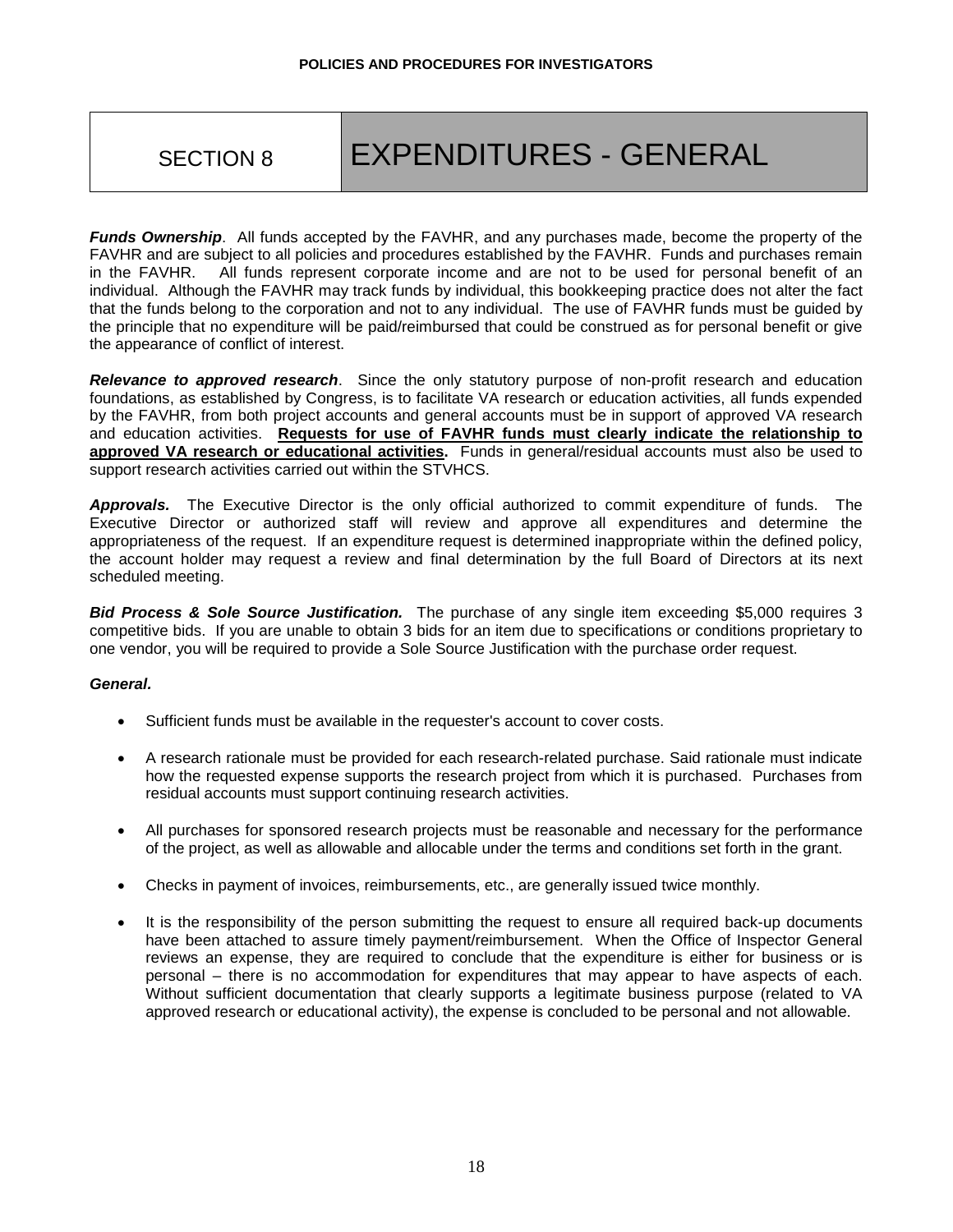## **PATIENT REIMBURSEMENTS**

Patients may receive reimbursements in accordance with study protocols. The FAVHR has adopted the ClinCard participant compensation system which provides pre-paid credit cards to patients in lieu of check payments. This system provides faster compensation to the participants and enables better reporting and oversight of the participant compensation procedures and is the standard mechanism for subject payments. If special circumstances require check payments, an authorization request for check payments must be approved by the Executive Director prior to enrollment of the participants. Payments will be made only to the enrolled subject. All subjects receiving more than \$600 in funds in a calendar year will be issued a 1099 and tax documents will be filed with the IRS.

### **ClinCards**

Subject Payments for research milestone visits should be distributed via the ClinCard system

- Upon R&D approval of a study providing participant reimbursements, the FAVHR administrative staff will upload the participant compensation schedule into the ClinCard system and assign access authorizations to all appropriate personnel (PI, coordinators, etc.)
- ClinCards are stored in a locked cabinet within the FAVHR offices
- Coordinators can obtain ClinCard from the FAVHR administrative office upon submission of a "Clincard Card Request form" documenting the study information, coordinator/employee receiving the cards, and the card numbers.
- Identification numbers for ClinCards received are also entered into the ClinCard Log
- ClinCards have no value until payment is authorized within the ClinCard System
- After completion of qualifying subject visit, authorized coordinator will request subject payment with in Clincard System for specific visit.
- Secondary approval must be obtained within the ClinCard system from the Study PI, Executive Director, or other approved personnel to trigger distribution of funds to study participant via ClinCard System
- Coordinator must submit a Subject Payment form to the Bookkeeper after the subject's first visit to document the subject's required information to facilitate annual 1099/1096 reporting to the IRS.
- Monthly, The Accountant downloads a report of Clincard Activity by study to complete accounting entry recording administrative expenses (\$1/transaction) and subject funds distribution (program expense).
- Upon notification of low funds from ClinCard, a wire transfer is completed to provide additional funds supporting subject stipend payments.
- The Clincard system holds these funds in escrow and allocates said funding to individual ClinCards as distributions are approved within the ClinCard system.
- Any unused cards at the end of the study are returned to FAVHR administrative office.

#### **Checks**

Occasionally study requirements or subject needs dictate the distribution of subject payments via standard check instead of the preferred ClinCard payments

- Prior to Subject visit, Coordinator will confirm approval of subject payment via check.
- Coordinator will submit a request for payment form to bookkeeper for processing (with secondary approval signature from PI)
- Bookkeeper will provide document to Executive Director or Grants & Contracts Specialist for approval
- Approved Payment will be entered payables system
- Check will be created with other payables
- If not already entered in Clinical Trail Management System, Grants Accountant will be provided with a copy of the approved payment request to facilitate documentation of subject visit for payment reconciliation.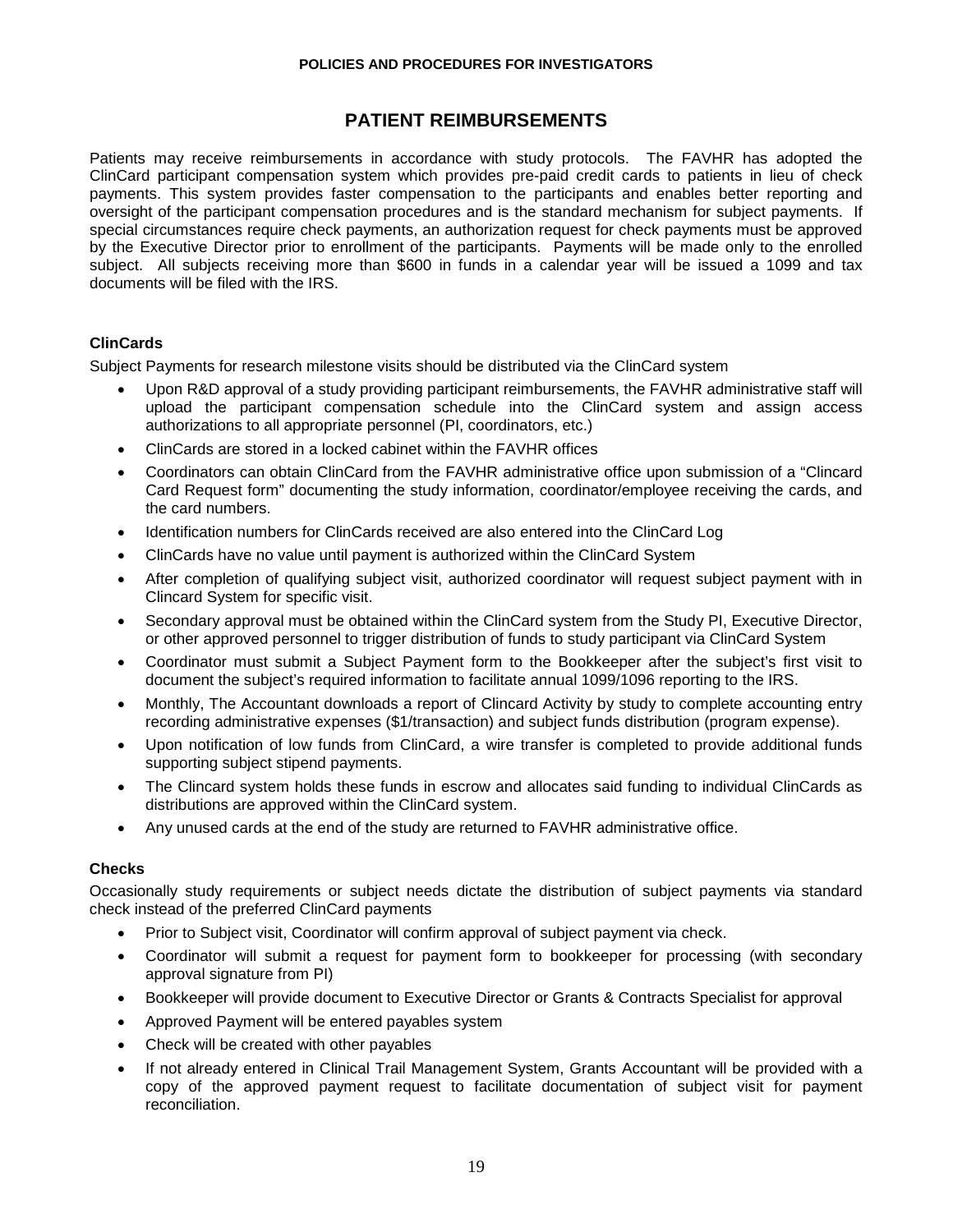#### **Pre-Paid Gift Cards**

- Pre-Paid Gift cards are maintained in a locked cabinet in the FAVHR Administrative office.
- The Study Coordinator will obtain no more than a 30-day supply of the cards based upon a submitted distribution schedule.
- Documentation of the transfer of the cards is maintained in the FAVHR Administrative Office.
- The Study Coordinator will maintain and provide the Administrative office a log of the card numbers.
- Within 2 business days after the end of each calendar month, the Study Coordinator will provide FAVHR administration with a detailed, comprehensive list of all gift cards activated and distributed.
- The list will identify the end recipient using their study id number.
- Receipt of an updated list is required to trigger distribution of new/additional gift cards.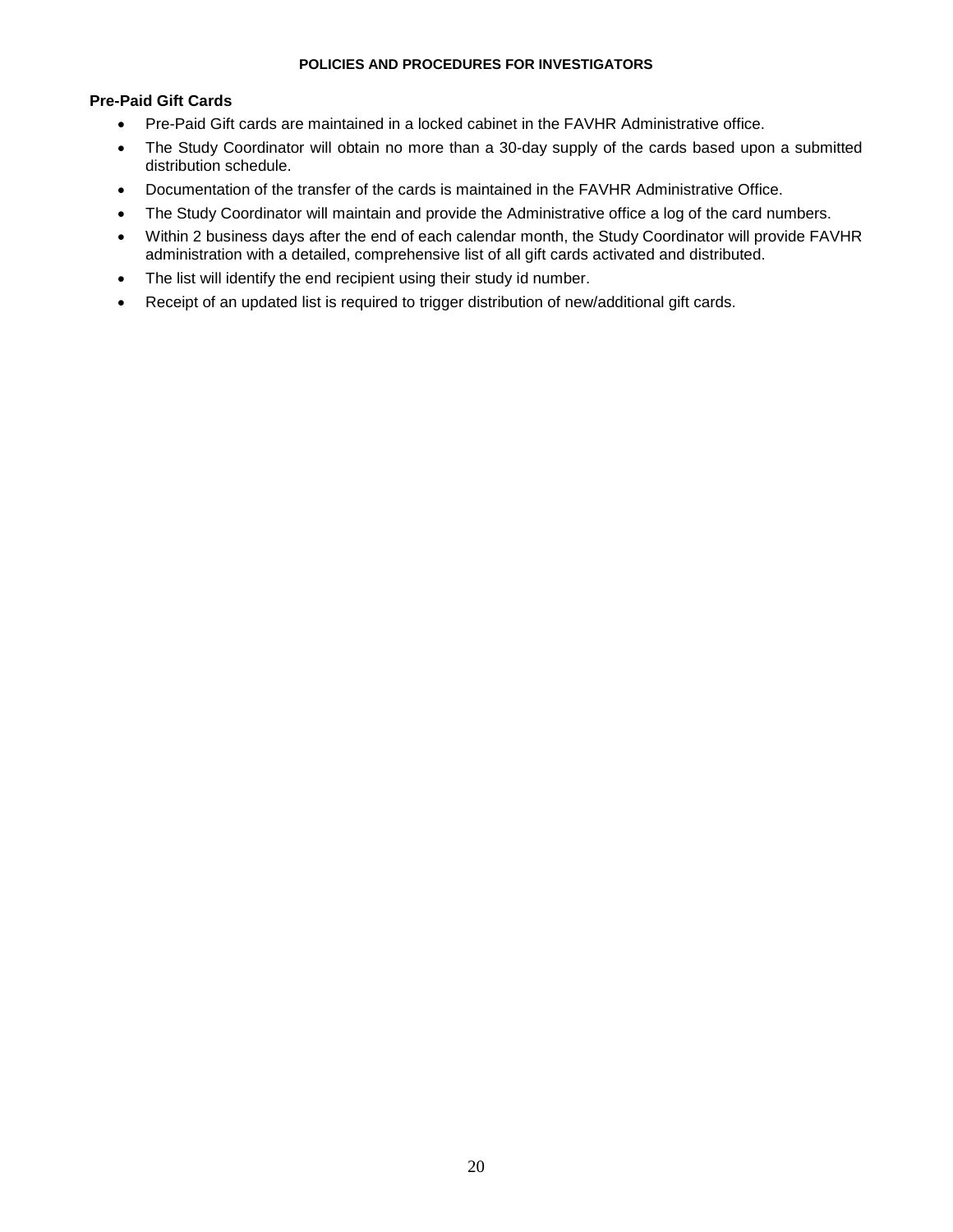## SECTION 9 | EXPENDITURES **Equipment**

## **PURCHASE**

Equipment, defined as durable, non-expendable asset(s) with an acquisition cost of \$5,000 or more and a useful life of more than one (1) year, must be purchased through FAVHR purchase orders.

- *Accessories for Non-FAVHR Equipment*. Funds may be used to purchase hardware accessories or software for VA purchased research equipment as long as they are external, identified, and VA tagged. The sole justification acceptable for purchasing accessories to VA equipment is that such attachments are required to complete the VA approved research project and VA funds are not available. FAVHR funds may not be used to purchase hardware accessories for, or to repair personally-owned equipment.
- **Non-VA location.** With the approval of the Executive Director, equipment purchased by the FAVHR may be used at an offsite location (e.g., UTHSCSA laboratory) if it is in support of the VA approved research project. If the individual wishes to use the equipment at a non-VA location, a request for offsite approval must be submitted, providing specific justification for the non-VA location. This off-site approval must be requested at the time of the purchase request or for existing equipment, prior to transfer to the new location.
- *Space Approval*. The acquisition of equipment requiring space, utilities, or other resources not available in the investigator's assigned research space must be reviewed by the STVHCS Research Service to determine feasibility prior to submission of purchase order request.
- **Payment.** FAVHR will not quarantee payment to vendors or reimbursement to any individual for purchase of equipment acquired outside the Purchase Order Process.
- **Receipt.** Upon receipt of the item, Investigator must inspect equipment and confirm the item(s) are not damaged and are in working order, and that the asset delivered matches the information on the packing slip. Problems should immediately be reported to the FAVHR administrative offices for resolution.

## **RESPONSIBILITY**

Equipment purchased with FAVHR funds becomes the property of the FAVHR. Investigators are responsible for all FAVHR equipment assigned for their use. No item may be given away or discarded. The investigator is responsible until the item has been returned to the FAVHR.

- *FAVHR Tag and Inventory***.** All equipment must have an inventory tag and the location recorded by the FAVHR Office prior to pick up by the investigator. The investigator is responsible for notifying the FAVHR when the location of equipment changes and to perform an equipment location verification annually (See Inventory Reporting below).
- **Depreciation.** Generally accepted Accounting Principles (GAAP) requires that long-term investments be depreciated over a reasonable period, or the estimated useful life. FAVHR has set this term at three (3) to five (5) years for computers and seven (7) to ten (10) years for other equipment.
- *Equipment Maintenance*. All equipment purchased by the FAVHR must be maintained by the individual purchaser. FAVHR funds may be used to maintain the items. Funds may also be used to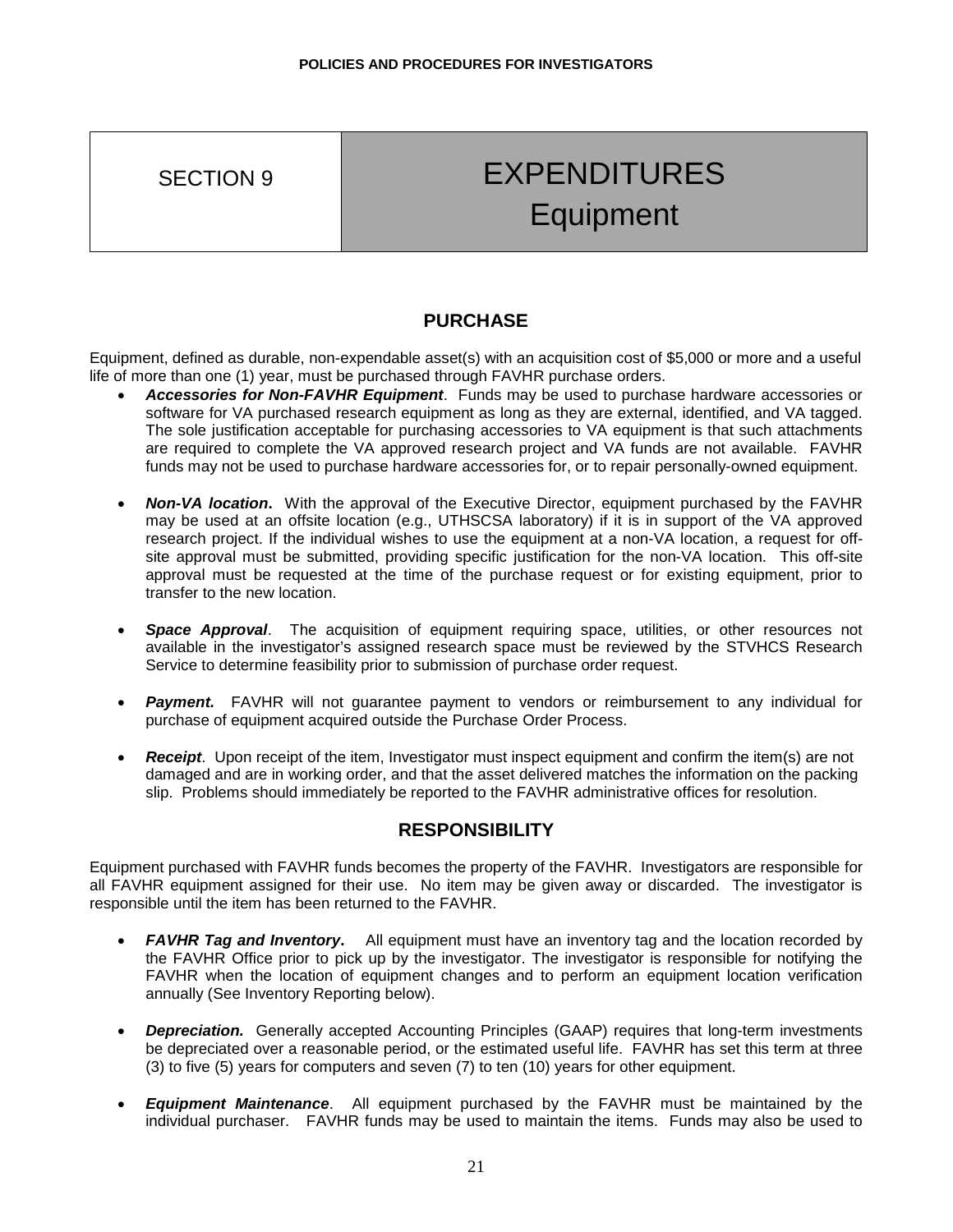repair the investigator's VA equipment if the investigator has no VA funds but continues to use the VA equipment in support of his approved research.

- *Equipment Disposal*. When equipment is no longer needed or functional, it must be returned to the FAVHR Office for disposal and removal from the investigator's inventory. The Executive Director may reassign or dispose as appropriate. **All returned computers must include the hard drive**. Computers are disposed through the VA which must certify that it has permanently erased the hard drive prior to disposal.
- *Investigator Departure*. Prior to an investigator's departure, an inventory must be conducted and all equipment on loan to the investigator accounted for. The equipment shall be turned in to the FAVHR office or reassigned to another FAVHR investigator as determined by the Executive Director.

## **COMPUTERS, LAPTOPS, & TABLETS**

FAVHR funds may be used to purchase desktop or laptop computers to be used in support of VA-Approved research.

- *Purchase of Laptop & Tablet Computers.*To purchase a laptop or tablet computer, the Investigator must provide a specific rationale that explains the need for a laptop or tablet instead of a desktop computer. The need for portability does not justify the purchase of a laptop or tablet computer.
- *Data Storage.* FAVHR Laptops and Tablets may not be used to store VA sensitive data and cannot be linked to the VA network
- *Encryption*. Laptops are required to have encryption software installed by the VA.
- *Tags*. All computers and laptops are required to have a FAVHR tag. FAVHR will prepare an Inventory form that lists the Item Description, Purchase Date, Tag Number, location, and Responsible Investigator. The PI must sign the form and return it to the FAVHR office prior to item pickup.

## **PERSONAL USE DEVICES**

- *Cell Phone Service/Personal Use Devices.* It is the policy of the FAVHR to support technology required in the performance of approved research activities while simultaneously ensuring there is no perception of "private benefit" which could jeopardize the FAVHR's non-profit status or the individual's tax liability. The FAVHR will not purchase or lease cellular devices / services, monthly costs for home phone lines, DSL/internet service or connection fees; however, with sufficient documentation of business need, FAVHR will reimburse for pre-paid phone service (no data) to support approved research projects.
- *Reimbursement of Specific Research-related Calls*. If an expense is adequately documented as research-related, the organization may legitimately reimburse the claimant without payment being viewed by IRS as taxable income. Investigators may submit documented, research-related cell phone expenses to the FAVHR for reimbursement when using personally-owned cellular devices in support of VA-approved research. The investigator must clearly identify each specific call on the original bill for which reimbursement is claimed and should substantiate each call (i.e., amount, time and place of use, research purpose of call, and user.) Research calls will be calculated and reimbursed as a percentage of the cost of total calls, not to exceed fifty dollars per month. **Reimbursement form must include the statement "***I hereby certify that the reimbursement being claimed for cellular device expense is directly related to VA research***."** .
- *Home Use.* The FAVHR will not purchase or reimburse for any goods or services that are purchased for the personal benefit of an individual. Equipment such as personal computers and peripherals that are purchased for home use are assumed to be for the personal benefit of the purchaser and will not be authorized for purchase or reimbursement without written affirmation from the purchaser that the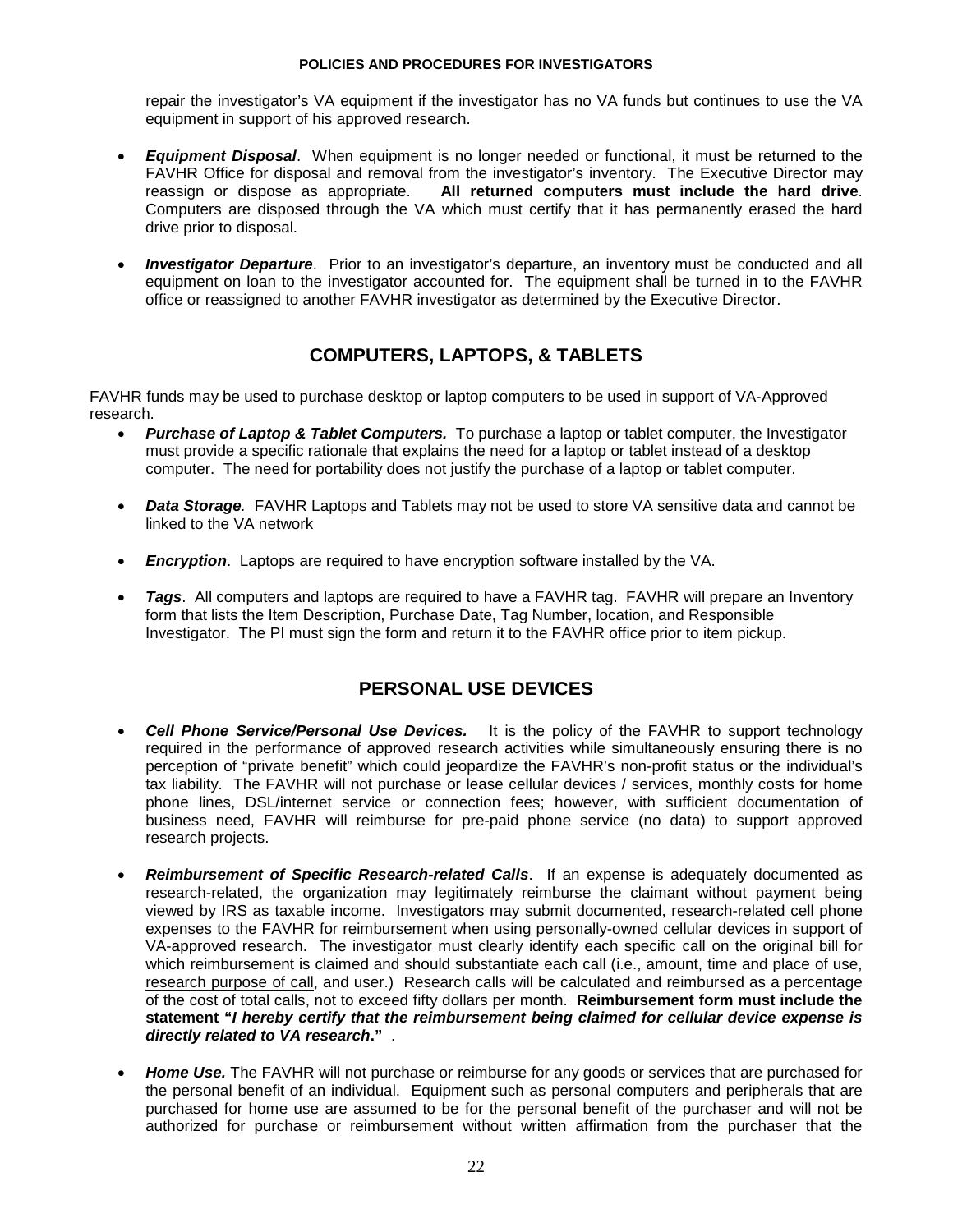equipment is to be used solely for VA approved research and is not for personal use. Digital cameras and accessories will be purchased only if there is a documented project-specific need.

### **Annual Inventory Reporting**

Investigators will be responsible for locating/producing the equipment listed under their control for internal and/or external auditors. FAVHR staff must be informed of any significant alterations to or changes in location of equipment. Damage to any item should be reported immediately. Normal wear and tear and missing items should be documented during the annual audit. A change of ownership form should be provided to the FAVHR offices if equipment is loaned to another laboratory. Investigators will be responsible for all equipment listed under their control, regardless of current location.

## **COMPUTER SECURITY POLICY**

FAVHR Employees and Investigators will follow the VHA Computer Security Policy available in VA Handbook 6500: Information Security Handbook.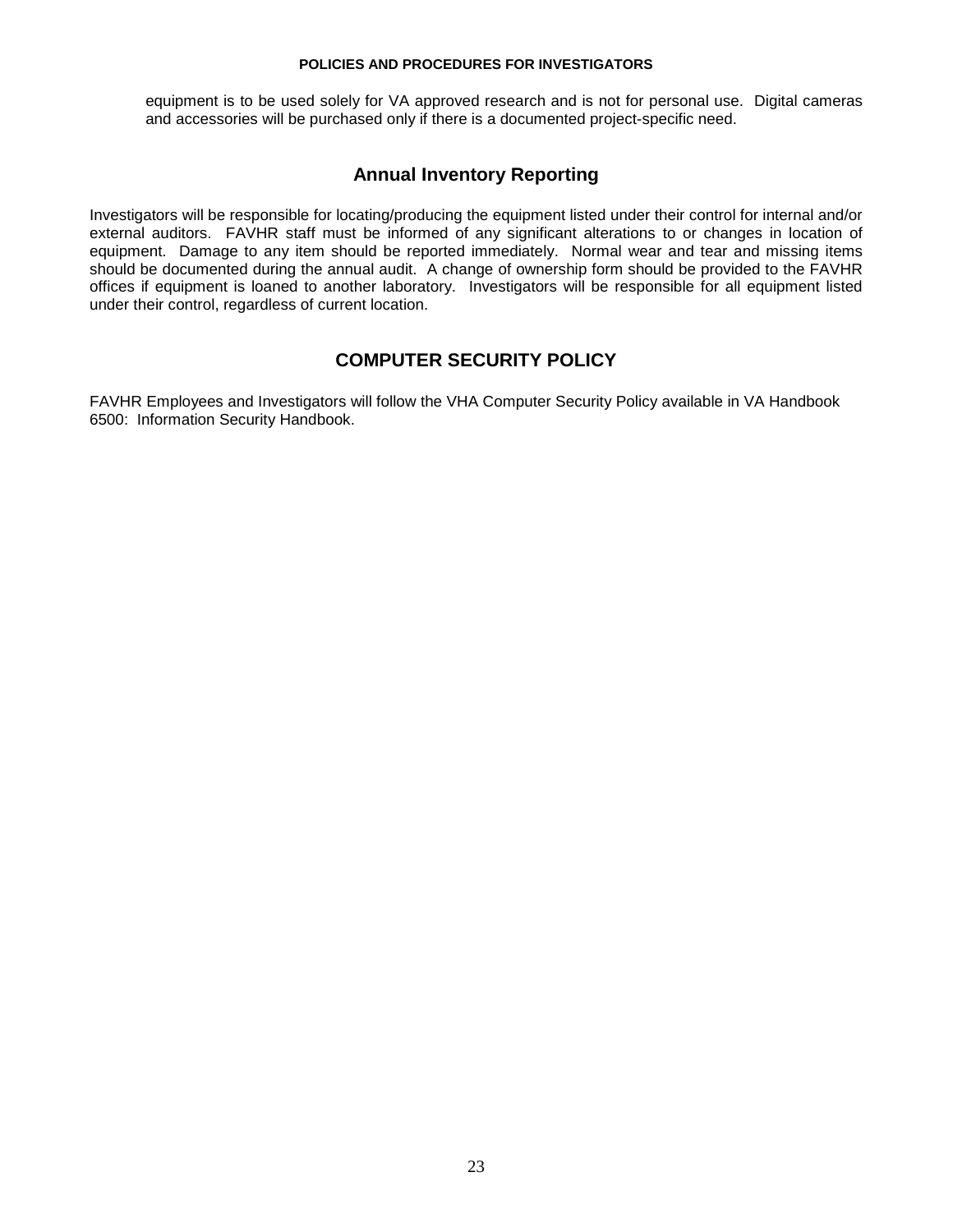## SECTION 10 | EXPENDITURES **Consultants**

## **CONSULTANTS / CONTRACTORS**

A consultant/independent contractor is a person hired to perform a specific task, with the institution having no right to supervise or control the manner or means by which the task is accomplished. Independent contractors are generally paid a fixed sum per completed task, not paid hourly. An independent contractor is not entitled to the protections and benefits of employment. A contractor uses his own equipment and tools, can hire assistants, makes services available to the public, and his work may result in a profit or loss. In general, VA and UTHSCSA employees are not eligible for Consultant fees. An investigator may not hire a family member. A Form 1099 is submitted to the contractor/consultant and the IRS for payments of \$600 or more.

**Process.** Request for Approval to Hire Consultant must be submitted prior to hiring. This request and the proposed contract must indicate the specific service to be provided and the fee to be paid. After approval, the investigator may then make a formal offer to the consultant. The agreement indicates which project is involved, what work the contractor will do, how it affects the project, and the deadline. Upon completion of the contract, the consultant's invoice and progress report should be submitted with the investigator's Request for Payment for Contractual Services. If payment is to be made in two increments, a Request for Payment must be submitted for each payment.

*IRS Determination of Contractor Status***.** The IRS has imposed severe penalties when individuals have been paid as independent contractors instead of employees. The IRS considers 20 factors in determining whether an individual should be determined an employee or a consultant - whether sufficient control is present to establish an employer-employee relationship. Meeting just one of the conditions may qualify the worker as an employee. Not every factor is applicable in every situation and the degree of importance of each factor varies depending on the type of work and individual circumstances. However, all relevant factors are considered in making a determination.

- *Instructions*. An employee must comply with instructions about when, where, and how to work. Even if no instructions are given, the control factor is present if the employer has the right to control how the work results are achieved.
- *Training*. An employee may be trained to perform services in a particular manner. Independent contractors ordinarily use their own methods and receive no training from the purchasers of their services.
- *Integration*. An employee's services are usually integrated into the business operations because the services are important to the success or continuation of the business. This shows that the employee is subject to direction and control.
- *Services rendered personally*. An employee renders services personally. This shows that the employer is interested in the methods as well as the results.
- *Hiring assistants*. An employee works for an employer who hires, supervises, and pays workers. An independent contractor can hire, supervise, and pay assistants under a contract that requires him or her to provide materials and labor and to be responsible only for the result.
- *Continuing relationship*. An employee generally has a continuing relationship with an employer. A continuing relationship may exist even if work is performed at recurring although irregular intervals.
- *Set hours of work*. An employee usually has set hours of work established by an employer. An independent contractor generally can set his or her own work hours.
- *Full-time required*. An employee may be required to work or be available full-time. This indicates control by the employer. An independent contractor can work when and for whom he or she chooses.
- *Work done on premises*. An employee usually works on the premises of an employer, or works on a route or at a location designated by an employer.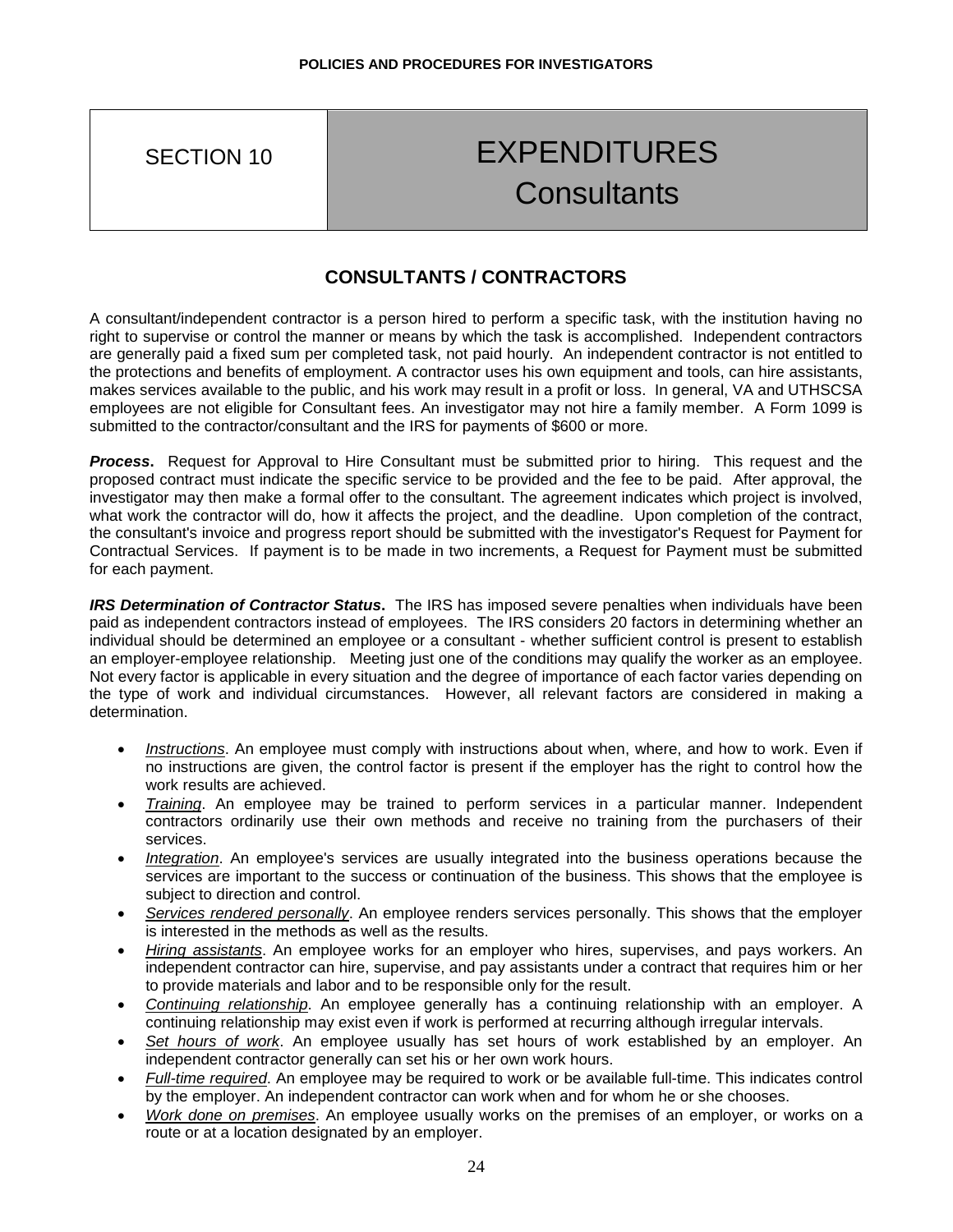- *Order or sequence set.* An employee may be required to perform services in the order or sequence set by an employer. This shows that the employee is subject to direction and control.
- *Reports*. An employee may be required to submit reports to an employer. This shows that the employer maintains a degree of control.
- *Payments*. An employee is generally paid by the hour, week, or month. An independent contractor is usually paid by the job or on straight commission.
- *Expenses*. An employee's business and travel expenses are generally paid by an employer. This shows that the employee is subject to regulation and control.
- *Tools and materials*. An employee is normally furnished significant tools, materials, and other equipment by an employer.
- *Investment*. An independent contractor has a significant investment in the facilities he or she uses in performing services for someone else.
- *Profit or loss*. An independent contractor can make a profit or suffer a loss.
- *Works for more than one person or firm*. An independent contractor is generally free to provide his or her services to two or more unrelated persons or firms at the same time.
- *Offers services to general public.* An independent contractor makes his or her services available to the general public.
- *Right to fire*. An employee can be fired by an employer. An independent contractor cannot be fired so long as he or she produces a result that meets the specifications of the contract.
- *Right to quit*. An employee can quit his or her job at any time without incurring liability. An independent contractor usually agrees to complete a specific job and is responsible for its satisfactory completion, or is legally obligated to make good for failure to complete it.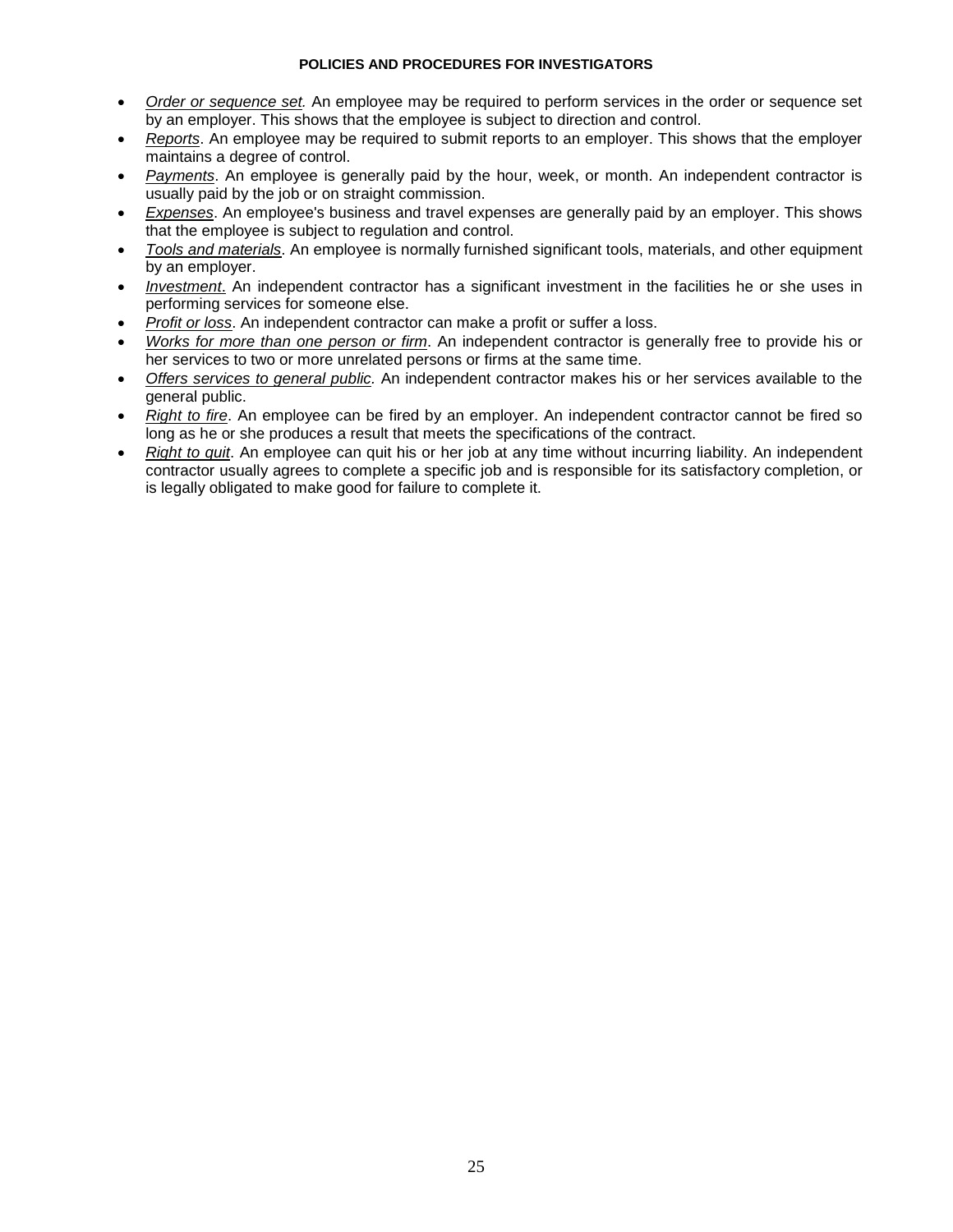## SECTION 11 | EXPENDITURES **Travel**

## **RELEVANCE AND APPROVAL**

FAVHR funds may be used to support travel expenses to bona fide scientific meetings or for other research conferences, approved educational purposes, or FAVHR business. Approval of FAVHR travel requests will be the responsibility of the Executive Director. Any exceptions to FAVHR policy may be made only by the Board of Directors at a convened meeting.

- **Relevance.** It is the responsibility of the traveler to submit adequate material to justify a primary purpose of supporting their research/approved education activity/administration activity. A copy of the meeting brochure with the agenda must be provided. The brochure should clearly indicate the relevant research/education/administration element. The traveler should highlight that element in the brochure and attach additional justification to clarify. The documentation must be clear to reviewers that the travel was clearly in support of VA research or the approved educational or administrative activity.
- *Pre-approval.* Travel must be pre-approved. The request form must provide the projected costs and the relevance to the investigator's research/education program. The brochure should be attached and the research relevance highlighted. A copy of the abstract being presented or invitation letter when making a presentation should be attached. The request should be submitted prior to making travel arrangements to insure the expenses can be reimbursed by the FAVHR
- **Foreign Travel.** Travelers must provide solid research justification. The investigator must have active research and the research being presented must be relevant to his ongoing research – clear to any reviewer that it is in support of his VA research. Multiple travels to the same country will not be supported without detailed justification of unusual circumstance. Travel in conjunction with a vacation will require extensive justification and may be determined to be personal benefit.
- *VA Employee Approvals*. VA employees are reminded that VA travelers are responsible for following local VA travel policies and obtaining VA approvals for absence and the acceptance of travel support from the FAVHR.
- *Fly America Act*. Travel conducted in support of or by Federal funds must abide by the Federal Fly America Act (49 U.S.C. 40118) requiring use of U.S. air carrier service for all air travel and cargo transportation services funded by the U.S. government

## **EXPENSE REIMBURSEMENTS**

- *Travel Reimbursements –* Travel expenses are reimbursed upon completion of travel, except for some registrations (see below). Travelers being supported by FAVHR funds may not put any of their FAVHR travel expenses on a government or VA credit card.
- *Travel Advances.* In cases of need, for FAVHR Employees only, funds may be authorized up front to support employee travel to required meetings via a FAVHR purchasing card. During travel, meals and incidentals can also be purchased via the FAVHR purchasing card eliminating the need for employees to be reimbursed for costs post travel. Purchasing cards will be locked in the FAVHR office and dispensed 1 business day prior to travel. They are to be returned to the FAVHR office no more than 1 business day after the employee's return. Actual receipts should be provided and reconciled against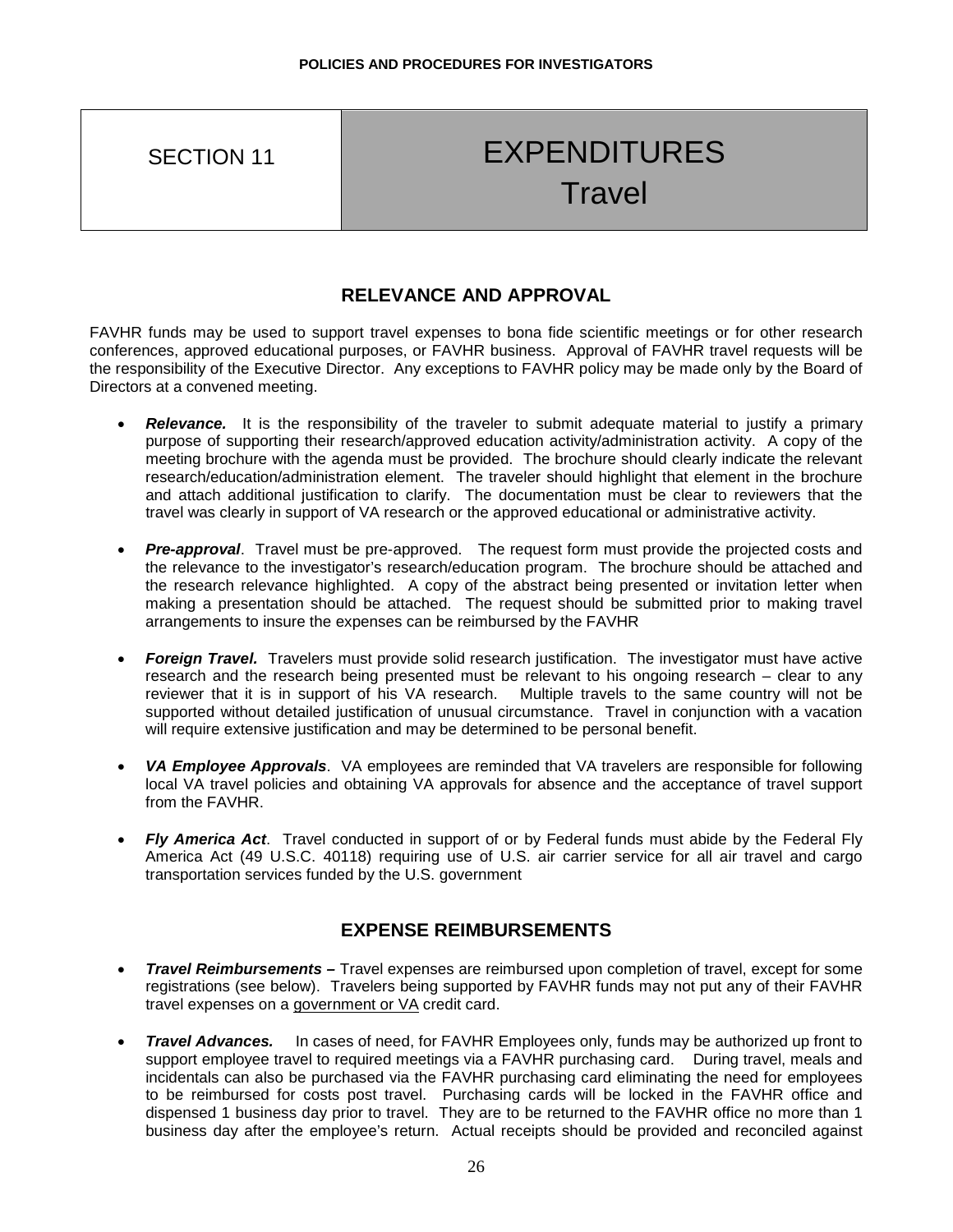the purchasing card statement and approved pre-travel request form. Any expenses in excess of the per diem or other approved amount may be withheld from the employee's next paycheck. Additional approved expenses paid by the employee's personal funds may be reimbursed with appropriate documentation.

Airfare, and if possible, hotel reservations should be purchased in advance on a FAVHR purchasing card (held in the FAVHR admin offices).

Travel advances or purchasing cards are not allowed for Non-FAVHR employee travelers.

- *Registration Fees*. Registration fees will be reimbursed based on receipt showing paid in full. Meeting registration fees over \$300 may be paid in advance if submitted at least four weeks prior to the registration deadline. Payment will be sent directly to the organization sponsoring the meeting, not to the individual traveler.
- *Reimbursement Approval***.** A Request for Travel Reimbursement, itemizing travel expenses, should be submitted within 60 days after travel has been completed.
	- o **Non-Meal Receipts** indicating the amount expended must be provided for **each** item to be reimbursed. This may include original receipts or credit card statements in the traveler's name
- **Hotel.** Travelers will be reimbursed at actual cost for reasonable single room rates as determined by the meeting site. Travelers should substantiate their room rate with program material detailing prevailing rates. Conferences frequently offer special room rates. The original itemized hotel bill must be submitted showing it has been paid. Hotel reimbursement will be for days of the meeting and the evening prior. The night of the last meeting day will be paid if the meeting ends too late for a return flight. Taxes and fees that are considered part of the room cost will be reimbursed. Charges for upgraded rooms will not be reimbursed (e.g., larger room, additional person, suites). Justification must be provided for any hotel stays within San Antonio.
- *Meals and Incidentals*. The FAVHR uses the current Federal "Meals and Incidentals Per Diem" rate at the destination city as the basis for reimbursement to the traveler for meals and incidentals (e.g., tips, sundry items). Reimbursement will be provided at the Federal Per Diem Rate. Days involving travel only (no meeting) will be compared to 75% of the Federal rate. Per Diem/Meals will not be reimbursed for meeting attendance within San Antonio without justification for and prior approval of the hotel stay. Alcohol will not be reimbursed.

#### • *Transportation.*

- o Air Reimbursement is limited to direct coach fare (not side trips or first class upgrades). First class will not be paid unless medical documentation requires the accommodation and is accompanied by a physician's note. If an extra day is included in order to obtain a cheaper airfare, traveler must provide a total cost comparison (showing that the airfare plus the additional lodging cost, parking, etc., is less than the airfare for lesser days). Airfare fees charged for changes will be reimbursed if due to illness, personal emergency or business needs.
- $\circ$  Auto The use of a private automobile must be pre-approved by the Executive Director. Justification must explain unusual circumstances and the economic advantage (total travel costs) for use of private automobile (in lieu of air travel). When authorized, reimbursement will be made at the prevailing federal mileage reimbursement rate, not to exceed coach airfare to the location. Traveler must certify he has current minimum prescribed insurance coverage.
- *Ground Transportation*. Ground transportation is limited to transportation to and from the airport. Tips that are included on the receipt are reimbursable.
	- o *Airport to/from hotel* Reasonable ground transportation to and from the airport will be reimbursed, based on submission of receipts.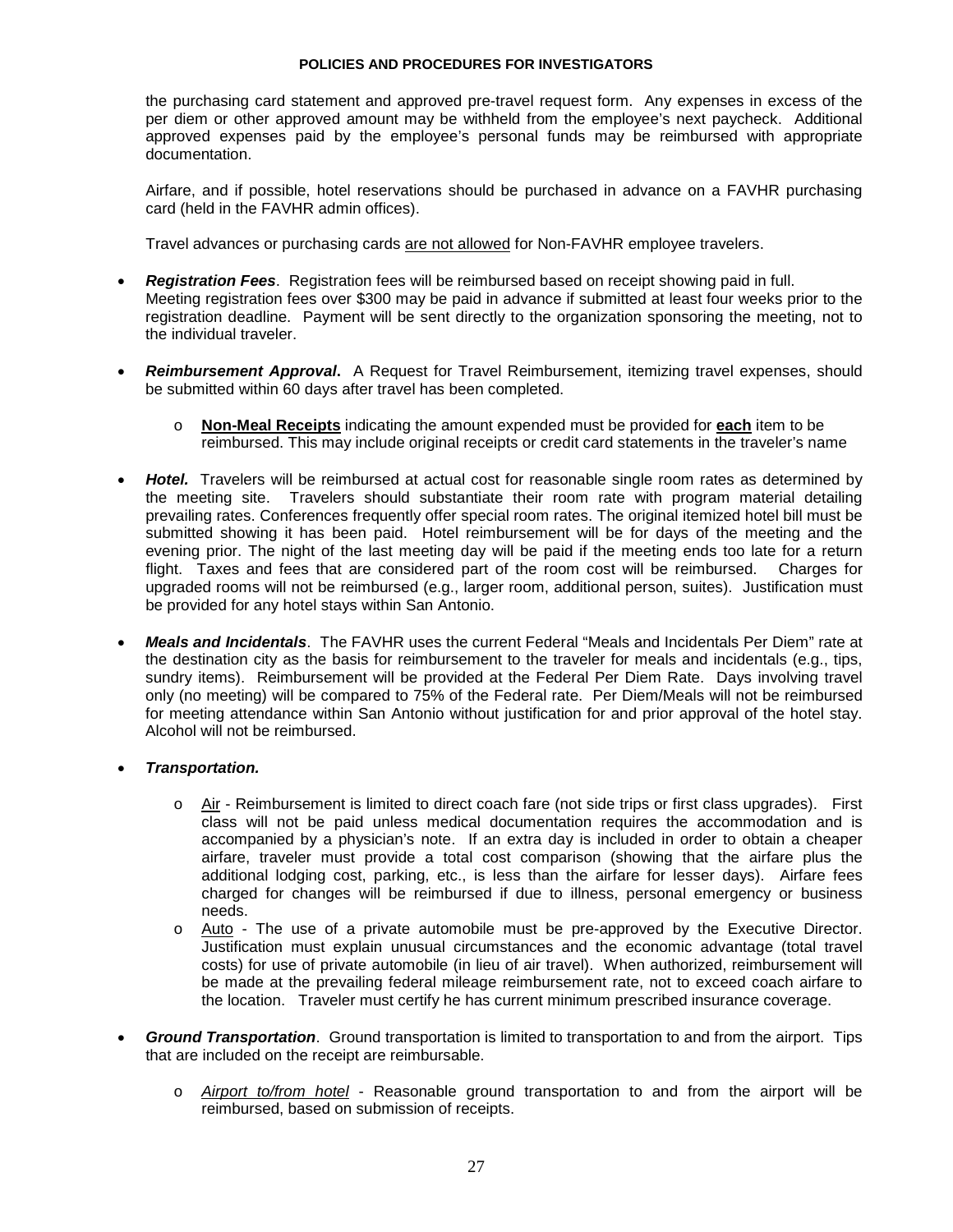- o *Hotel/meeting* Because meeting hotels are generally within walking distance or provide free shuttle service to the conference, any taxi fares other than to/from airport will require a separate justification explaining why transportation was required.
- o *Personal* Personal transportation, e.g., to/from dinner, entertainment, shopping, will not be reimbursed.
- o *Car Rental* Rental car costs (fees, gas, parking, etc.) will not ordinarily be reimbursed unless approved in advance. Justification must be provided that the costs associated with a rental car are less than the cost of ground transportation that would ordinarily be paid (shuttle, taxi), e.g., if rooms are unavailable at the conference or nearby hotels, a shuttle service is not available, and cab fare is prohibitively expensive. Specialty vehicles, e.g., SUVs, are not allowable without sufficient justification.
- *Business Calls*. Business phone calls and services (copy, fax, and email internet service) are reimbursable, at cost, with receipt. Phone calls included on lodging receipts must be clearly marked as business; personal phone calls are not reimbursable**.**
- *Day Travel*. Travel that begins and ends the same day (trips that do not require an overnight stay) are not authorized per diem allowances. Conference registration, parking fee, and mileage to another city (portion that exceeds normal home to work commute) are reimbursable.
- *Account holder-directed Limitations*. If an account holder agrees to pay only a portion of his travelers' expenses, the reimbursement request must clearly reflect this limitation. The FAVHR will reimburse the traveler in accordance with the FAVHR guidelines, subject to any maximum set by account holder.
- **Travel expenses not paid by other Organizations.** If another organization is providing partial reimbursement for a trip, sufficient documentation must be provided to show the amount and type of expense paid by that organization. The FAVHR will reimburse travel expenses that were not paid by the VA or UTHSCSA if the expenses meet the criteria defined in this policy. Hotel costs meeting the above criteria that were not paid by the VA may be paid, e.g., daily cost exceeding VA allowable or days not paid by the VA. A copy of the itemized hotel bill or other expense receipt showing all costs and a copy of the VA/UT travel reimbursement form showing what portion the VA/UT paid should be submitted when requesting the difference. Per diem or meal expenses will not be reimbursed if the VA/UT has paid per diem. VA/UT documentation must itemize expenses paid (not just total amount paid) so the FAVHR can determine what it is authorized to reimburse.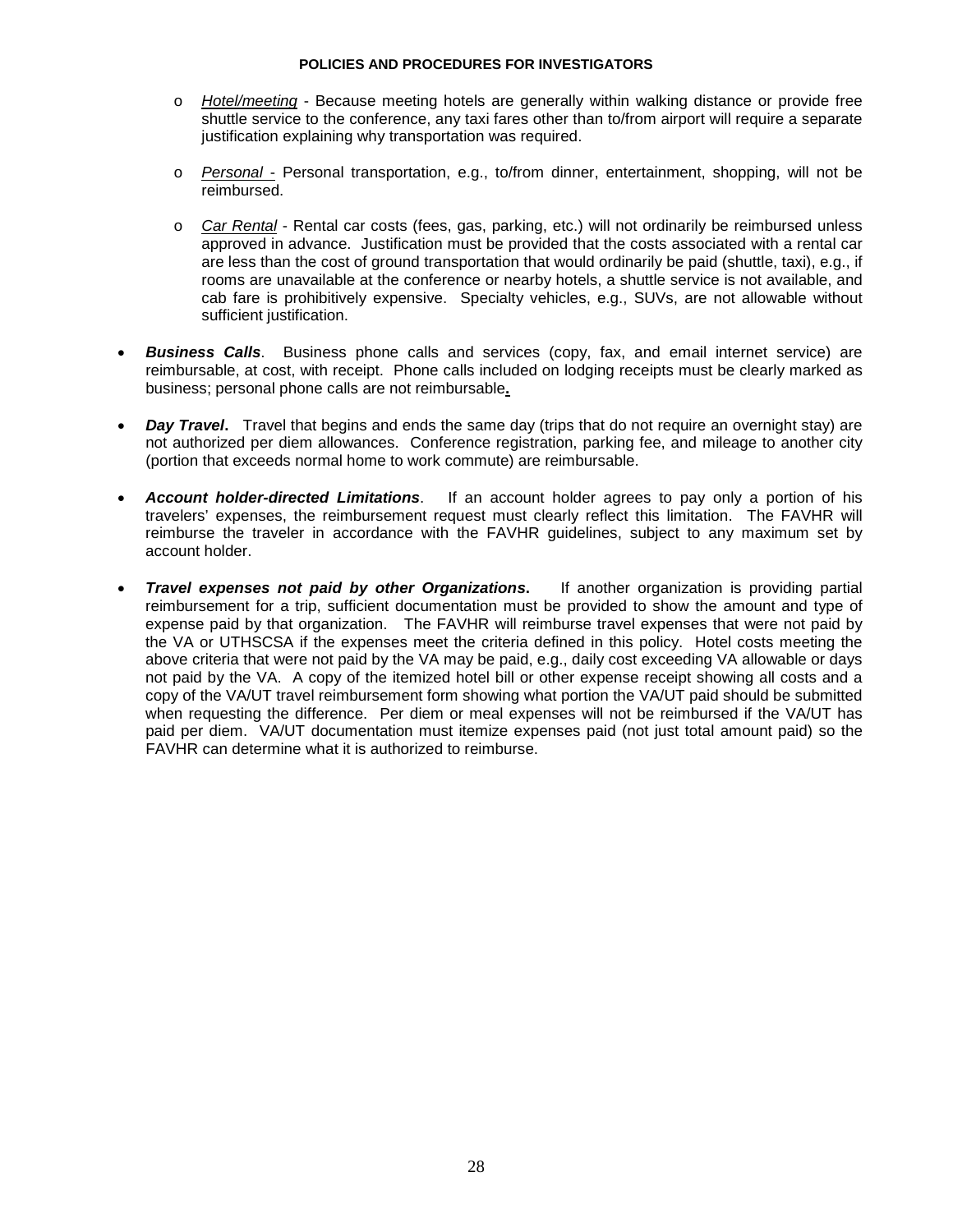## **NON-REIMBURSABLE COSTS**

- *Travel Documents*. Passports and legal documents required for travel are not reimbursable.
- *Personal Travel*. Non-business days before, after, or during a business trip are not reimbursable unless there is a demonstrated cost savings to the overall business trip that is documented.
- *Indirect Routes***.** If, for other than business reasons, the traveler takes an indirect route, reimbursement for air fare or mileage will be at the cost incurred by traveling directly to the intended business destination. If the traveler chooses to take an indirect route, interrupt the business travel or utilize a mode of travel that requires additional accommodations en route, any resulting expense will be borne by the traveler.
- *Cancellation of Reservations***.** It is the responsibility of the traveler to cancel any reservations that will not be used. Charges incurred for failure to cancel in a timely manner will not be reimbursed.
- *Failure to travel* travel expenses incurred without travel will not be reimbursed. For Example, if passenger does not travel due to any reason other than meeting cancellation, airfare costs, hotel deposits, etc. will not be reimbursed to the traveler.
- **Other.** The traveler is responsible for additional expenses incurred for personal preference, convenience, or not required for the performance of official business.
	- o Personal services
	- o Flight insurance
	- o Charges for canceling or rebooking (unless meeting date changed),
	- o Expenses for individuals other than the traveler. The FAVHR will not reimburse for travel costs associated with a spouse/partner/family. The cost of a shared room need not be allocated between employee and the extra person. However, if the room rate is greater because of an additional person, the traveler must pay the difference.
	- o The cash value for any frequent flyer miles used.
	- o Travel and Per Diem for any meetings not exceeding one standard work day (8 hours) located in San Antonio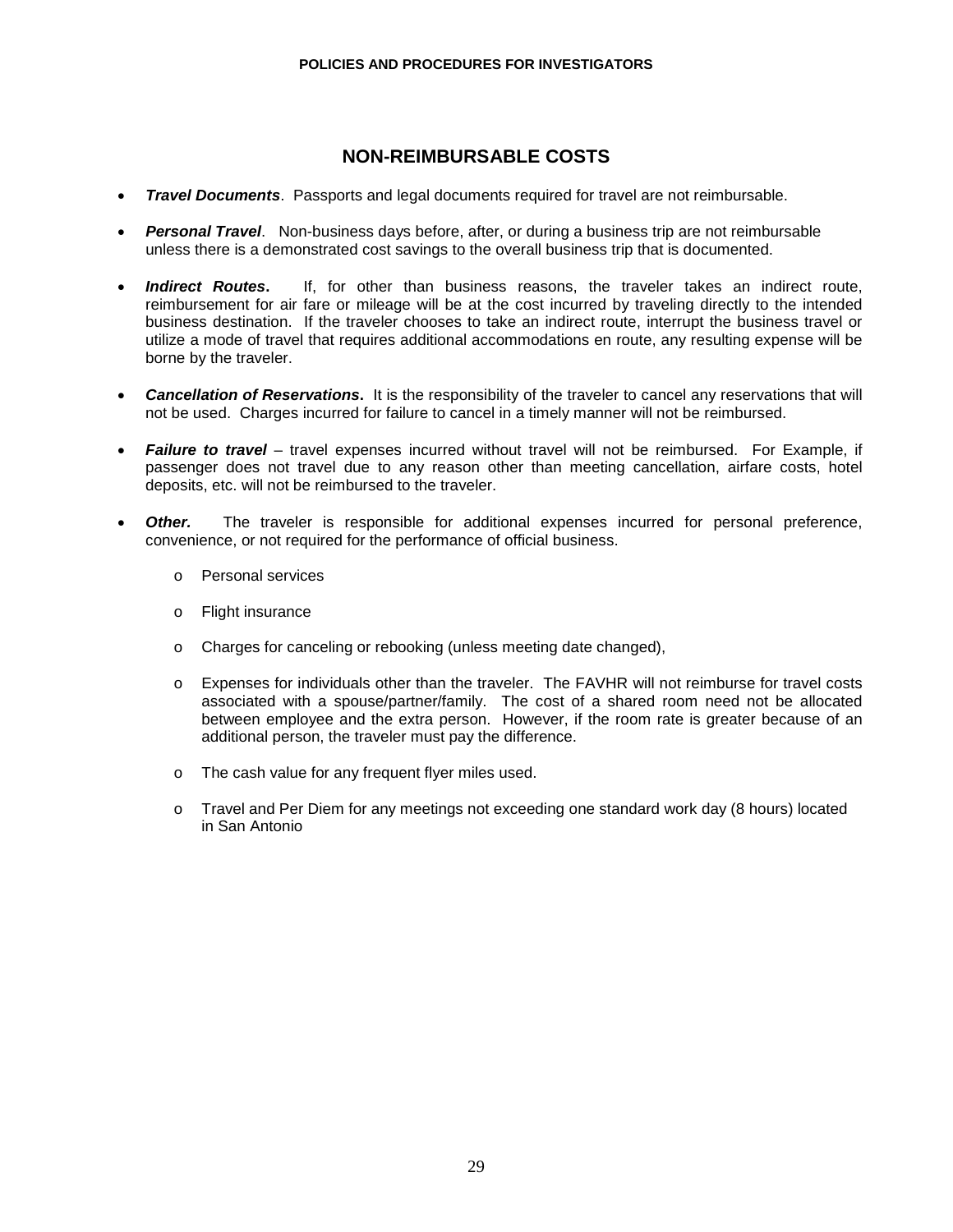## SECTION 12 | EXPENDITURES **Other**

## **INTERGOVERNMENTAL PERSONNEL ASSIGNMENT AGREEMENT (IPA AGREEMENTS)**

#### **FAVHR Employees conducting VA Research**

The FAVHR meets the Federal IPA mobility assignment program requirements and is eligible to participate in the IPA program in which the FAVHR provides an employee to work on a VA-funded project. IPA agreements provide for the temporary assignment of personnel in positions that require specific skills. Use of the IPA to obtain clerical, administrative, or non-technical staff is inappropriate. To be eligible for an IPA assignment, an individual must have been employed by the FAVHR for at least 90 days prior to the start of the IPA. IPA assignments may be made for up to 2 years, extended for up to 2 more years. After four years, the employee must return to Non-VA funded salary support for at least 12 months before becoming eligible for an additional two years. IPAs must specify why the IPA mechanism is being used instead of other hiring mechanisms. Time cards will be maintained on FAVHR employees while on temporary assignments to document the time being loaned.

New employees must be on staff for a minimum of 90 days to qualify for an IPAA. If a PI intends to hire an employee to be paid from a VA IPAA, funds must be identified to support the employees' salary costs for the first 90 days of employment or until the IPAA can become effective. Any modifications to an IPAA require at least 30 days processing time and modification, such as salary increase or effort change requ3ests, should be provided to the FAVHR offices 45 days in advance to ensure completion of VA processing and approval.

#### **Outside Employees conducting FAVHR research (or vise versa)**

An agreement similar to an IPAA has been established with the University of Texas Health San Antonio (UT) to provide reimbursement to a UT Employee working on FAVHR-administered projects. These salary agreements provide for the temporary assignment of personnel in positions that require specific skills. These salary agreements will provide for salary and fringe expenses only, and may be established for any reasonable length of time.

### **HONORARIA**

The FAVHR may pay honoraria to support an approved research or education activity if the following criteria are met: (1) the employee is not a federal employee; or (2) the employee is a federal employee but can document that he/she was on annual leave and the topic was not related to the federal expertise. The speaker will be required to complete a W-9, providing social security number and address. An IRS Form 1099 will be issued if the total payment for the year is \$600 or more. An Honoraria Request Form must be approved in advance of any official offer for honoraria.

#### **Foreign Lecturers/Visitors**

On Oct. 21, 1998 Bill Clinton signed into law the American Competitiveness and Workforce Improvement Act (ACWIA) which, per section 431, permits educational and nonprofit research institutions to pay reimbursements for expenses and honoraria to international visitors engaged in academic activities.

#### *INA Section 212(q)*

*"Any alien admitted under section 101(a)(15)(b) may accept an honorarium payment and associated incidental expenses for a usual academic activity or activities (lasting no longer than 9 days at any single institution), as*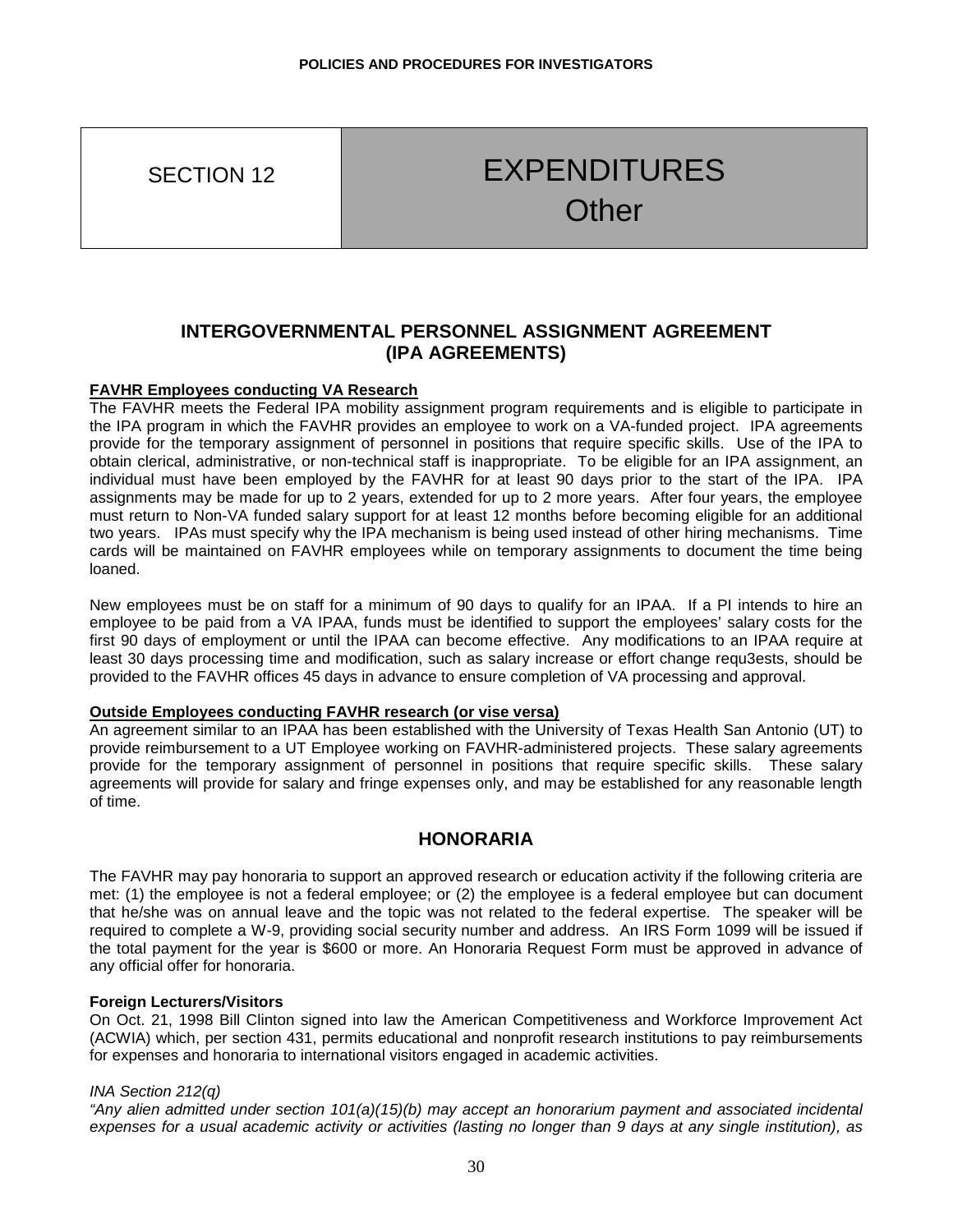*defined by the Attorney General in consultation with the Secretary of Education. If such payment is offered by an institution or organization as described in subsection (p)(1) and is made for services conducted for the benefit of that institution or entity, and if the alien has not accepted such payment or expenses from more than 5 institutions or organizations in the previous 6-month period."*

*"Subsection (p)(1)" reference describes the organizations as "(A) an institution of higher education (as defined in*  section 101(a) of the Higher Education Act of 1965) or related or affiliated nonprofit entity; or (B) a nonprofit *research organization or a Governmental research organization…"*

To comply with the law, the following conditions must be met:

- 1) The visitor must arrive on one of the following visas (and visa status must be noted on the I-94 form)
	- a. B-1 Visitor for Business<br>b. B-2 Visitor for Pleasure
	- b. B-2 Visitor for Pleasure<br>c. WB Visa Waiver for Bus
	- c. WB Visa Waiver for Business<br>d. WT Visa Waiver for Tourism.
	- Visa Waiver for Tourism.
- 2) The academic activity portion of the trip cannot last more than 9 days at any institution
- 3) Visitor is limited to no more than 5 such reimbursements in the previous 6 month period

#### **Process for Approval of request for Reimbursement/Honorarium for a foreign Lecturer**

Any investigator who wishes to reimburse a foreign visitor for travel expenses and/or pay an honorarium must provide the following documentation to the FAVHR for approval prior to confirming any travel arrangements or making any official offerings of payment to the visitor.

- 1) Honoraria request form indicating the purpose for the visit and its relation to the investigators research or educational activities
- 2) Invitation for Visitors Engaged in Academic Activities
- 3) The visitor must have a Social Security Number or Individual Tax ID Number (ITIN) to receive an honorarium. (This is not required for reimbursements). See the FAVHR office for timelines and instructions to obtain a SSN or ITIN.
	- a. Note: The individual investigator will be responsible for any burden in obtaining a SSN or ITIN for their visitor.

#### **Documents necessary for Reimbursement/Payment of Honorarium to foreign lecturer**

- 1) Request for Payment form
- 2) Copy of Passport Picture
- 3) Copy of I-94 form
- 4) Copy of Immigration Stamp when entering US
- 5) Declaration by Visitors Engaged in Academic Activities
- All documents must be provided or the FAVHR will be unable to provide reimbursement/honoraria
- *Please note, any honorarium equal to or greater than \$600 will be subject to state and federal taxes*

## **REIMBURSING THE VA MEDICAL CENTER**

Accounts may be set up within the FAVHR to reimburse VA medical center services. A Memorandum of Understanding between the South Texas Veterans Health Care System and the FAVHR provides reimbursement procedures. The VA medical center may issue a bill of collection to the investigator for research costs incurred by the medical center on behalf of a project. An investigator initiated and signed Request for Payment, with original invoice, should be submitted to the FAVHR for payment from the project funding.

### **MEMBERSHIP FEES/DUES**

The FAVHR is committed to fostering access to scientific information that allows VA and NPC personnel to remain current on cutting edge developments for the benefit of VA research and education. This involves subscribing to journals as well as facilitating VA investigator full participation in scientific conferences. Organizational memberships may be paid by the FAVHR if: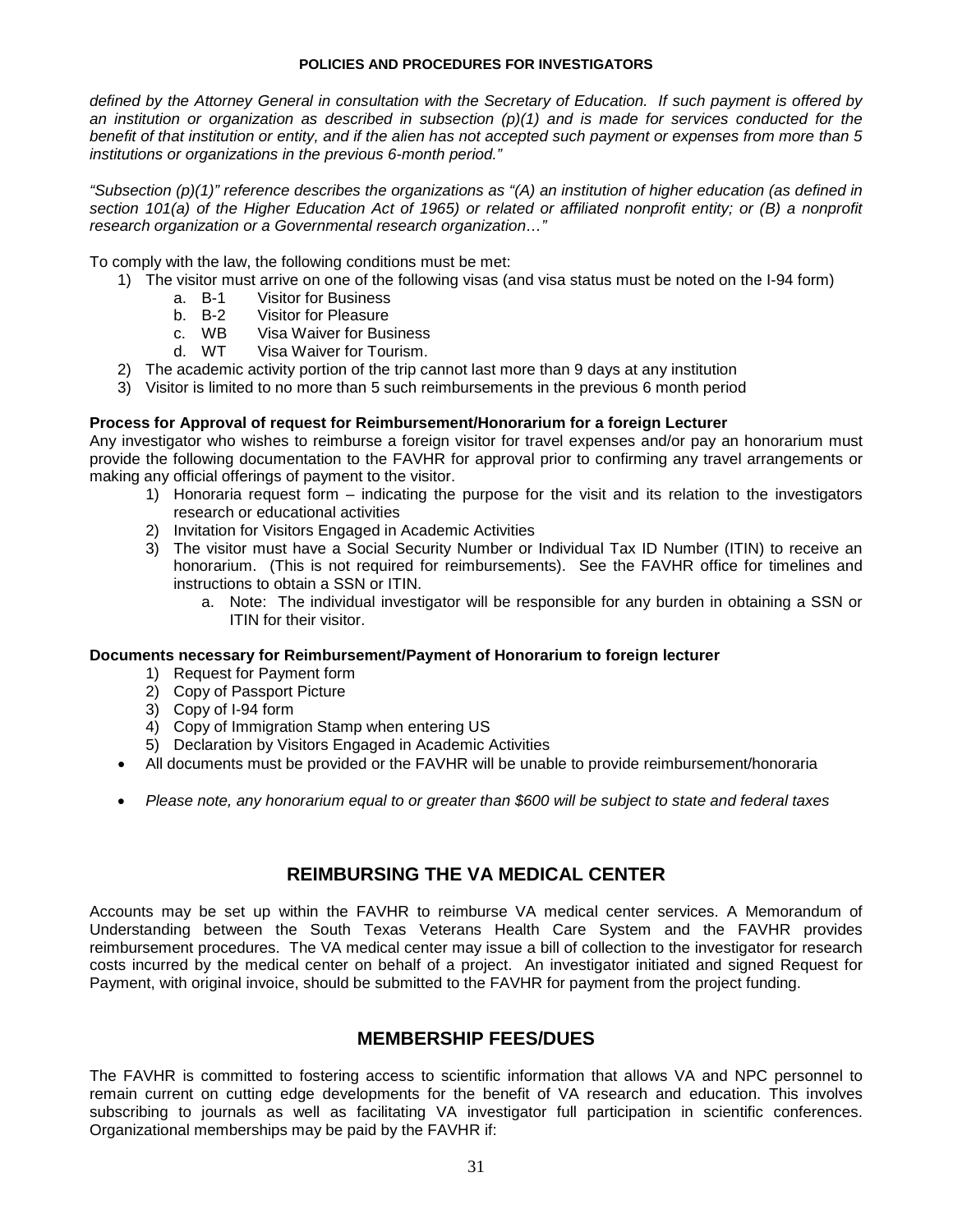- **Membership is required to purchase a journal/publication** or at a reduced rate. Personnel may request subscriptions for research related publications that provide a clear benefit for VA research. The invoice must clearly indicate the name of the publication included in the fee. When the FAVHR is purchasing the journal, the requestor should list the VA affiliation as the address, not a home address. Subscriptions will be made for one year at a time. OR
- *Membership is required to attend research relevant conferences* or it is cost-effective to pay for a membership to attend meetings at a significantly reduced rate.
- The requestor must provide the above justification for dues. [Prior approval of the Education Committee is required for educational subscriptions and/or memberships that have no research relevance.]

## **MEETINGS AND CONFERENCES**

Non-profit foundations provide an excellent mechanism for sponsoring VA research/ education meetings, workshops, and conferences. This would include the presentation of research results as part of a formal presentation – oral presentations, interactive sessions where results are discussed, or instruction on research techniques. FAVHR operational activities as well as fundraising and public relations, are necessary for the conduct of FAVHR business. Incidental to the business purpose of such meetings, it may be appropriate to serve refreshments. Various regulations, the federal ethics standards and the statute that authorizes the FAVHR influence whether expenditures related to such events are appropriate for FAVHR support.

- *A meeting must have a documented research, education, or FAVHR business purpose.*
- *Research meeting***:** The request for support must include an explicit justification of the research related purpose and how it will further VA research. Documentation should include the program and roster of attendees.
- *Educational program***:** The education activity must be approved by the STVHCS Education Committee. Documentation must include the agenda and roster of attendees.
- *FAVHR business events***:** Request must include how the meeting will further the FAVHR's ability to facilitate research and education. Documentation should include the agenda.
- *Other Criteria:* In addition to the relevancy justification, factors considered for support include: whether at least one speaker makes a research presentation (or educational); whether function is open; frequency of similar meetings.
- *Approval*. Pre-approval of FAVHR support for meetings/conferences is required. Requests for support will be reviewed and approved by the Executive Director. If approved, the FAVHR will reimburse reasonable meeting costs based on submission of original receipts.
- *Disallowed Expenses.* The following will not be paid: entertainment, holiday events, social activities, ceremonials (such as birthday, retirement/going-away parties), alcohol, and unapproved educational activities. No reimbursement will be made for off-site meals.

## **DELIVERY SERVICES**

FAVHR funds may be used to pay costs to make tracked timely deliveries. Pre-printed vendor shipping request forms and the form to request payment are available in the FAVHR Office. The file copy of the shipping form should be provided to the office in order to match to the shipment when the invoice is received. The request to pay the charges must indicate the relationship to the approved research.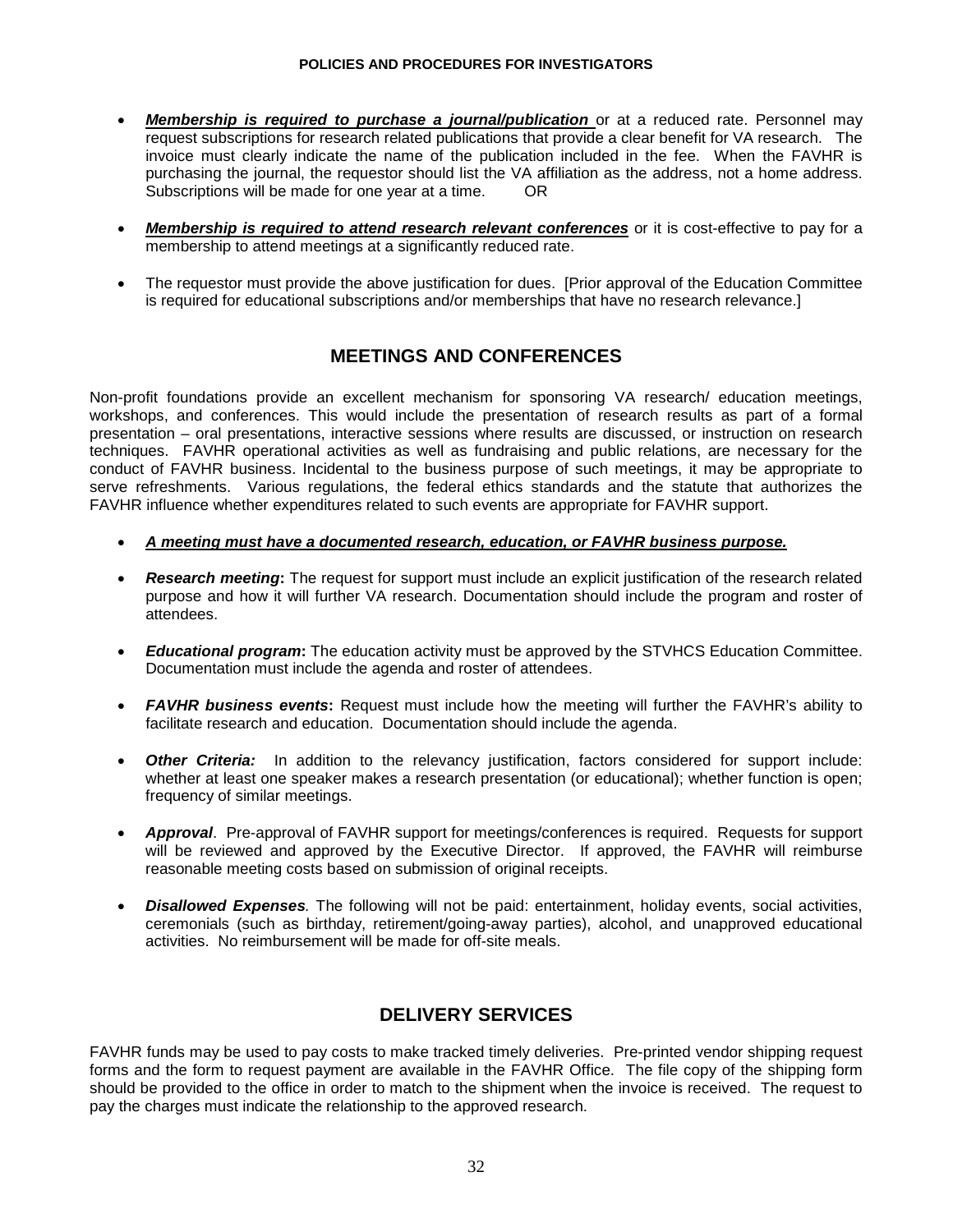### **PUBLICATIONS**

The VA provides access for all VA affiliated personnel to their online library. The FAVHR encourages all personnel to take advantage of this library for their research needs. Purchase requests for publications available through the VA library will be denied as access to this information is already provided free of charge. Investigator request for this information in any other format will be considered a personal preference (personal expense) which is not allowed per FAVHR policies.

## **TEAMBUILDING**

The FAVHR understands the importance of a cohesive team and collaborative environment for sustained growth and success. To the goal of improving corporate culture and team cohesion, expenses supporting teambuilding activities will be considered on a case by case basis with strong justification for the event and associated expenses. Teambuilding activities **must** include a clear educational component. Teambuilding expenses cannot be paid from active program funds.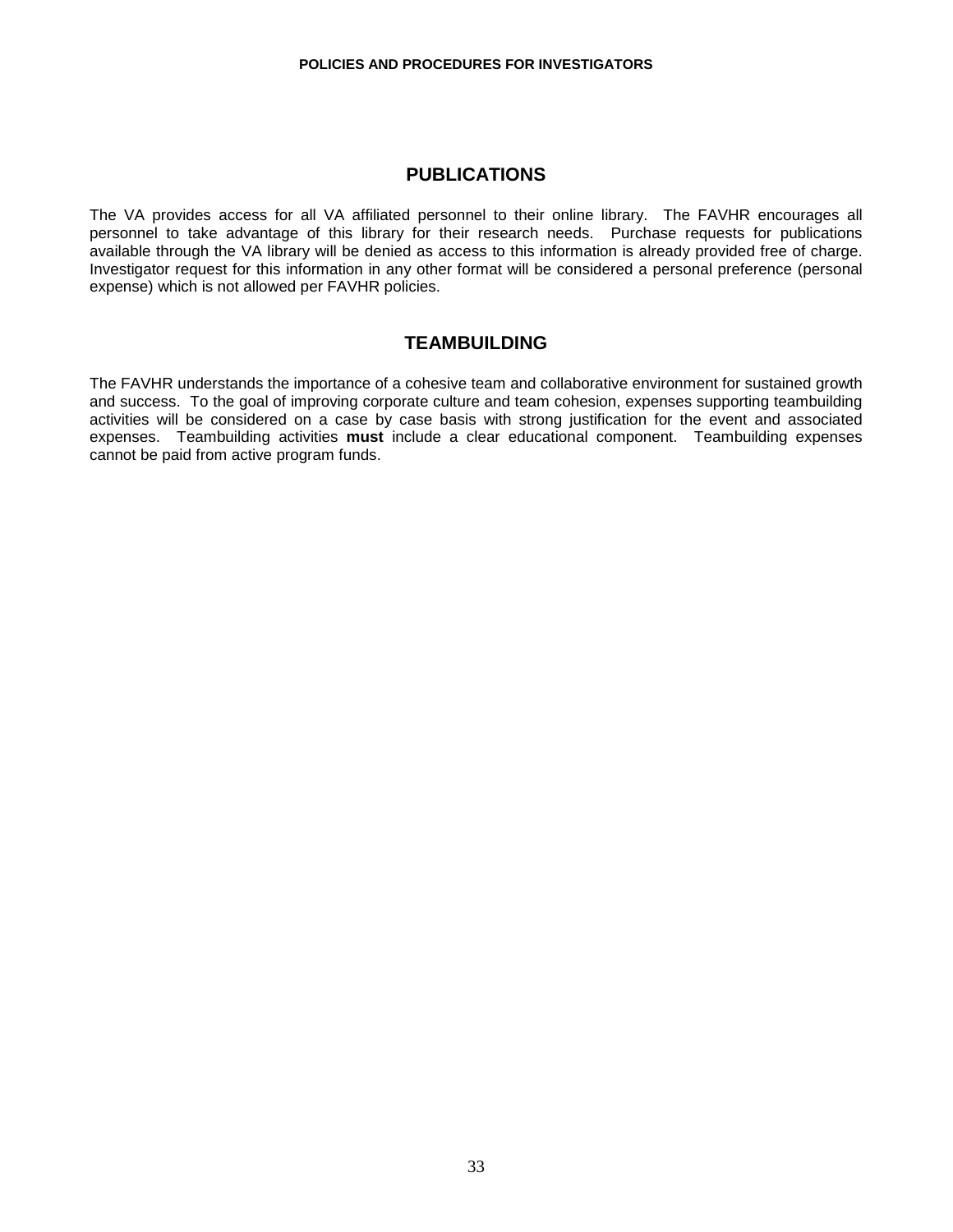## SECTION 13 | DISALLOWED EXPENSES

No expense will be reimbursed that could be considered to be of a personal benefit to the individual. The following expenses have been determined to be inappropriate FAVHR expenditures. The list does not include all items and appropriate determinations will be made as situations arise.

- Gifts, flowers, cards
- Licensing fees, certification costs
- CME costs, training or testing leading to certification or license
- Individual/Personal insurance
- Immigration costs
- Travel documents such as Passports
- Personal use items/devices, services, equipment or supplies
- Meals breakfast, lunches, dinners (other than per diem paid during travel or approved teambuilding activities)
- Travel and meals/per diem expenses for meetings in San Antonio not exceeding the standard work day (8 hours) without prior approval
- Social events, parties, entertainment, ceremonial occasions
- College costs
- Accessories for personally owned equipment; repair of personal equipment
- Laptops for home use for convenience of user, who has a computer at normal place of work
- Drawings, raffles, cash awards
- Donations to charitable or philanthropic activities, benefit dinners
- Political activities (both assets and human resources)
- Loans
- Publications available via the VA electronic library
- Other expenses not directly supporting the approved VA research/education activities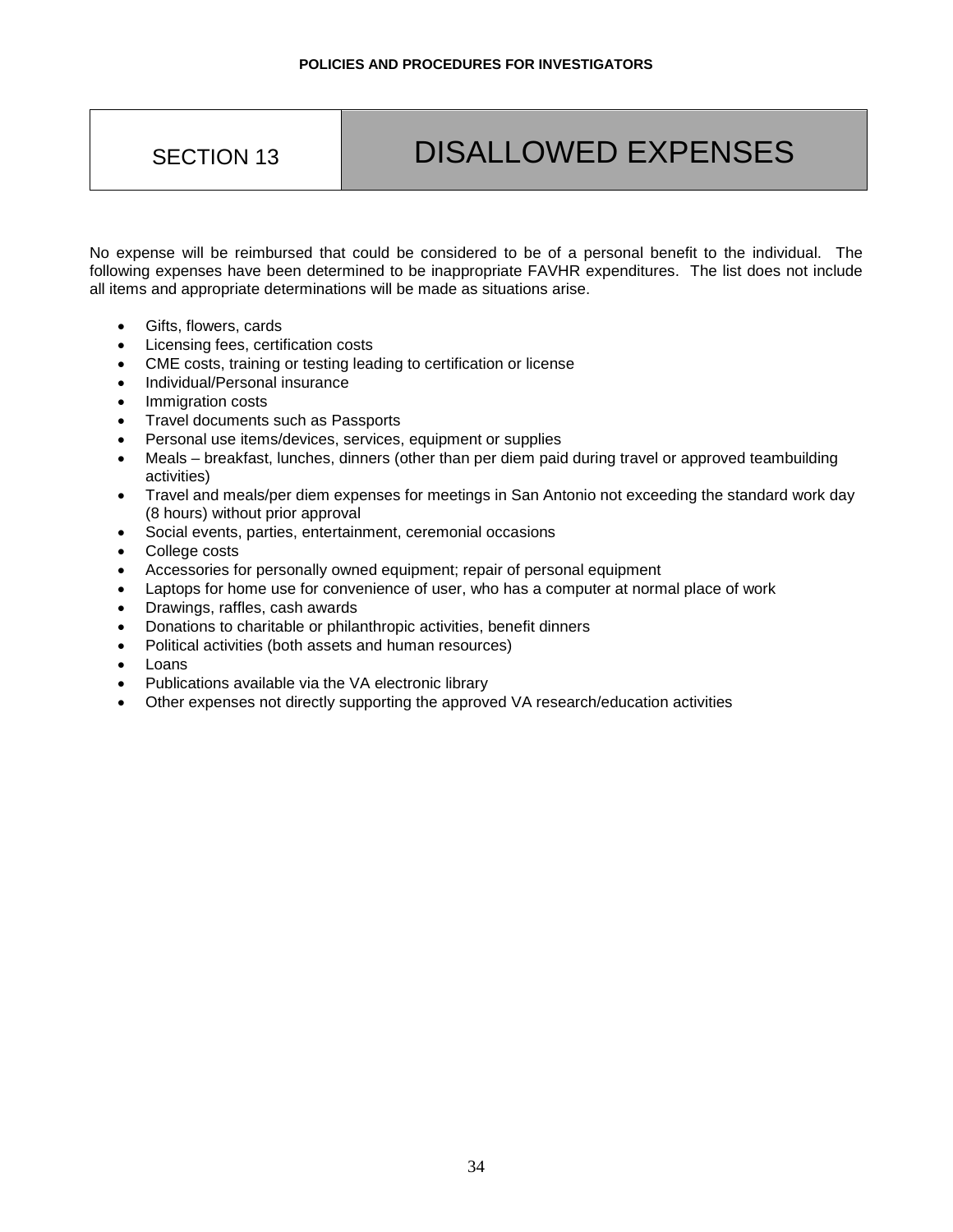## SECTION 14 | PERONNEL MANAGEMENT

## **HIRING EMPLOYEES**

#### *Individuals desiring to hire employees should review the following information as well as the "Employee Handbook" which outlines procedures, benefits, and responsibilities.*

*Required Documentation*: Investigator must submit a "Request to Hire" form and Position Description to the FAVHR office at the time a position is determined to be open. The Executive Director will work with the Investigator to clarify the Position Description and assist with position posting, recruitment, and screening of potential applicants. If the Investigator has already identified an applicant, the identified applicant must be interviewed/screened by the Executive Director.

*Employment Terms*. FAVHR personnel are employed by the FAVHR, not the individual investigator. While the individual employee will report to the investigator either as their director supervisor or as the PI on an assigned study, the FAVHR assumes liability as the employer of record. If support is needed by another investigator, employees with available time may be allocated to other projects as determined by the FAVHR.

*At Will Employment*. Employees may be hired by the FAVHR to carry out approved research or education projects. All FAVHR employees are hired "at will." The employee may resign or be terminated at any time without advance notice or cause, or the need for either the employee or the FAVHR to follow any particular process. Employment is not for any specific guaranteed duration.

*Salary and Funds*. The hiring, termination, assignment of duties, and the determination of reasonable salary levels shall be determined by the FAVHR, with recommendation from the investigator.

- Salaries are expected to be comparable to similar positions in our local market.
- Salaries must comply with minimum wage laws.
- Account should have sufficient funds to cover a minimum of three (3) months' salary (including employer costs). If support is needed for a new investigator who does not have existing funds, that support should be provided by the Coordinator Pool.
- Employees can be paid only for hours worked after their official start date. Employees cannot be required to work prior to their official start date.
- Investigators are required to certify employee time.

#### *Request to hire***.**

If an Investigator determines that additional staff are necessary to conduct their work, they should schedule a brief appointment with the Executive Director to discuss the position, skills needed to fill the position, and funding to support the position. The Executive Director will collaboratively develop a hiring plan and initiate the necessary process to identify appropriate personnel. ONLY THE FAVHR EXECUTIVE DIRECTOR HAS THE AUTHORITY TO OFFER AN EMPLOYEE A POSITION.

#### *Hiring Limitations***.**

- All employees must be 18 years or older at the time of hire.
- Investigator should have funds currently available to pay employee for a minimum of three months
- If employment is to be for less than six months, a personnel agreement or consultant contract should be considered.
- Family members may not report directly or indirectly to another family member regardless of employing institution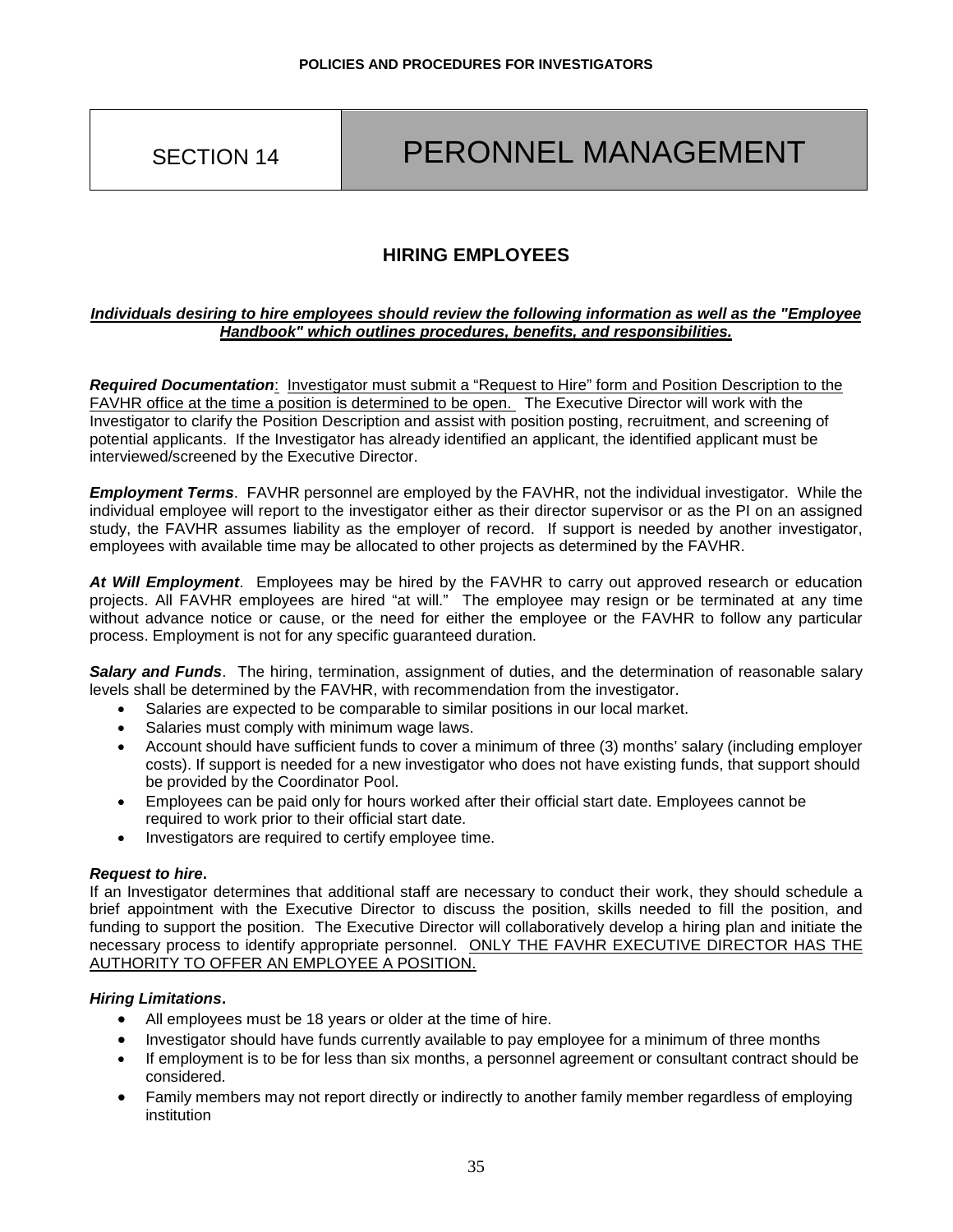*VA Employees*. VA-affiliated foundations are discouraged from hiring VA employees to perform FAVHR- paid work. Doing so requires special precautions against dual compensation by ensuring FAVHR-paid work is (1) distinct from the employee's VA responsibilities and (2) conducted outside VA duty hours. There are significant fines and penalties (up to five years imprisonment and/or \$50,000 for each violation) for violations of Federal statutes prohibiting supplementation of Federal pay. An agreement with the VA in which FAVHR purchases a portion of the employee's time is preferable.

#### *In the rare instance where the supervisor determines that hiring a VA employee is necessary, special procedures are required.*

 VA employees who perform work that is outside the scope of their VA duties may receive income from FAVHR provided the work is (1) *entirely different from and not related to the employee's official VA responsibilities* AND (2) *the work is done outside of their VA tour of duty*. If work is within the scope of his/her VA/Federal work, regardless of when the work is done, that activity is part of his/her VAMC employment. Consequently, FAVHR is prohibited from providing any compensation for VA duties, even if work is done outside duty hours.

Any VA-paid employee requesting salary from FAVHR must complete a VA Employee Request for Compensation form and receive approval prior to receiving compensation from FAVHR. FAVHR form must receive approvals from the VA ACOS for Research, VA Chief of Human Resources, and FAVHR Executive Director. The employee should seek advice from VA regional counsel to ensure that there is no evidence of dual compensation for the same work.

To document that the duties are distinct, the VA position description will be provided. VA General Counsel has recommended that the VA position should not be research related.

If similar to FAVHR position description, it is unlikely that the work performed for VA and FAVHR are sufficiently different to allow FAVHR pay.

If the VA employee will have the same VA supervisor for both the VA and FAVHR paid work, it is unlikely that the work performed for VA and FAVHR is sufficiently different to allow FAVHR pay.

The employee's FAVHR timecard must reflect both the VA and FAVHR hours worked (i.e., 8 hours from 8:00 am to 4:30 pm for VA and 2 hours from 4:30pm to 6:30 pm for FAVHR).

*Supervision.* Employees are FAVHR employees, not employees of any particular Investigator nor the VA, and although employees will report directly to one or more investigator(s) during their employment, they are ultimately responsible to the FAVHR. Employees are encouraged to cross train and to be available to assist on other FAVHR administered studies when necessary.

#### Employee Policies

Investigators utilizing FAVHR employee services should be familiar with the FAVHR Employee Handbook, especially in respect to Employee Conduct and the process for registering a complaint.

the FAVHR Executive Director is the only person with the legal authority to appoint, re-appoint, terminate, or change an employee's work status or pay. Oral or written statements or promises concerning employment status, work allowances, or salary made by other personnel are not binding upon the FAVHR.

The Investigators has an obligation to notify the FAVHR Executive Director immediately if they suspect or obtain knowledge of any VA or FAVHR policy violation. The Executive Director will investigate the situation and advise the Investigator on the appropriate action(s) to be taken.

#### Timecard Approval

Supervisors/PIs will be prompted to review and approve employee timecards at the end of each pay period. If incorrect time allocations are identified by the PI, the Employee and/or FAVHR office should be notified immediately so the time card can be corrected prior to payroll processing. Supervisor approval of the timecard,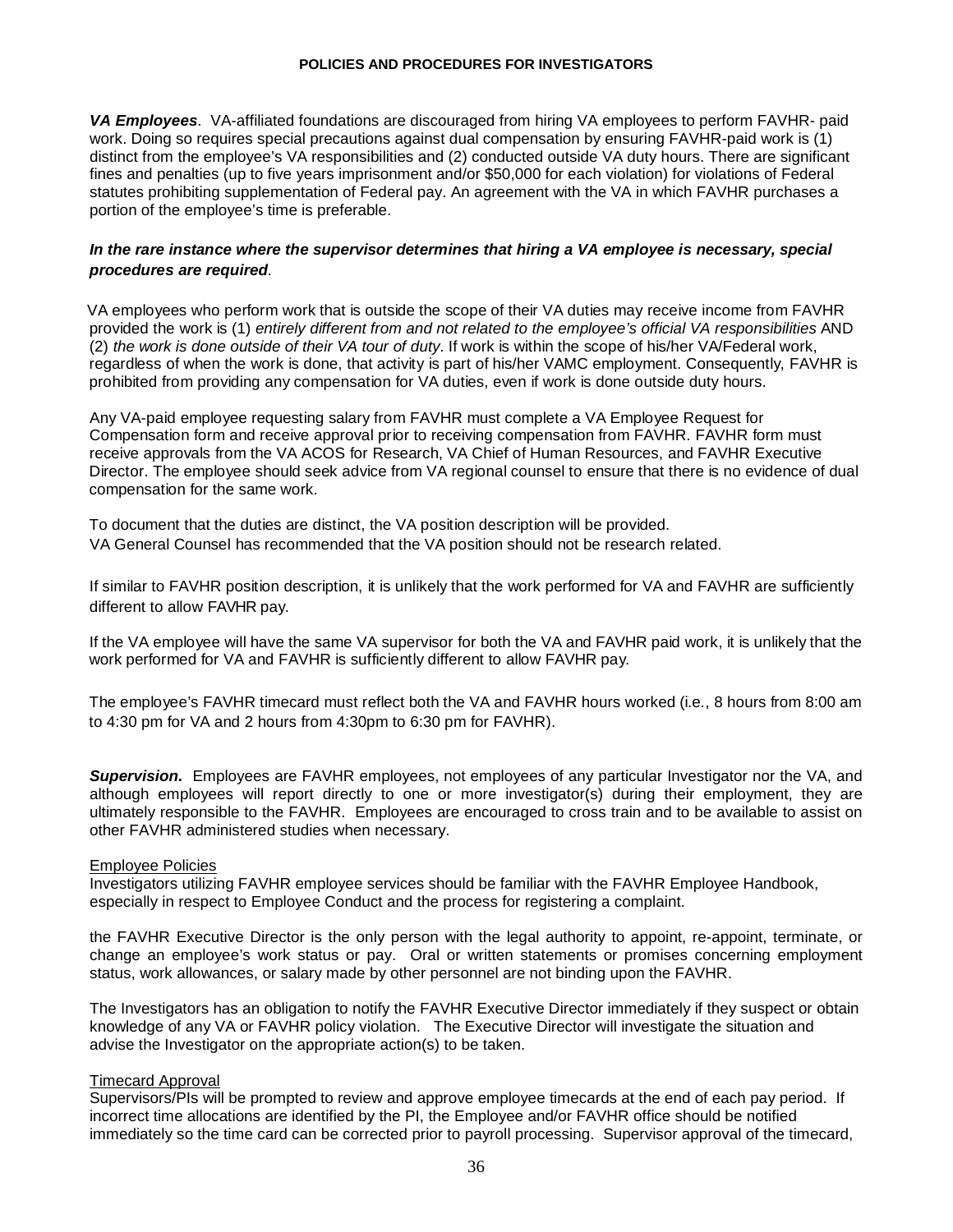prior to payroll processing, will be recorded and used to document PI approval of employee effort on his/her project during the pay period. Any corrections identified AFTER payroll processing should be brought to the attention of the FAVHR offices immediately.

#### Supervision of Coordinator Pool Personnel

Although Coordinator Pool personnel are directly supervised by the FAVHR's Clinical Trials Manager (or in their absence the Executive Director), they must report to the PI of their assigned studies to effectively complete their job requirements. Because the PI has a high dependence upon their coordinator and works closely with this person, it is expected that any performance issues which arise during the course of a project will be reported to the Clinical Trials Manager for documentation and appropriate action. Equally, excellence in performance should also be reported to the Clinical Trials Manager so the employee can be appropriately recognized for their performance.

*Annual Performance Evaluations* All FAVHR employees are subject to an Annual Performance Evaluation conducted in January to evaluate performance of the previous year. Given the PI's close working relationship with FAVHR personnel, it is expected that the PI will evaluate any employee assigned to them in a timely manner. This feedback is key for proper employee evaluation and will be used to support promotion or counseling and possibly termination decisions. Without such feedback from Investigators, the FAVHR is ill equipped to ensure we continue to have highly trained and effective staff available to conduct and recruit ongoing research activities.

*Hiring Eligibility***.** All employees hired by the FAVHR must be eligible to work (US citizens or work authorization documents permitting work at the FAVHR). Current documents confirming work eligibility must be presented at the time of employment.

*Hiring Principal Investigators***. VA** General Counsel and human resources consultations have concluded the likelihood of violating federal ethics statutes and regulations and exposing the nonprofits and investigator to criminal prosecution could be significant and problematic. Consistent with this, regardless of the source of funding for a project, the FAVHR shall not directly pay compensation to full-time VA investigators for work on VA research even if it is clearly stated that the work to be performed outside of VA duty hours.

*VA Without Compensation Appointment***.** Each FAVHR employee directly or indirectly engaged in VA approved research activities must have a Without Compensation (WOC) appointment authorizing them to work within the VA facility to perform the research activities required by the research program for which hired. Direct patient care employees, e.g., nurses, must be credentialed at the institution**.** The FAVHR Office will arrange assistance in completing the current VA WOC application packet.

Administrative Personnel are not authorized to obtain a WOC appointment, but will instead receive an "Affiliate" appointment from the VA. This affiliation does not qualify the employee to conduct research activities nor are they covered by VA Tort law,

*Health and Safety*. Investigators are responsible for insuring that all employees participate in the hospital's health and safety program including annual TB testing, adhering to all guidelines, and completing all required training.

*Federal Tort Claims Act (FTCA) Personal Liability Coverage***.** Congress approved legislation providing that the Nonprofit Corporation (NPC) Without Compensation employees shall be considered employees of the government for purposes of the FTCA. This provides FAVHR employees with coverage against personal liability to the same extent as federal employees. For NPC employees to be covered by the FTCA, they must meet all three of the following conditions:

- Have a VA employee appointment, with or without compensation
- Work performed must be within the scope of the employee's government work. NPC employees should perform only VA-approved research or education project activities within their approved Scope of Practice
- The NPC WOC employees must have one or more qualified, VA-salaried supervisors.

**Termination** Should the Investigator decide they no longer require FAVHR employees, they should notify the Executive Director. Based upon evaluation of the circumstances, the Executive Director will determine if the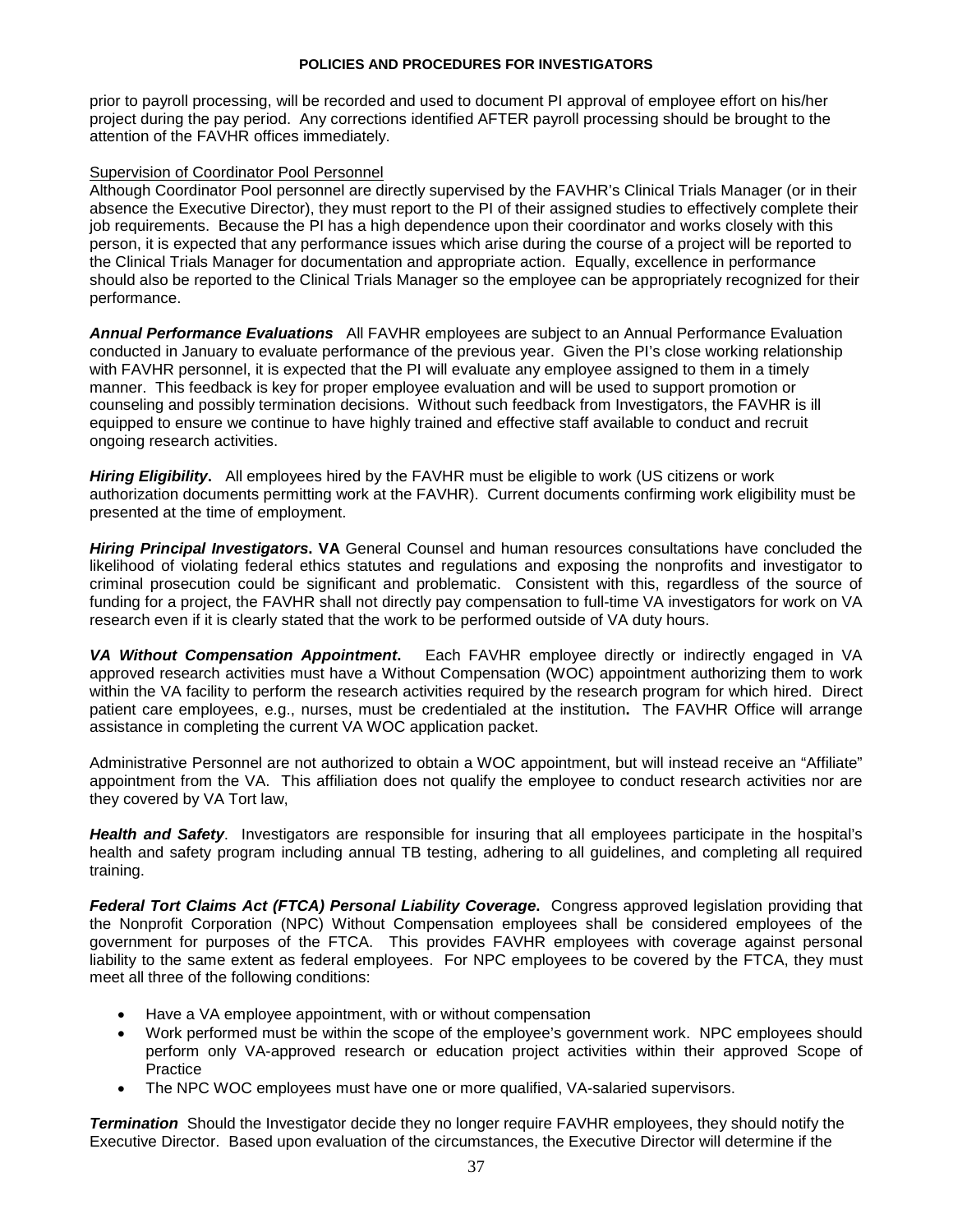employee can be re-assigned to another project or terminated. The Executive Director will work with the Investigator to develop an appropriate transition plan.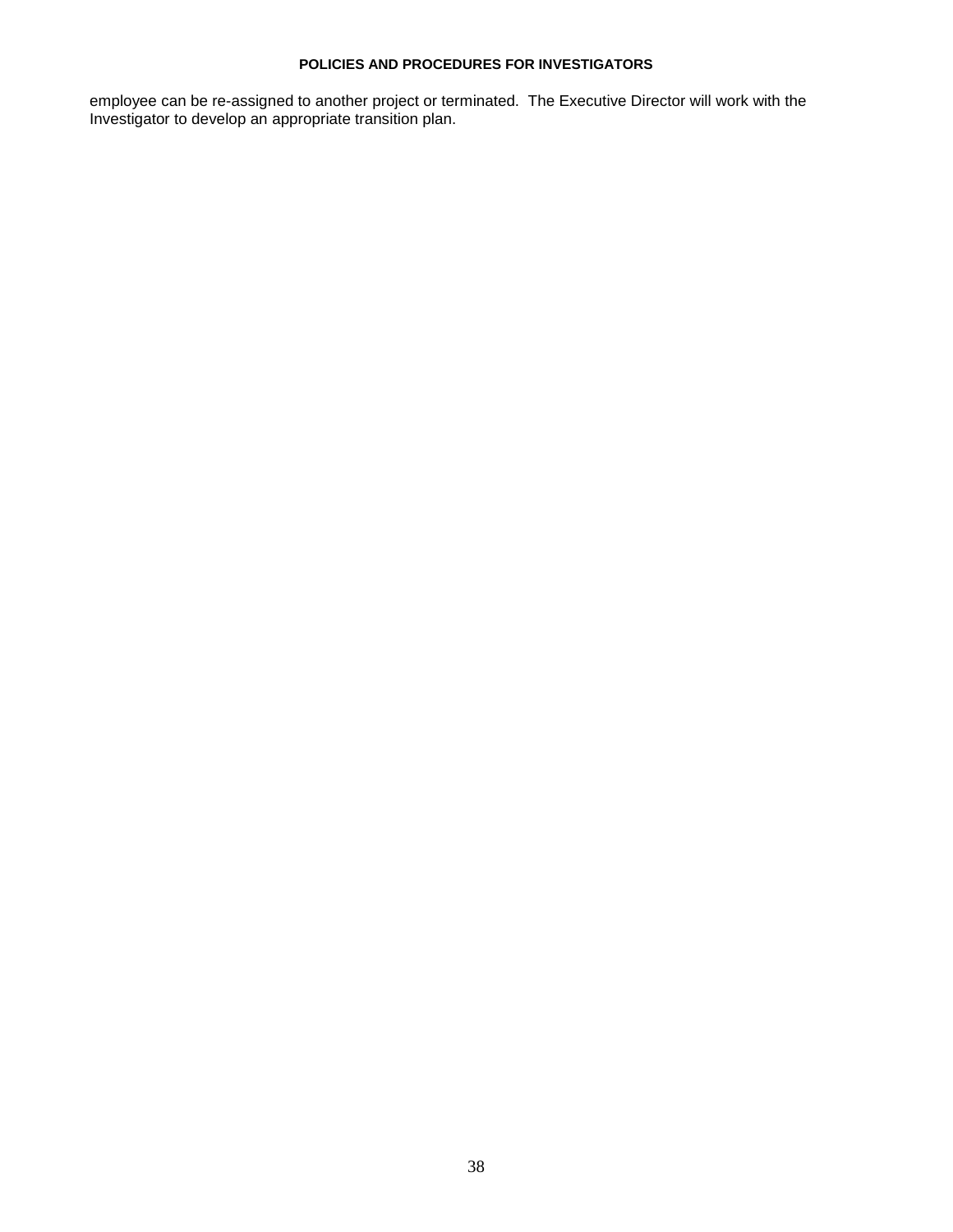## SECTION 15 | FRINGE COSTS

#### **Employee Fringe Costs**

In addition to direct salary costs, there are additional costs associated with employment of personnel. These costs include taxes, payroll processing fees, health benefits, and employee leave accrual (Vacation) and are referred to as "Fringe Costs" or Fringe Benefits. Fringe Costs are non-negotiable and are allocated to all employees within the FAVHR.

#### **Calculation of Fringe Costs**

The FAVHR maintains a detailed schedule of Fringe Costs by employee including all applicable costs. This Fringe Cost estimate is used for budgeting purposes on upcoming studies.

#### **Allocation of Fringe Costs**

Actual fringe costs are allocated to each project based upon the percent (%) of time an individual employee expends on a specific project. (For example, if an employee allocates 10% of their time during a pay period to Project A, 10% of the actual fringe costs incurred during that pay period will also be allocated to Project A). Allocation of the fringe costs is included in the Salary expense allocation in the accounting system after each payroll. Any changes to an employee's salary allocation after payroll, will also include a change in the employee's Fringe Cost allocation.

#### **Actual Fringe Costs**

Fringe costs will vary by employee dependent upon the employee's choice of health insurance coverage and his/her vacation accrual rate which is determined by the employee's tenure with the FAVHR. Discrimination or adjustments to the employee's base salary based upon their fringe costs is not allowed.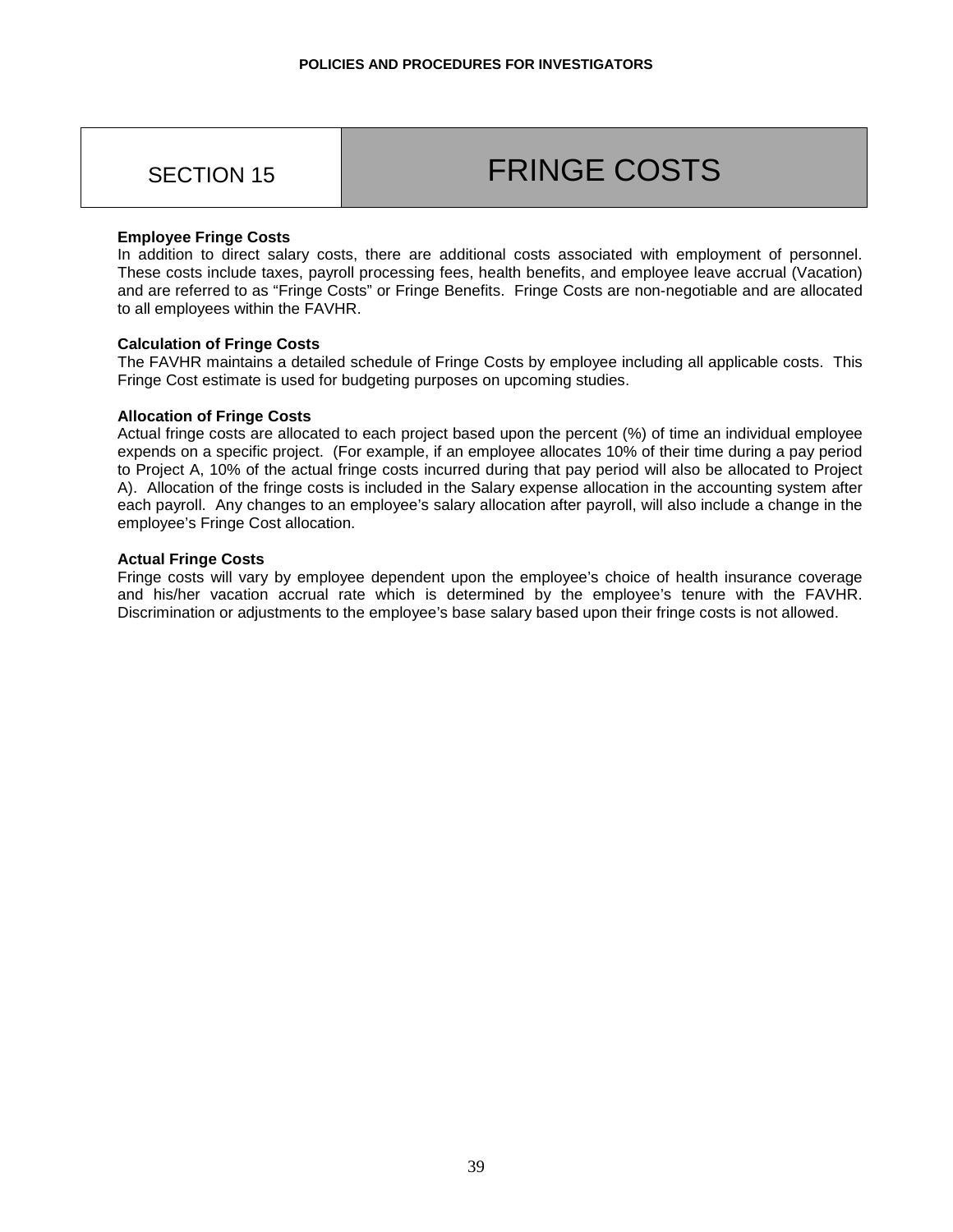## SECTION 16 | Administrative Overhead

#### **Indirect Costs**

Overhead or Indirect costs are real expenses incurred by FAVHR in support of sponsored projects, but which by federal regulation cannot be charged directly to a specific grant, contract, or other sponsored agreement. Indirect Costs stem from the institutional need to maintain a shared infrastructure that supports the research and scholarly activities of all investigators. Indirect Costs are divided into facilities costs (e.g. building depreciation, operation and maintenance, utilities) and administrative costs (e.g. sponsored projects administration, purchasing, accounting, legal services).

Federal regulations governing Indirect Cost are described in Office of Management and Budget (OMB) 2CRF 200 (uniform Guidance). The federal Indirect Cost rate is negotiated periodically with FAVHR's cognizant audit agency, the Department of Defense.

#### **Modified Total Direct Costs (MTDC)**

Total direct costs minus equipment, capital (Alterations & Renovations) expenditures, charges for patient care, graduate student fringe (if tuition remission is included), space rental costs of off-site facilities, participant support, scholarships and fellowships as well as the portion of each sub-grant or sub-contract in excess of the first \$25,000 per project period.

#### **Total Direct Costs (TDC)**

All of the direct costs of the project.

## **CURRENT INDIRECT COST RATES**

Indirect Cost Rates are renewed annually and current rates will be posted on the FAVHR website. Changes to existing rates will be distributed to FAVHR principal investigators and must be incorporated into all new submission.

#### **Competitive Renewals**

To ensure that direct costs available to PIs are not adversely impacted by rate changes, awards received in response to previously submitted new or renewal proposals will, when necessary, be accepted using the Indirect Cost rate contained in the submitted proposal.

#### **Existing Awards and their Non-Competitive Proposals**

All existing awards and their associated non-competitive continuation proposals will continue to use the Indirect Cost rate in effect at the time of their initial award (or most recent renewal) throughout the remainder of their competitive segment. This is necessary because governmental regulations require fixed rates over the life of a sponsored agreement and define "life" as each new competitive segment.

## **POLICY EXCEPTION**

An exception from the policy of charging full Indirect Cost will be granted to non-profit sponsors and governmental agencies that have explicit, published policies limiting their Indirect Cost rate. Principal investigators need not request a policy exception; these are granted *automatically*. Note that an *exception* is different from an Indirect Cost *waiver*, which is outlined below.

#### **Non-profit sponsors**

FAVHR will grant a policy exception on awards from non-profit sponsors that do not reimburse at the maximum allowable federally-negotiated Indirect Cost rate, *provided* the sponsor has an explicit, published policy limiting its Indirect Cost rate, and *provided* such policy is applicable to all recipients. This policy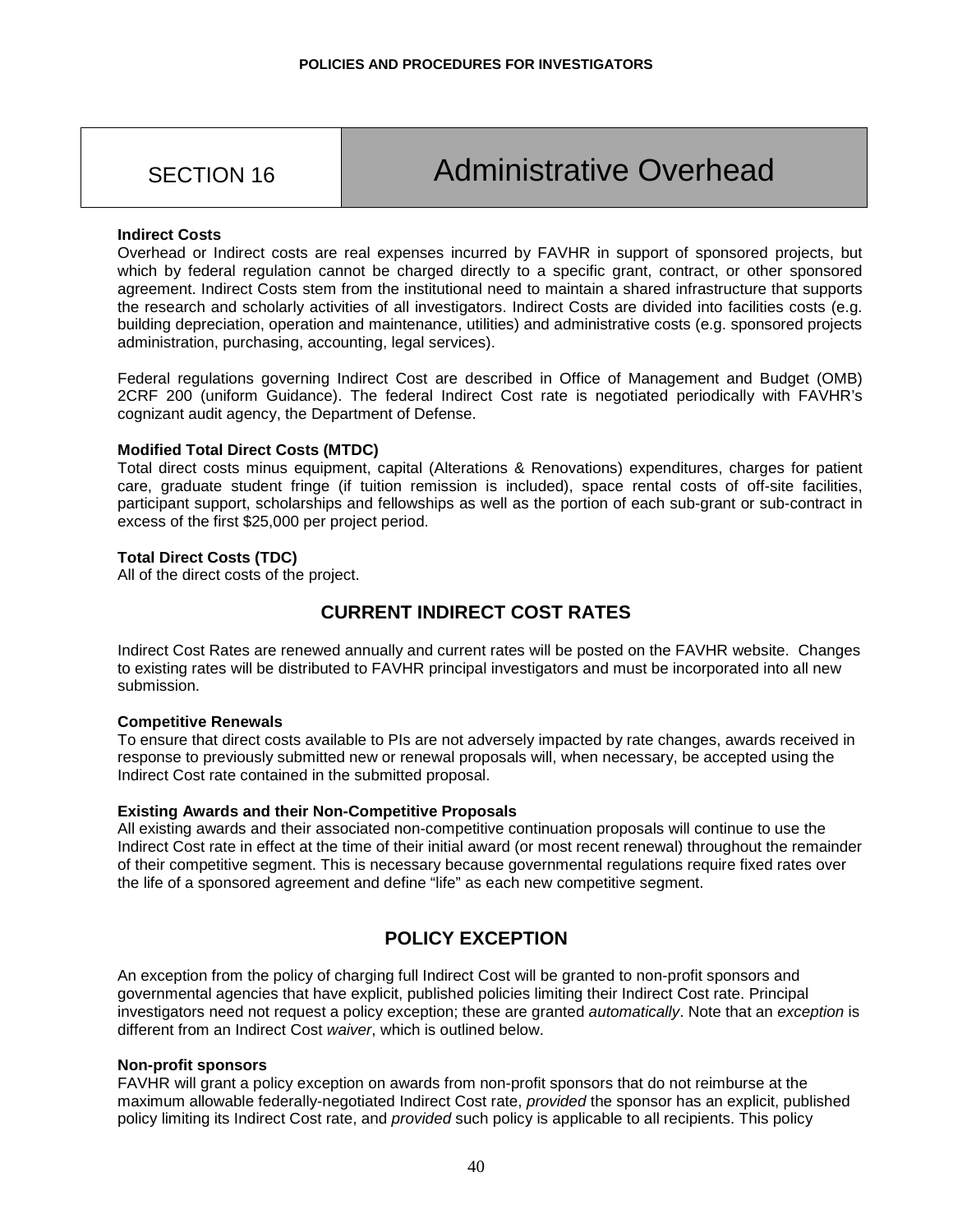exemption does not apply if a non-profit sponsor does not specify its maximum allowable Indirect Cost rate, or if the sponsor allows for negotiation of the Indirect Cost rate.

#### **Governmental sponsors**

FAVHR will grant a policy exception on awards from governmental sponsors that do not reimburse at the maximum allowable federally-negotiated Indirect Cost rate, *provided* the agency has an explicit, published policy limiting the Indirect Cost rate for all applicant organizations.

#### **For-profit sponsors**

For-profit sponsors are charged the full Indirect Cost rate appropriate to the sponsored activity. Without full cost recovery, FAVHR is subsidizing the cost of the project for the sponsor. An Indirect Cost policy exception will be granted to for-profit sponsors for projects involving only minimally funded projects (e.g. pilot projects), *provided* such policy is applicable to all recipients.

#### **INDIRECT COST WAIVER**

In contrast to the policy exceptions outlined above, an Indirect Cost *waiver* is an institutional agreement between FAVHR and a sponsor that Indirect Cost will be charged at a rate lower than the sponsor's published rate or that Indirect Cost will not be charged to a particular sponsored agreement. A waiver shall be granted only under exceptional circumstances and only when the programmatic benefit to FAVHR and/or the VA is compelling and outweighs the institutional benefit of recovering the full cost of conducting the project.

An Indirect Cost waiver shall not be approved because the principal investigator thinks this will increase the competitiveness of the application or because the total award amount is capped.

Investigators are reminded that while they are free to discuss the scope of work with a potential sponsor, they are not authorized to negotiate Indirect Cost. Any "prior understanding" between an investigator and a sponsor regarding Indirect Cost rate is not binding on FAVHR.

#### **Procedure for Petitioning for a Waiver of Indirect Cost:**

The waiver of any portion of eligible Indirect Cost recovery must be approved by the Board of Trustees, prior to the submission of the application. Under no circumstances shall Indirect Cost waivers be considered after an award is accepted by FAVHR.

To allow for timely review, a petition for Indirect Cost waiver must be received by the Executive Director at least ten (10) working days prior to the sponsor's deadline.

The waiver petition should include the following information:

- 1. The amount of the waiver expressed as a reduction of the applicable federally-negotiated Indirect Cost rate.
- 2. The reason for the waiver request that includes the programmatic imperatives of the proposed project to the VA.
- 3. The impact on FAVHR of granting or denying the Indirect Cost waiver petition.

Indirect Cost waiver petitions for subcontracts must have documentation that the primary institution has also agreed to an Indirect Cost waiver petition.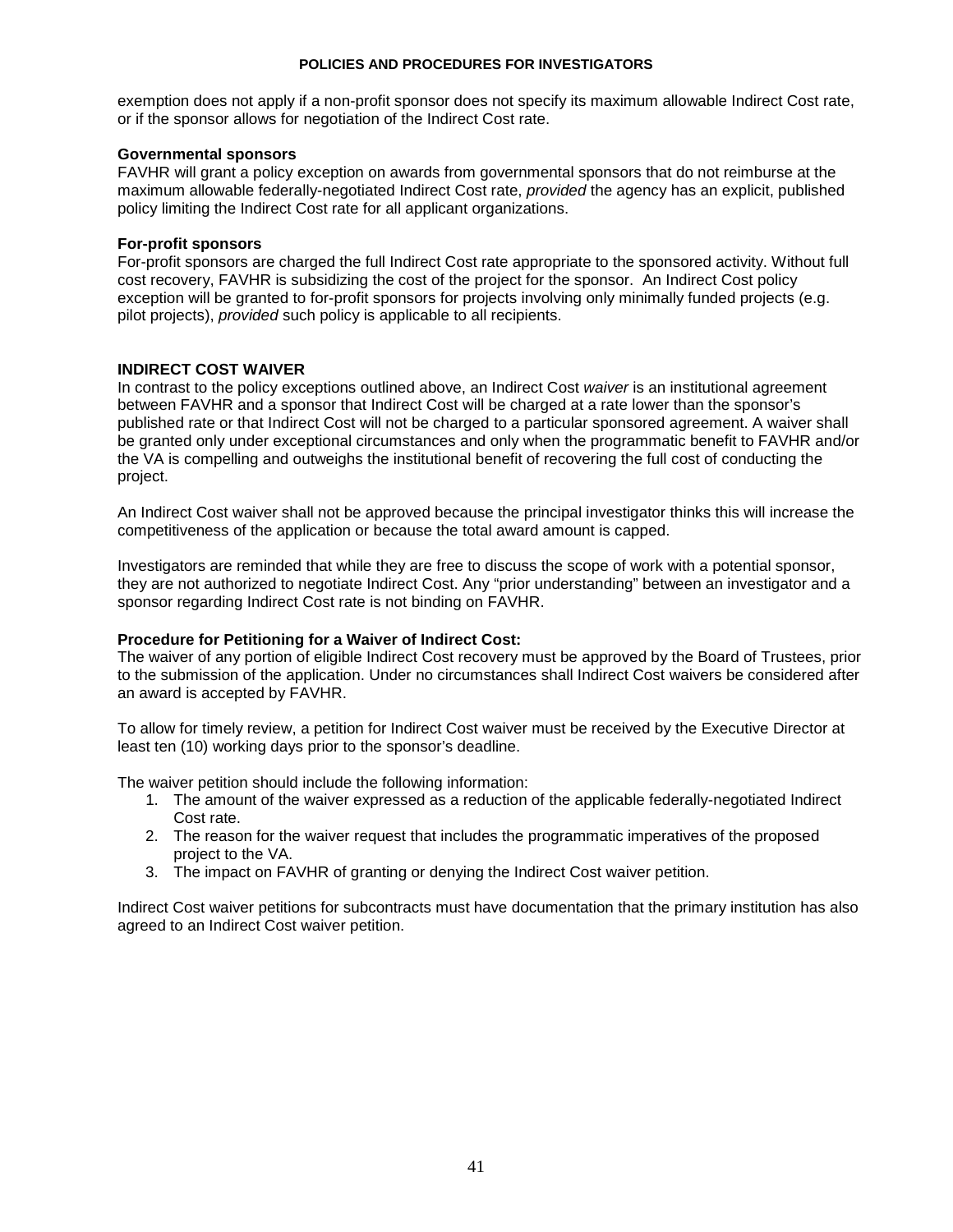## SECTION 17 SECTION 17

## **WHISTLEBLOWER PROTECTION POLICY**

The FAVHR requires directors, officers, account holders, and employees to observe high standards of business and personal ethics in the conduct of their duties and responsibilities. The FAVHR does not condone any activity that is illegal or improper. The organization encourages complaints, reports or inquiries about illegal practices or serious violations of the organization's policies. Appropriate subjects under this policy would include financial improprieties, accounting or audit matters, ethical violations, or other similar illegal or improper practices or policies. Other subjects, such as alleged discrimination, should be addressed under separate mechanisms. This policy is not intended to provide a means of appeal from outcomes in other areas.

*Protection from Retaliation*. The organization prohibits retaliation against staff for making good faith complaints, reports or inquiries under this policy or for participating in a review or investigation under this policy. This protection extends to those whose allegations are made in good faith but prove to be mistaken. An employee who feels that adverse action has been taken toward him/her due to a report of improper activity should notify the Executive Director as soon as possible. Any allegations that prove not to be substantiated and which prove to have been made maliciously or knowingly to be false will be viewed as a disciplinary offense.

*Reporting*. Activities believed to be illegal or improper should be reported to the person who can address the issues properly. In most cases, an employee's supervisor is in the best position to address an area of concern. However, if the employee is not comfortable speaking with the supervisor or is not satisfied with the supervisor's response, they are encouraged to speak with the Executive Director. Violations may be submitted on a confidential basis or may be submitted anonymously. They should describe in detail the specific facts demonstrating the bases for the complaints, reports or inquiries. Reports of violations will be kept confidential to the extent possible, consistent with the need to conduct an adequate investigation. The organization will conduct a prompt, discreet, and objective review or investigation. Staff must recognize that the organization may be unable to fully evaluate a vague or general complaint that is made anonymously. Appropriate corrective action will be taken if warranted by the investigation.

## **RECORDS RETENTION AND DOCUMENT DESTRUCTION**

The FAVHR shall retain records for the period of their immediate or current use, unless longer retention is necessary for historical reference or to comply with contractual or legal requirements. In accordance with 18 USC Section 1519 and the Sarbanes Oxley Act, the FAVHR shall not knowingly destroy a document with the intent to obstruct or influence an "investigation or proper administration of any matter within the jurisdiction of any department agency of the United States…or in relation to or contemplation of such matter or case." If an official investigation is underway or even suspected, document purging must stop in order to avoid criminal obstruction. Per VA policy, document related to research studies should never be destroyed. In order to eliminate accidental or innocent destruction, the FAVHR has an established document retention schedule compliant with all Federal/VA regulations. Destruction schedule is available upon request from the FAVHR Bookkeeper.

## **FAVHR FORMS**

Current FAVHR forms are available on the FAVHR's website [\(www.FAVHR.org\)](http://www.favhr.org/) or by contacting the FAVHR Office. All forms may be copied as needed, but should not be altered. Older forms should not be used as they may not contain all the required information which will delay processing.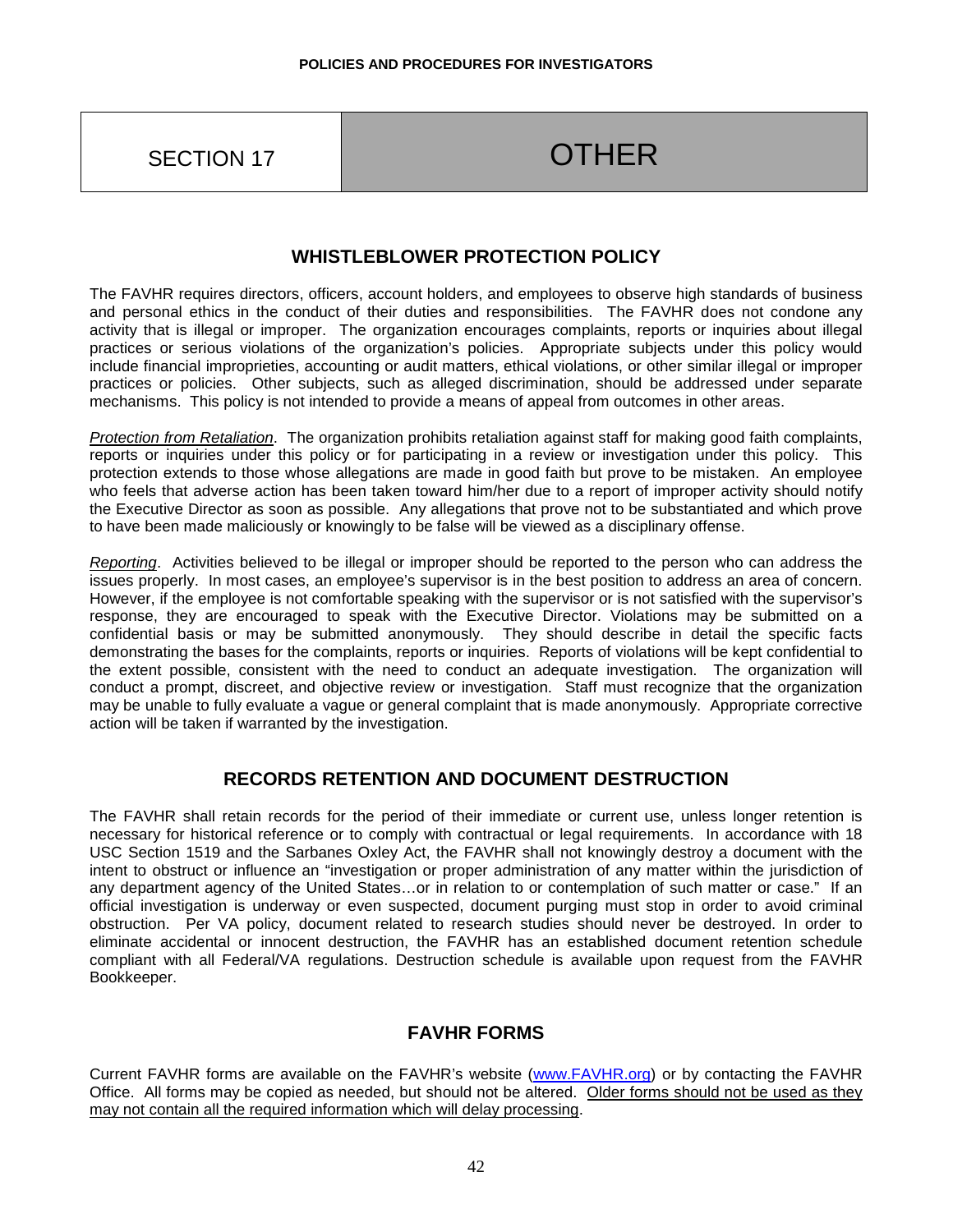